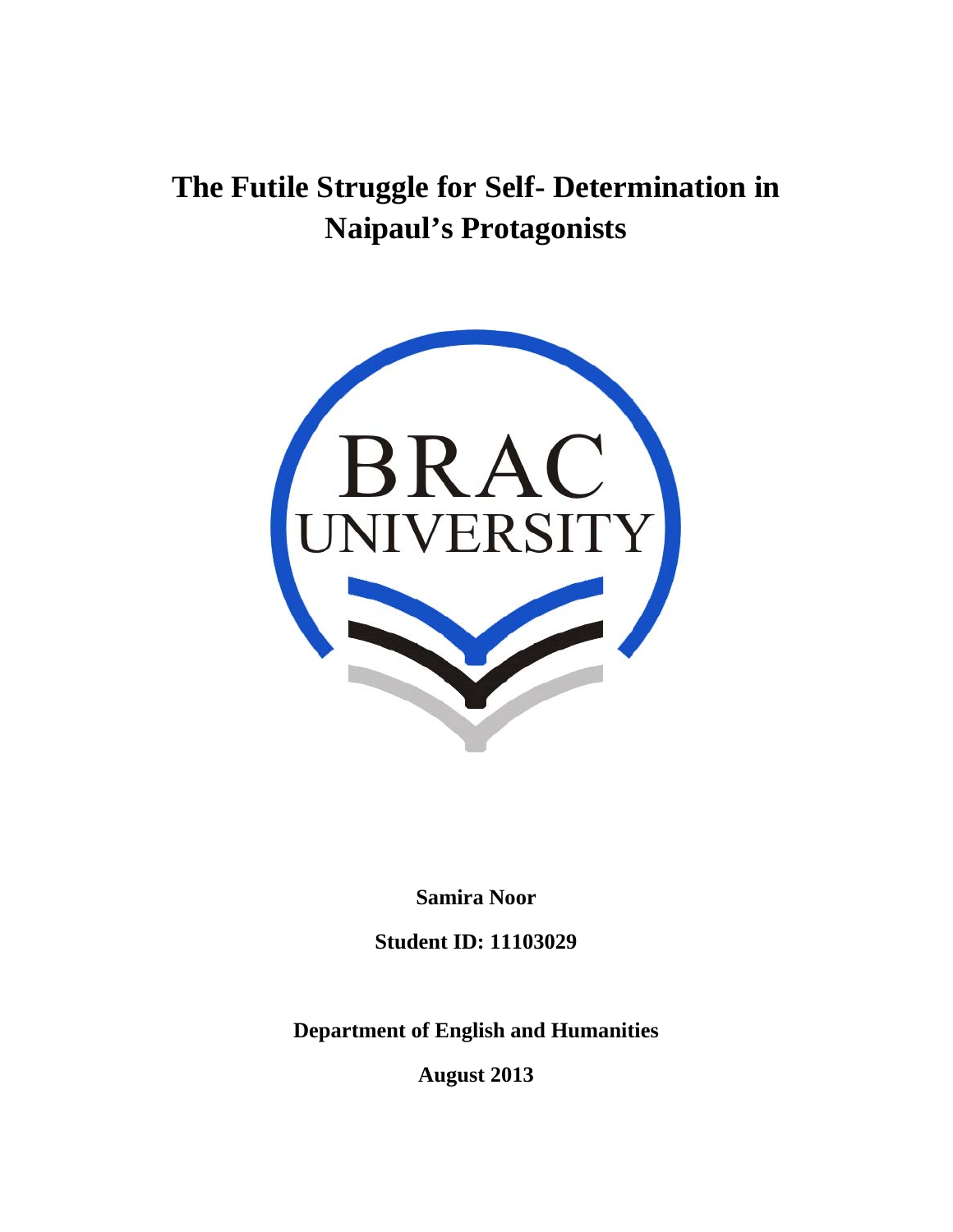**BRAC University, Dhaka, Bangladesh** 

# **A Thesis Submitted to**

# **The Department of English and Humanities**

**Of** 

# **BRAC University**

**By** 

**Samira Noor** 

**Student ID: 11103029** 

# **In Partial Fulfillment of the Requirements**

**For The Degree of** 

**Bachelor of Arts in English** 

**August, 2013**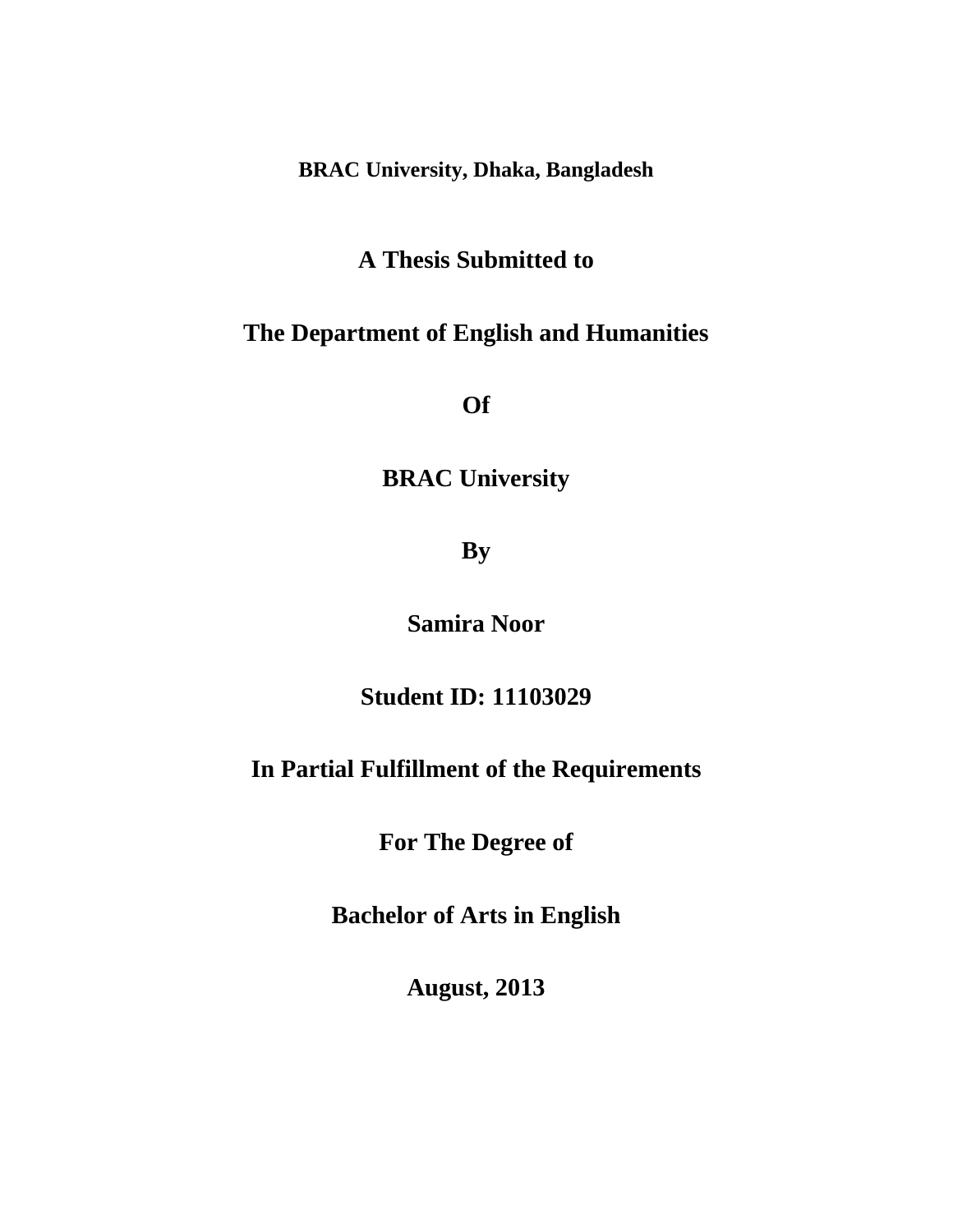### **ACKNOWLEDGEMENT**

I thank my God for giving me the patience to finish this strenuous piece of work.

I would like to thank my supervisor SharleneNishaAlam for coming up with a lot of inspiring ideas which helped me shape my thesis in hundred better ways. I thank her for keeping me on my toes and motivating me to push my limits.

I thank my chairperson FirdousAzim for introducing me to the captivating world of Fanon henceforth helping me to come up with a topic for my thesis.

My parents and especially my sister for bearing all the unreasonable tantrums and mood swings I threw their way. They have been amazingly supportive, waking up till late nights to give me company. I am sorry for being absolutely impossible at times.

My gratitude goes to all my faculty members in the English department for their selfless guidance. I have always felt like home for the love and warmth they have showered on me. Thanks for both the appreciations and criticisms. I truly understand those were for my own good. Special thanks to Mushira miss for helping me choose my texts and always being available for help. I am grateful to Noman Sir for sharing and lending me some of his brilliant ideas on Naipaul. Thank you sir, it was great help.

All my friends for just being the way they are. Only you people can crack me up even during times I thought I was having a breakdown.

Shahtab Mahmud for helping me come up with brilliant titles with his genius mind.

Sinchan Pal Joy for all his moral supports and letting me know that he is just a call away in spite of having his own thesis to complete. Mashira Khan for sharing moments of absolute panic and despair. It is always good to know you are not alone!

Lastly big thanks to Mohammad ZubairAlam, a friend I can never thank God enough for. Thank you for putting up with all my drama and for your unconditional support. It was your believe in me that I could finish my thesis.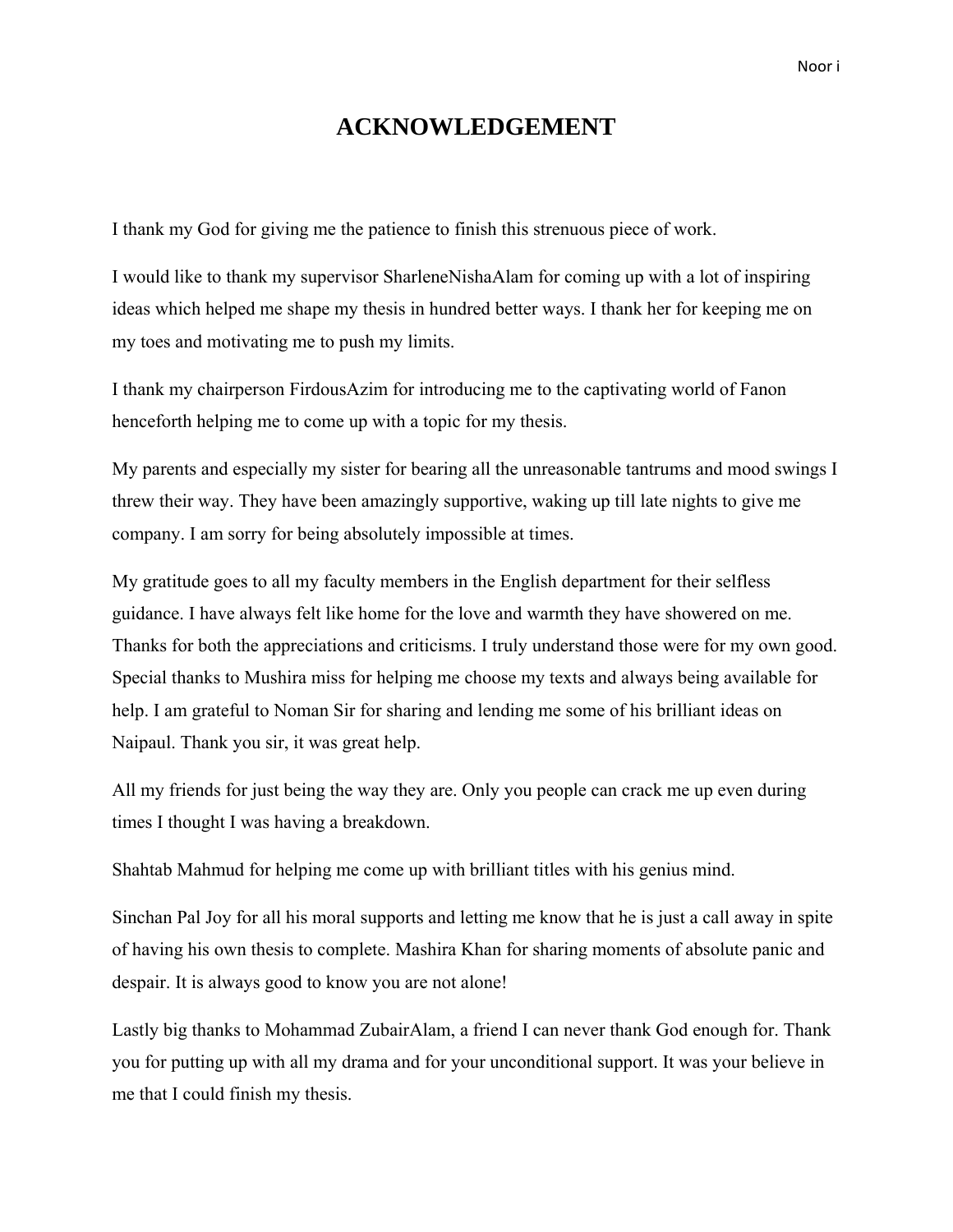#### **TABLE OF CONTENT**

|--|

**Rising above subjugation: The myth that is 'Post- Colonialism'** 

**CHAPTER 1** ................................................................................................18

RanjitKirpalsingh AKA Ralph Singh: A journey through the life of *The Mimic Men* of V.S. **Naipaul.** 

| <b>CHAPTER 2</b> |
|------------------|
|------------------|

**The perpetual warrior within: Schizophrenic Jimmy: An exploration into the mind of Naipaul's** *Guerrillas* 

**CHAPTER 3 ................................................................................................**47

**The fear of connections: Salim's neurosis** 

**CONCLUSION ................................................................................................**55

**Finding 'Never Land': Colonized decolonization**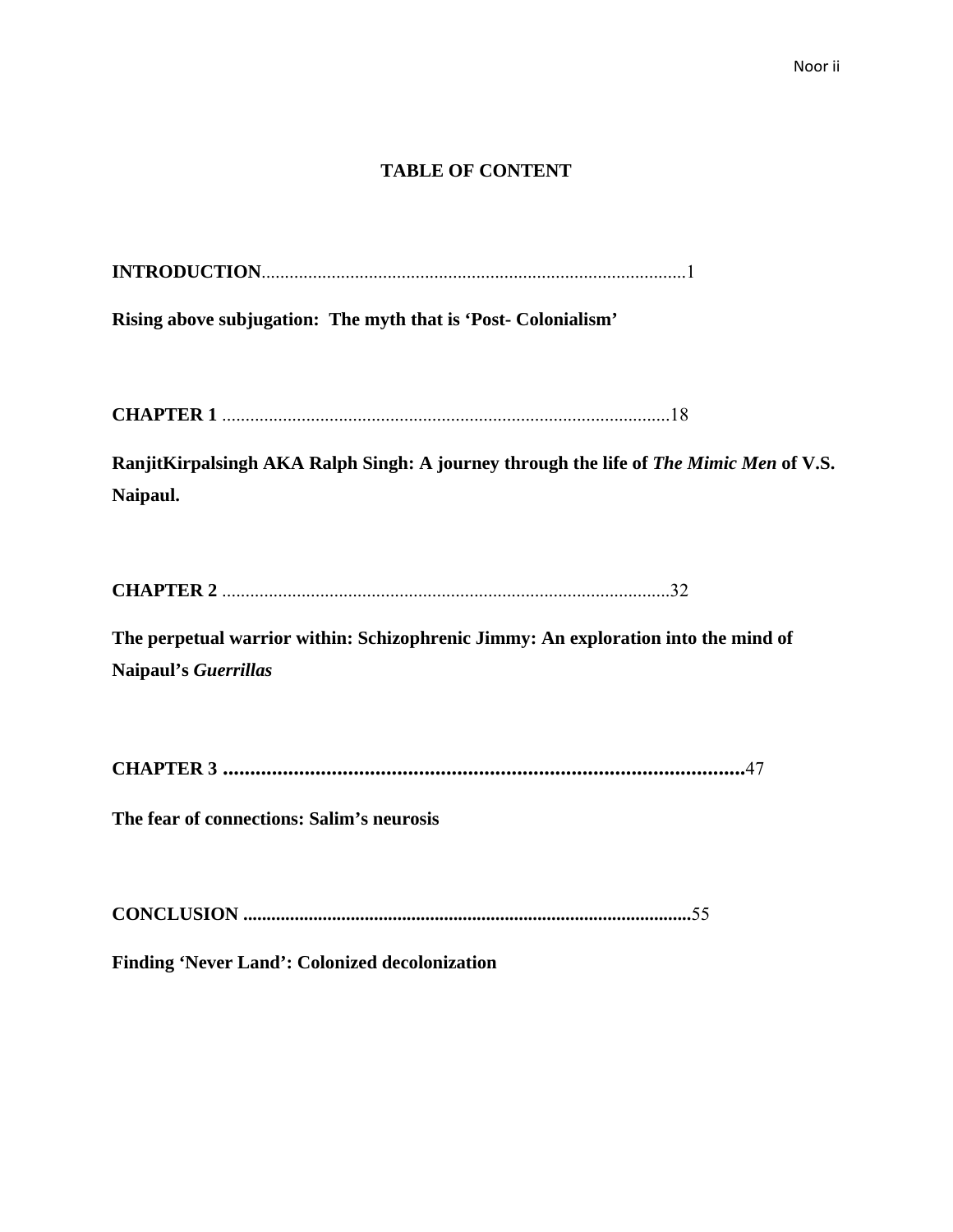### **ABSTRACT**

The paper is an attempt to study V.S. Naipaul's *The Mimic Men*, *Guerrillas* and *A Bend in the River* through the lenses of some of the most prominent postcolonial thinkers like Frantz Fanon, Homi K. Bhabha , Simon Gikandi and Edward Said. It is an effort to compile and put forward the essential dichotomies marking the lives of the colonial subject (the men of color) due to the long tortured absurdity of the so-called civilizing mission of the West and the ambiguity of the 'post-colonial' world. Needless to mention NgugiwaThiong'o who explains the trauma of colonial education which is responsible for developing the colonial ideology. Apart from the study of the social, economic and political dilemmas in the post-colonial world, the colonial hangover that resulted in a distorted psyche of the colonial figure cannot be overlooked. In fact the psychological disorders were greater than the physical subjugation of these people. Living a life of ambivalence the lives of the natives are trapped 'in-betweenness' and 'halfness'. Contradictions between 'self' and 'other', mimicking tendency, alienation, homelessness and the abandonment-neurotic are some of the major concepts that dominate the focus of the paper. Moreover embracing borrowed culture, language and life-style in a vain hope to decolonize them-selves ultimately throws them into the ever-prevailing, ever-tormenting wretchedness which has already been destined for them. Finally this research paper intends to question the authenticity of the term 'decolonization' dismissing the concept as vague and a mission impossible to achieve.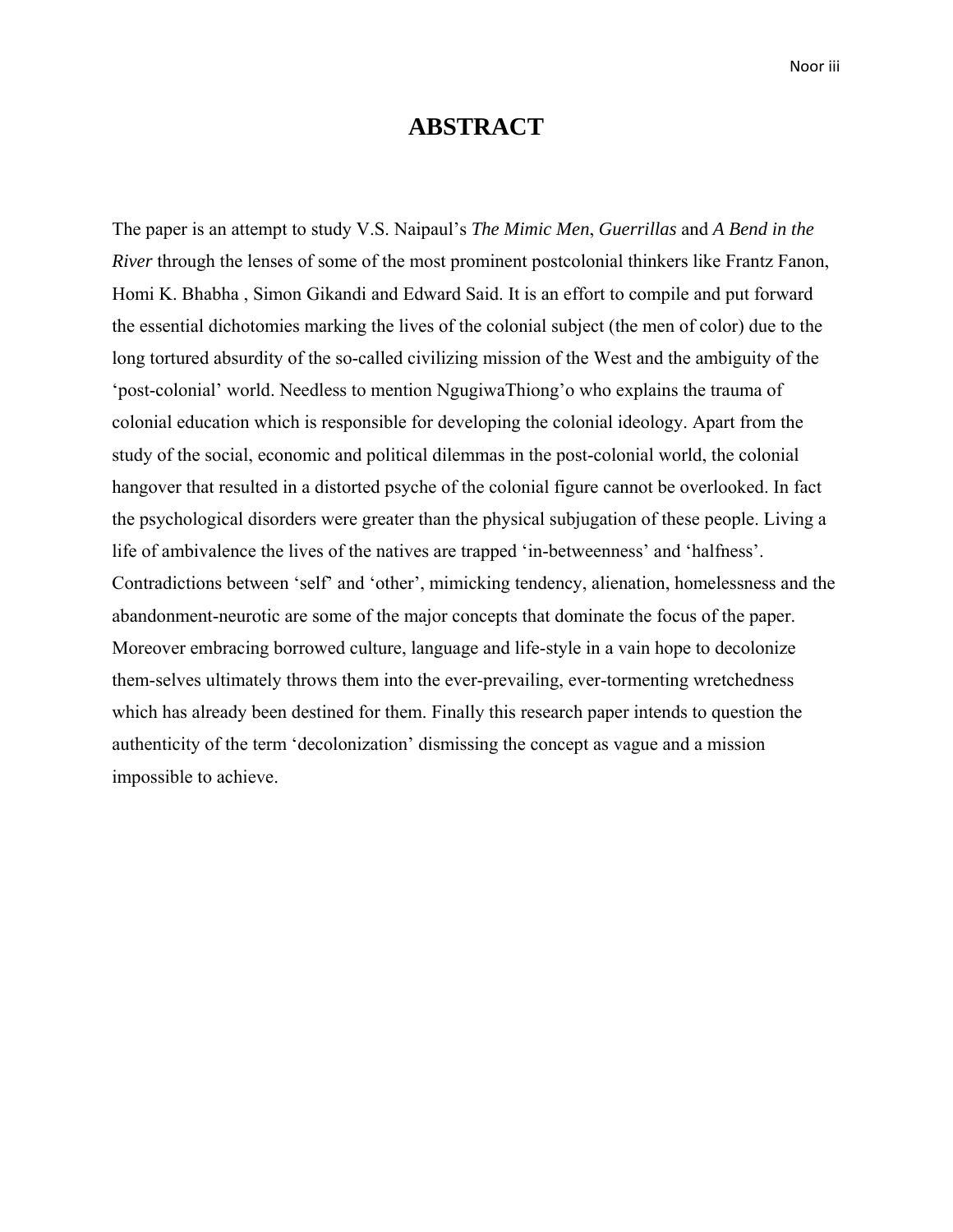Rising above subjugation: The myth that is 'Post- Colonialism'

My paper aims to explore the colonial and post- colonial times in the novels of V.S. Naipaul and to show how colonial destruction has affected not only the political, economic or social conditions but the minds of these colonized people. Thus my paper is mostly a psychoanalytical research of the major characters, the 'men of color', to understand the meaning behind their actions and to look into incidents that have brought them into committing such actions. I call them 'men of color' and not black because Naipaul's male protagonists, beside blacks are of mixed race and Asians. My paper also looks into the fact, in spite of living in a 'modern', 'independent' post-colonial world, how modernity and freedom remain just meaningless words to the colonized people and they live in a false idea of de-colonizing themselves. Fanon in *The Wretched of the Earth* describes the false notion of decolonization as:

> Decolonization, which sets out to change the order of the world, is, obviously, a programme of complete disorder. Decolonization, as we know, is a historical process: that is to say that it cannot be understood, it cannot become intelligible nor clear to itself. (27)

VidyaSurajprasad Naipaul or more commonly known as V.S Naipaul is one of the most sublime Trinidadian-British writer present. He is known for winning the Nobel Prize awards for literature in 2001 along with many other awards he has won in the past. While writing my thesis I strongly felt that the books Naipaul writes and the character he creates are reflections from his own life. Some of such novels of his are the *Guerrillas*, *The Mimic Men* and *A Bend in the River*. My assumptions grew stronger when I read Naipaul's biography by Patrick French. As we read his biography it is understandable that Naipaul's character Jimmy, Ralph Singh and Salim resemble one significant characteristics of Naipaul him-self; either directly or indirectly. Therefore, in order to understand his novels we need to look into Naipaul's own life and history.

Naipaul writes his novels mostly based on the post-colonial situation of the once colonized land. It is not only enough to read and understand the physical destructions in Naipaul's novel but it is utterly important to realize the psychological damage of people that has been made by colonization. Naipaul's novels require a thorough reading of the psychoanalysis of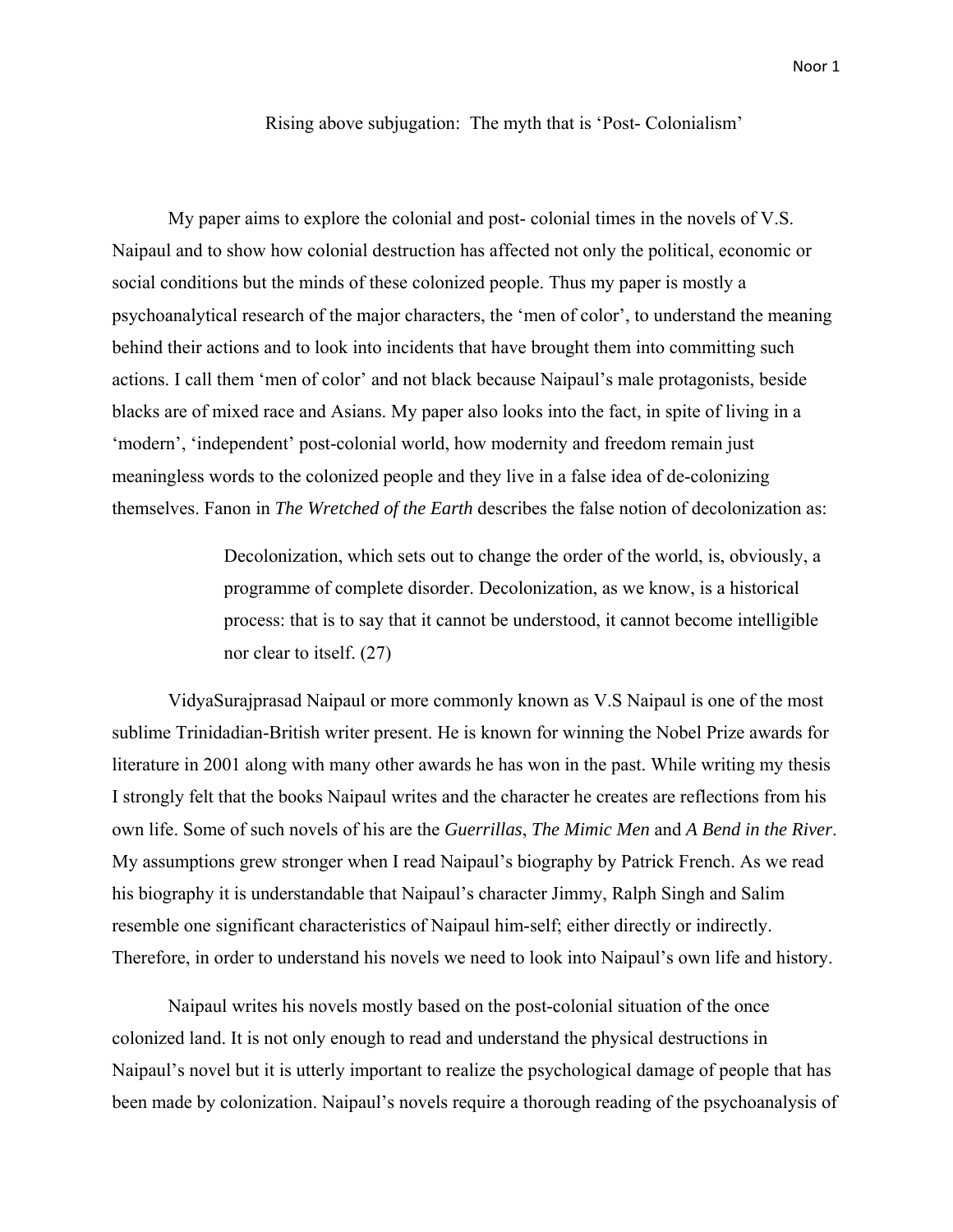the characters. It is their actions that speak up for their mental conditions due to colonization. Patrick French was given unprecedented access to Sir Vidya and his sealed archive to write his biography. Form his biography it is clear, Naipaul the famous well-known writer who we know now had also suffered the pangs of colonization him-self, has been a colonial subject and had a tortured personal life. For this reason many of his major characters in his novels appear rather disturbed and irritating to the readers. Also they can be defined as lost, confused and desolated and they reflect Naipaul's own anguish, frustration and inner-conflict. Maureen Warner Lewis further adds by saying:

> It strikes me as one among several matters over which Naipaul shows a perversity of character. Like so many of his own fictional characters, he insists on speaking of certain things in a way which he knows to be irritating. In his characters, he depicts the satisfaction of hurting as a negative compensation for the pain of being misunderstood and the longing for sympathy. (105)

In order to fully understand the psychological reactions of the characters, we need to understand what actions have brought these reactions. Naipaul's novels exhibits what the characters do in the post-colonial world. A reading of imperialism during the imperial rule will explain why the characters behave the way they do. What reasons have shaped their mentality to bring about such perverse consequences; consequences that are violent, aggressive and vulgar. Naipaul relates the idea of realism and fantasy with dilemma of existentialism.

What Naipaul wants to focus in his novels is the 'barrenness'; barrenness of the colonized land and colonized people. Colonization has not only altered the physical and political conditions of the colonized land; the affects were much deeper and intense. It wounded and distorted the 'soul' of the colonized people. He writes abouthow these people are left devastated and confused when suddenly they are left free in a world they do not recognize. The 'modern' world was never modern to them; modernity remained just a matter of words. Colonization has uprooted people from their own roots in such a way that these people failed to relate themselves to anything afterwards, even after the colonizers left. They remained strangers in their own land.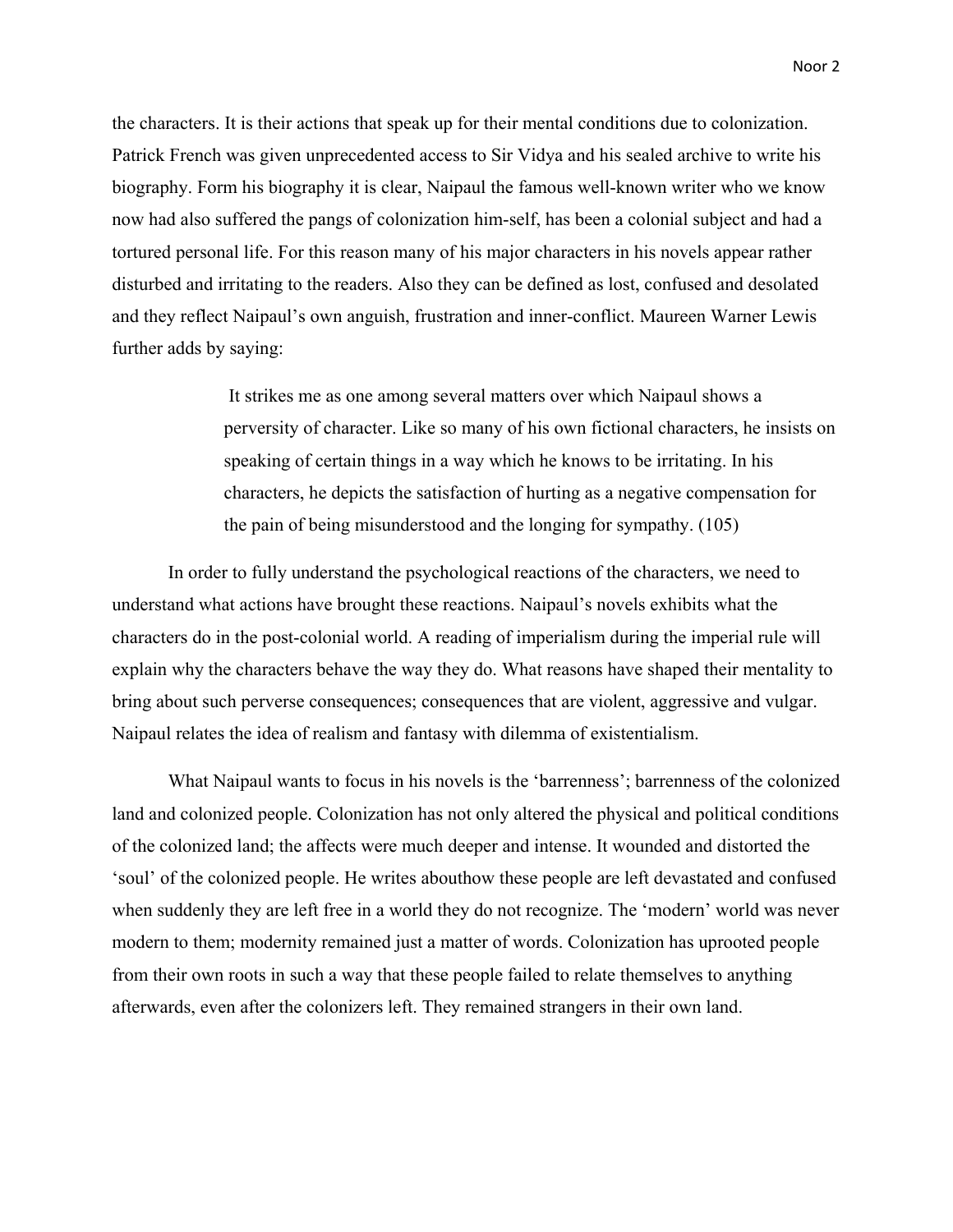It was the harshness of colonization that shaped the lives of the colonized people. Naipaul born to parents of Indian descent and into poverty in colonial Trinidad has been a victim of being a'non-white' person. French in Naipaul's biography quotes from a letter:

> …but the people in authority feel my qualifications fit me only for jobs as porters in kitchens, and with the road gang…these people want to break my spirit. They want me to forget my dignity as a human being. You have the result in me, as I sit in French café not drinking anything. No fire in my room for two days and only tea and toast in my stomach. That is what the whole policy of the Free World amounts to. Naipaul, poor wog, literally starving, and very cold (Naipaul).

The actions taken by the colonizers were to break the spirit of the colonized people. They made the colonized feel and believe that the white people were superior; every other races were inferior and to be dominated. Everything good belonged to the Westerners; everything else falls under the category of the 'Other'. Edward Said adds further insight to our understanding as he writes"Independence was for whites and Europeans; the lesser or subject peoples were to be ruled; science, learning, history emanated from the West"(23). The colonized people were made to believe everything bad, barbarous and mysterious was for the non-Westerns and they needed to be 'civilized'.

"There is no use looking for other, non-imperialist alternatives; the system has simply eliminated them and made them unthinkable. The circularity, the perfect closure of the whole thing is not only aesthetically but also mentally unassailable"(Said 23). This was the mindset that the colonizers inflicted upon the colonized. The colonizers not only captured on their lands and properties, they enslaved the non-white people. They would make the colonized people serve for their purpose, for their benefits. Their entire culture, tradition, ritual and religion everything has been replaced by that of the colonizers. The colonized were forced to cut themselves off from everything that fabricated their existence and adapt to the life style of the colonizers. They were made to believe that the colonized people did not have any culture; they were not born with one. As if they just sprouted out of no-where and there were the colonizers acting to be their saviors.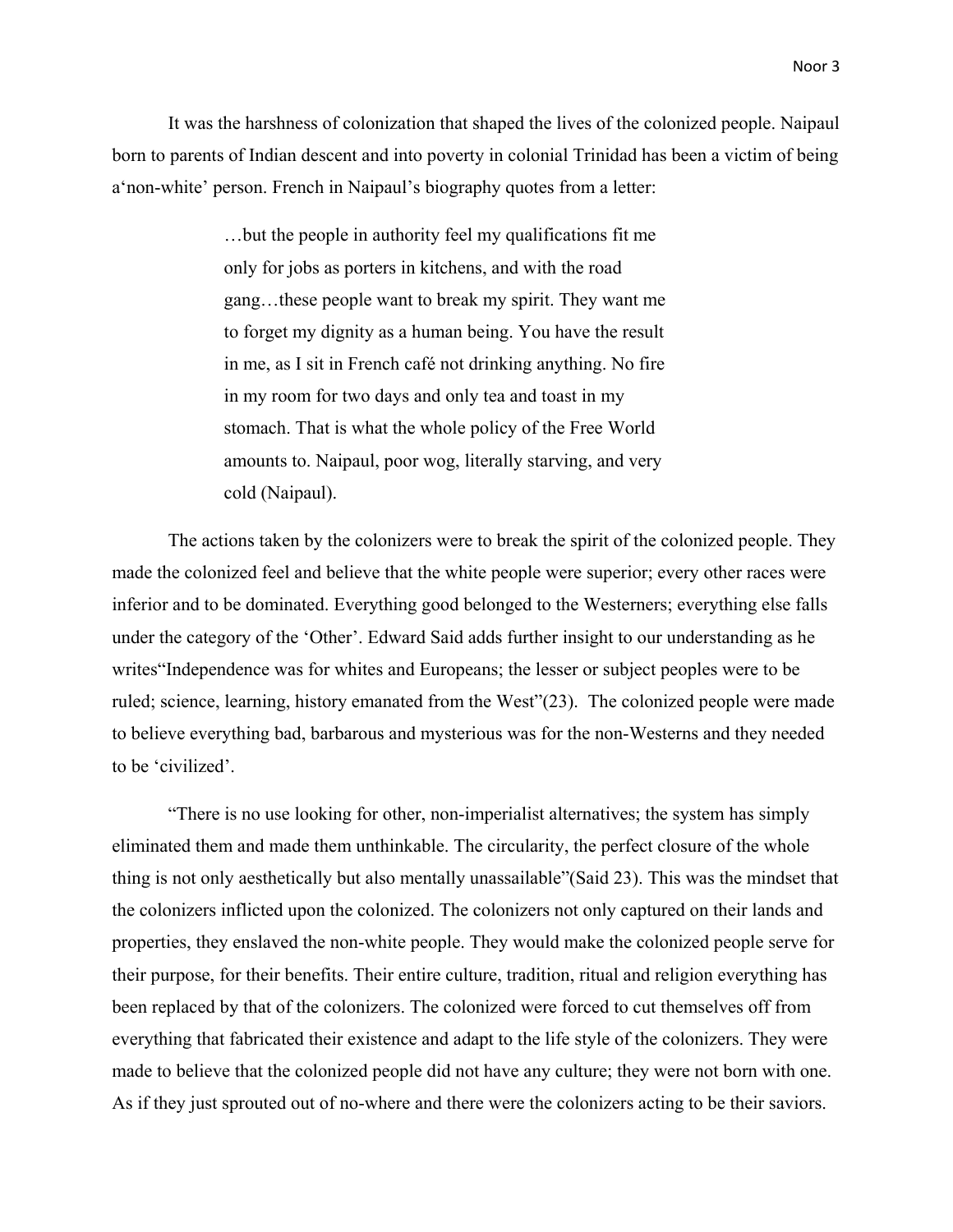Therefore, the colonizers had left the colonized people no choice but to embrace whatever was being offered. The proverb 'I think, therefore I exist' did not apply to the colonized people because their thinking capacity was destroyed and overtaken by the colonizers; they could no longer rationalize. The colonized perceived the world through the eyes of the colonizers. The purpose was clear; the colonizers were playing with the colonized minds.

The mental breakdown that the colonizers did was slow and steady but poisonous. One by one they slowly managed to penetrate through everything that encapsulated the lives of the colonized and molded these people into what the colonizers wanted them to become. This they usually did following the two techniques: the Ideological State Apparatus (ISA) and the Repressive State Apparatus  $(RSA)^{1}$  $(RSA)^{1}$  $(RSA)^{1}$ .

The colonizers had set up educational institutions and forcefully convinced the colonized people to send their children in the colonial school. They targeted the children mostly because the mind of a child was fragile and could be easily shaped. They wanted the colonial child to grow up with the ideologies of the colonizers and thus be their prisoner forever. After family, educational institutions served as one of the fundamental factors that curved the ideologies of a person. In the colonial schools children very basics, their building blocks grew up with the English ideologies of the colonizers. They were taught the culture of the West and enforced to follow them so that these children slowly move away and finally forget their own culture and traditions. NgugiWaThiong'o writes "The most important area of domination was the mental universe of the colonized, the control, through culture of how people perceived themselves and their relationship to the world" (442). Thus a colonial child was "being made to stand outside himself to look at himself" (Thiong'o 443).

All these were done in a way which convinced the colonized people that whatever the colonizers were doing was for their own good. The colonizers had façade their own purpose

<span id="page-8-0"></span><sup>1</sup> Louis Althusser was a French Marxist philosopher who wrote about ISA and RSA in his articles on *"Lenin and Philosophy" and Other Essays.*Althusser identified the 'Ideological State Apparatus' as the method by which organizations propagate ideology. This is in contrast to the Repressive State Apparatus (RSA), by which compliance can be forced and includes the army, police. Ideological State Apparatuses include those used in religion, law, politics, trade unions, media and the family. Althusser puts education at the top of the tree: "What the bourgeoisie has installed as its number-one, i.e. as its dominant ideological State apparatus, is the educational apparatus, which has in fact replaced in its functions the previously dominant ideological State apparatus, the Church."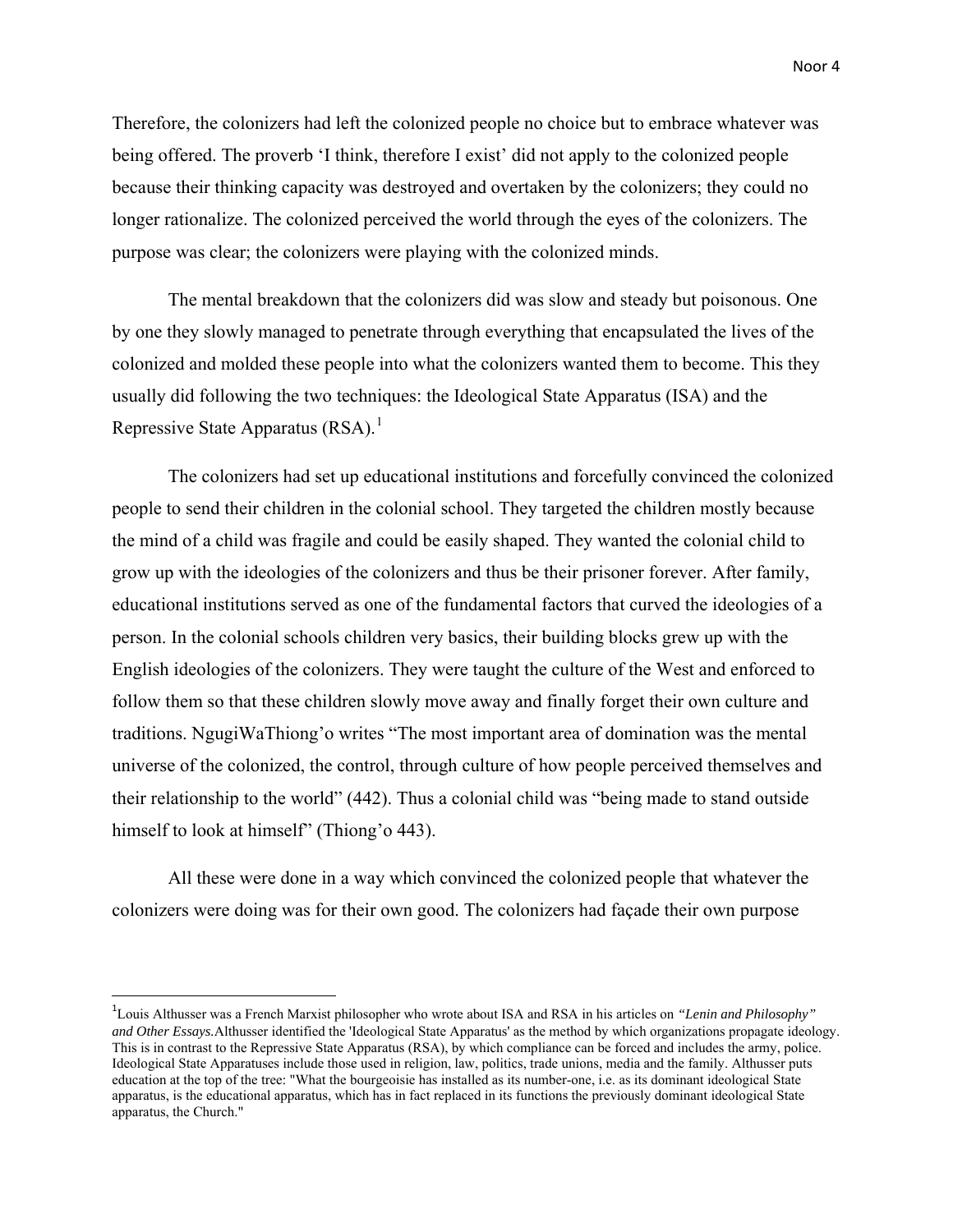behind all these and pretended to help the 'uncivilized' people. Salim's narrative from *A Bend in the River* adds an insight to our understanding:

> I fear the lies- black men assuming the lies of white men. Those of us who had been in that part of Africa before the Europeans had never lied about ourselves. Not because we were moral. We didn't lie because we never assessed ourselves and didn't think there was anything for us to lie about; we were people who simply did what we did. But the Europeans could do one thing and say something quite different. The Europeans wanted gold and slaves, like everybody else; but at the same time they wanted statues put up to themselves as people who had done good things for the slaves. Being an intelligent and energetic people, and at the peak of their powers, they could express both sides of their civilization; and they got both the slaves and the statues. (18-19)

It was easy for the colonizers to convince some, they were easy to convince because they found the colonizers way lucrative, luxurious, rich and an elevation to power; while others rebelled. Thus the unity of the natives broke down and they became enemies to each other. The colonizers applied the 'divide and rule' system which made things even easier to be controlled. Colonial education did not help the colonial child to find a way of emancipation rather they were "being taught the lucrative value of being a traitor to one's immediate community" (Thiong'o 438); they found themselves even more tangled up, which was the actual intention behind these 'modern' schools. This education did not erase the tag of being a 'colonial' subject in the English society; they could never become English, they were always the 'colonial'. Colonial children, no matter how good their English were, were always considered secondary to the English children. Whenever they were compared to the English children the colonial children were looked down. "All the papers were written in English. Nobody could pass the exam who failed the English language paper no matter how brilliantly he had done in the other subjects" (Thiong'o 439). Priorities were always given to the English children, while the colonial children suffered.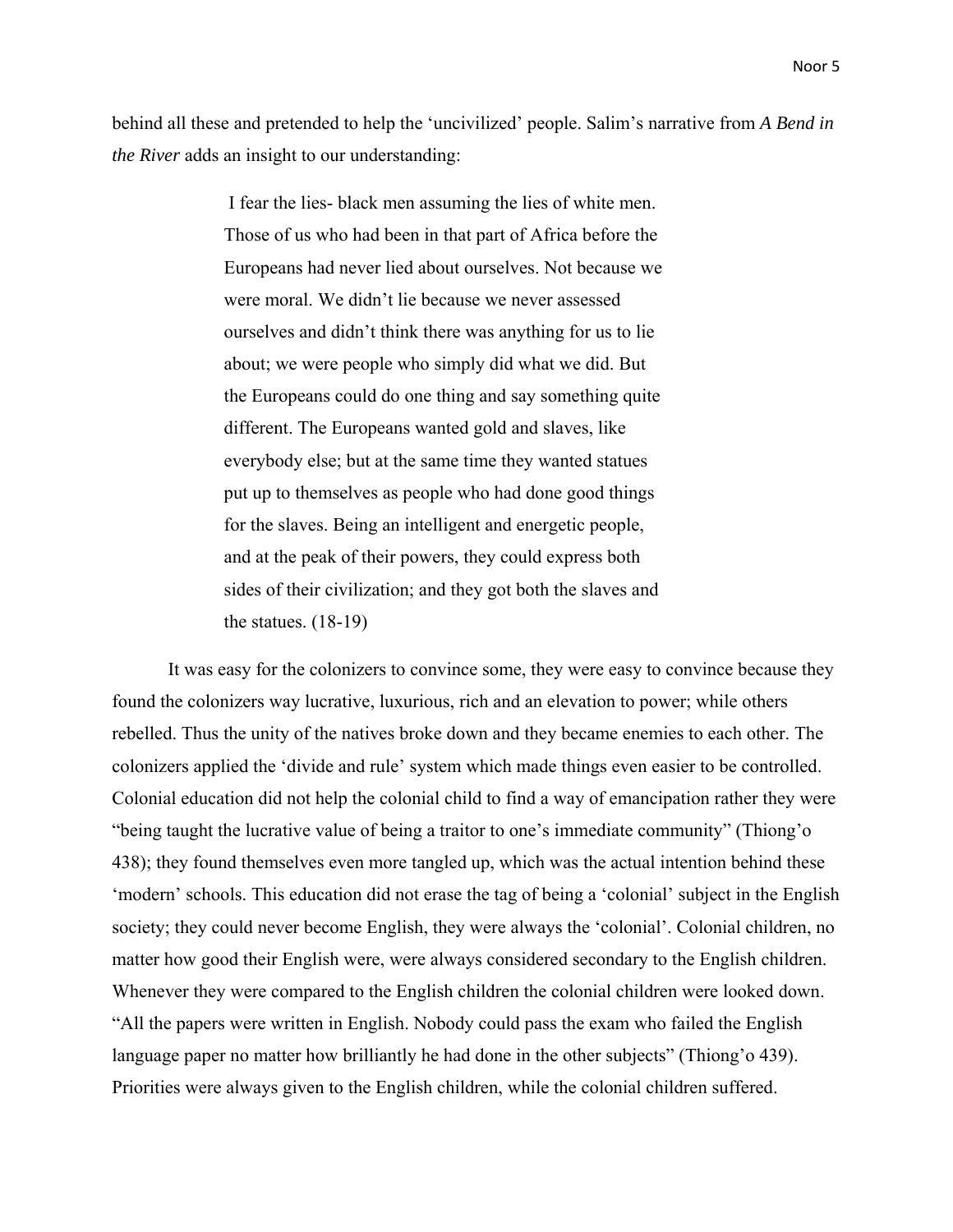Thiong'o writes "in a colonial school, harmony was broken. The language of my education was no longer the language of my culture" (438). Naipaul him-self had faced such harassment in his educational life when "the degree results were published. He got a Second" (French) or what Naipaul called "just a bloody, damned, \*\*\*\*\* Second". Naipaul's anguish on colonial educational system was also reflected in the characters of Ralph Singh from *The Mimic Men* and Indar of *A Bend in the River.* Ralph Singh who went to London for his education is referred as the "educated elite of a failing state" (French). It is because with his colonial education Ralph Singh could not manage to become successful, nor in London neither in his own Island. He remained a miserably failed politician to whom the idea of power was "vague and unreliable" (*Mimic Men* 43). Naipaul narrates Ralph Singh from The Mimic Men:

> The career of the colonial politician is short and ends brutally. We lack order. Above all, we lack power, and we do not understand that we lack power. We mistake words and the acclamation of words for power; as soon as our bluff is called we are lost. (10-11)

Indar, from *A Bend in the River* was one such character who chose to embrace the Euro-American colonizers life-style and education "failing to understand the homogeneity of Western culture" (Wise 66). With the urge to become something he went to pursue his studies in England, "thus language and literature were taking us further and further from ourselves to other selves, from our world to other worlds" (Thiong'o 439). He came back to Africa with failure and disappointment. Naipaul quotes from *A Bend in the River* the frustration of Indar as he says:

> The Committee was meant to put English boys in English jobs; it wasn't meant for me. I found myself growing false to myself, acting to myself, convincing myself of my rightness for whatever was being described. And this is where I suppose life ends for most people, who stiffen in the attitudes they adopt to make themselves suitable for the jobs and lives that other people have laid out for them. (166-168)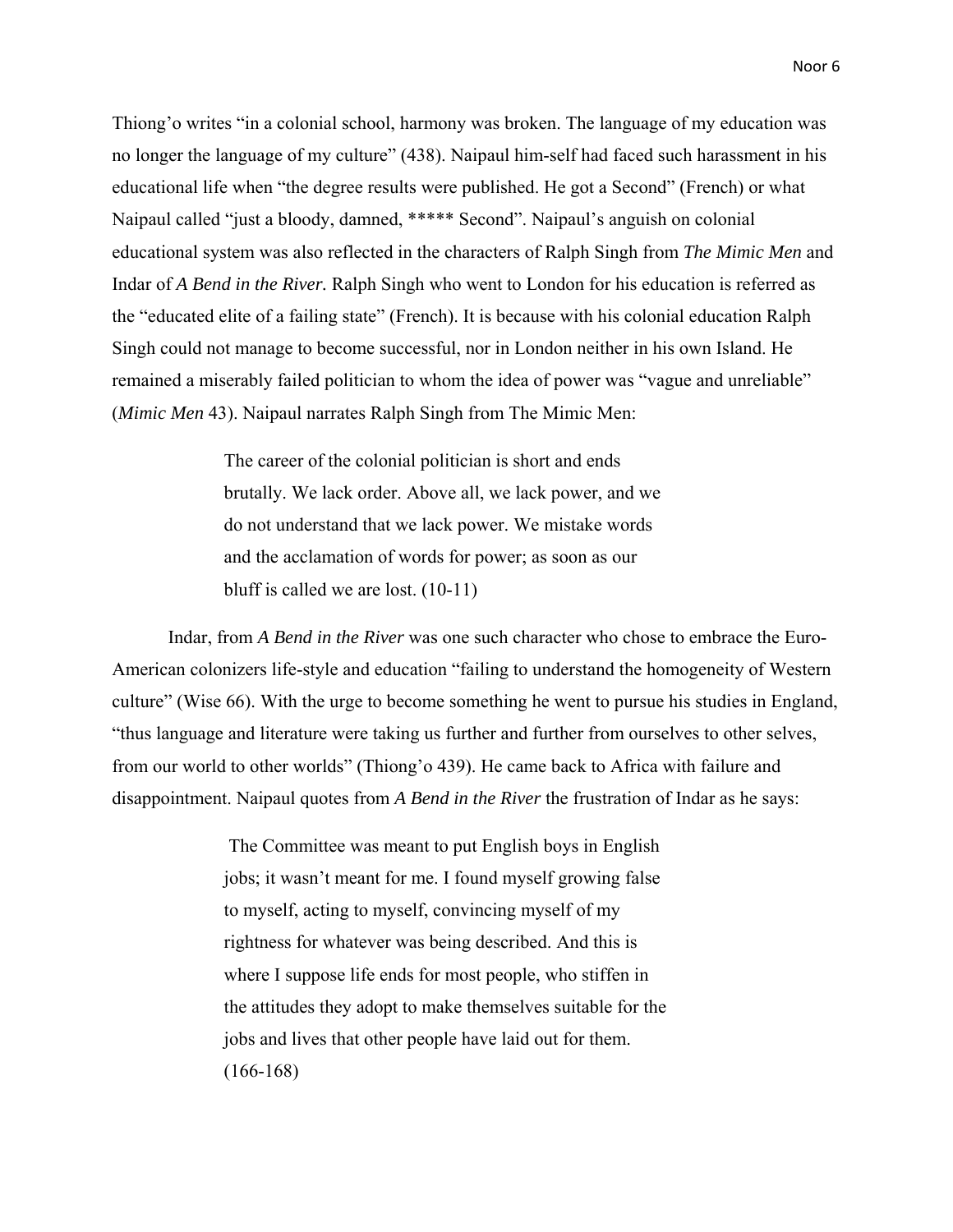The final hit that the colonizers made was to attack on the native language. The purpose of colonial education was to build up an environment where English would be the only medium of communication. According to the colonizers the natives did not have any language; all they had were dialects, 'frenzy'. If they had a voice it was of 'silence'. Therefore, grabbing control over the language was like having ultimate power over the natives because then the colonizers would be able to monitor everything the natives said and did, thus having access over their lives. "Language is both a means of communication and a carrier of culture" (Thiong'o 439), it was the only means through which the natives could relate to each other in a spiritual level because "language was the means of the spiritual subjugation" (Thiong'o 437). With one's language can only one express properly, the intonation and voice that can be properly used to express one's emotion in the mother tongue cannot be justified by any foreign language. Thiong'o agrees when he writes "the differences really were in the use of words and images and the inflexion of voices to affect different tones" (437). Thiong'o also argues:

> Communication between human beings is also the basis and process of evolving culture. In doing similar kinds of things and actions over and over again under similar circumstances, similar even in their mutability, certain patterns, moves, rhythms, habits, attitudes experiences and knowledge emerge. Those experiences are handed over to the next generation and become the inherited basis for their further actions on nature and on themselves. (440)

Therefore, communication broke down as well as the passing of culture from one generation to other since "language as communication and as culture is then products to each other. Communication creates culture: culture is a means of communication" (Thiong'o 441). This way their entire existence crumbled. Children never got to know about their histories and grew up with English ideologies. The next step the colonizers took was "their most effective area of domination which was the third aspect of language as communication, the written" (Thiong'o 442). Imposing English only over verbal communication was not enough to break the native language completely; they had to change the written form as well. "So the written language of a child's upbringing in the school became divorced from his spoken language at home" (Thiong'o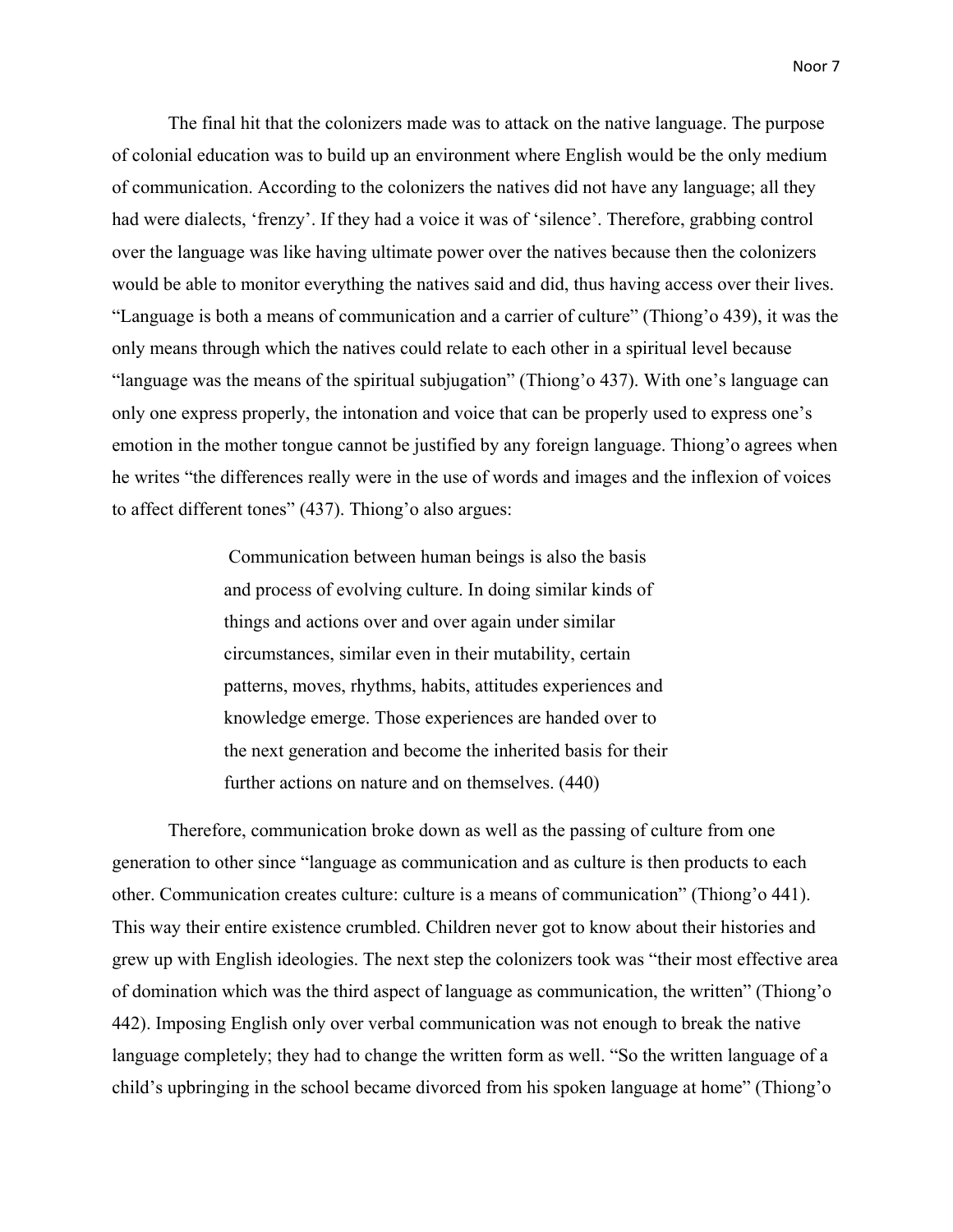442). The colonizers made sure every child obeyed their command. Therefore caught speaking in the native language was one of the most humiliating experiences the child had to go through. The 'culprit' was given "corporal punishment- three to five strokes of the cane on bare buttocks- or was made to carry a metal plate around the neck with inscriptions such as I AM STUPID or I AM A DONKEY. The attitude to English was the exact opposite: any achievement in spoken or written English was highly rewarded" (Thiong'o 438). The colonial child was made to feel inferior to oneself and one's language "where his own native languages were associated in his impressionable mind with low status, humiliation, corporal punishment, slow-footed intelligence and ability or downright stupidity, non-intelligibility and barbarism, this was reinforced by the world" (Thiong'o 443).

The corporal punishment acted as the Repressive State Apparatus (RSA) by which the colonizers inflicted control over the natives. The natives' self- confidence was crushed to a level where an 'unseen' fear of the colonizers had been incorporated into their minds. They feared that they were constantly being watched and "observed by an inspecting 'gaze' where each person depending on his place, is watched by all or certain of the others" (Foucault 158). To the colonized people, the colonizers acted as the 'Panopticon' which"is a diabolical piece of machinery, sparing no one"(Foucault 158), keeping record of their every 'wrong moves'. The 'Panopticon' was an "all-seeing power" (Foucault 152) which gave the native space; a space limited and surrounded by walls.<sup>[2](#page-12-0)</sup>

Thus a colonial child was "a product of a world external to himself. The harmony was already irrevocably broken" (Thiong'o 442-443). "English became more than a language; it was the language, and all the others had to bow before it in deference. English became the main determinant of a child's progress up the ladder of formal education. Learning, for a colonial child, became a cerebral activity and not an emotionally felt experience" (Thiong'o 438-442).

The colonizers left no stones unturned to shatter the souls of the native people. They were only happy when these natives lost their capability to relate to anything around them and had any power left to think of their own. They constantly needed the guidance of other men, the colonizers. Thiong'o writes:

<span id="page-12-0"></span><sup>2</sup> Michelle Foucault: *The Eye Of Power*: A conversation with Jean-Pierre Barou and Michelle Perrot. Jeremy Bentham's 'device' the *Panopticon* is a work published at the end of eighteenth century and since then fallen into oblivion.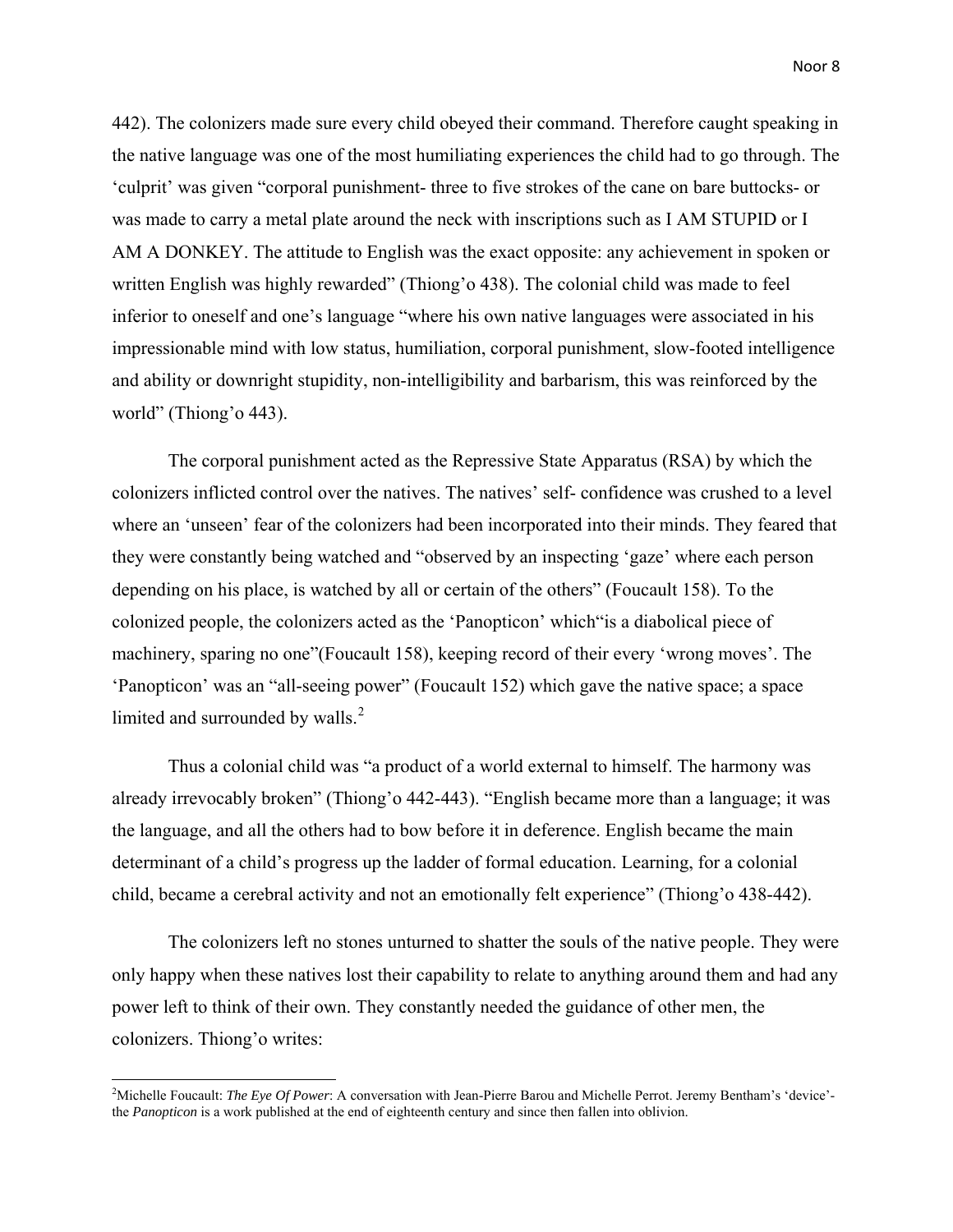The most important area of domination was the mental universe of the colonized, the control through culture, of how people perceived themselves and their relationship to the world. For colonialism this involved two aspects of the same process: the destruction or the deliberate undervaluing of a people's culture, their art, dances, religions, history, geography, education, orature and literature, and the conscious elevation of the language of the colonizers. The colonizers did all of that. The natives became stranger on their own land. (442)

Naipaul born as an Indian in the Caribbean Island of Trinidad has always felt like an outsider. Growing up on the Island of Trinidad among people of mixed race and ethnicity he knew little about his own homeland. Whatever idea he had about his history was curved out by the 'biased' eyes of the colonizers. This felling of an 'outsider' enhanced when he went to live in England for his education and under exile. It is clear from his biography that Naipaul has always felt the necessity of a 'house' in order to feel him-self belong somewhere. He wanted a materialistic security to relate him-self to his surroundings, to feel in place. During his stay in London, Naipaul was denounced as unworthy and unfit to get a 'proper' job and when he did it was a "job as a radio presenter on the BBC's Caribbean Voices" (French). In his letters, Naipaul made a "furious, acute, self-pitying analysis of his position, describing the everyday racial humiliations he faced in 1950's London, and his epic uncertainty over his future, displaying raw wounds…" (French). During those 'perilous' days of his Naipaul "consumed by his own anguish, poverty and asthma, was of no help, using his preferred method of abdication rather than involving himself in a testing situation" (French). It was the times while Naipaul was living in the 'slum basement' of his cousin's house that his feeling of a lack of a house became prominent. "He was a deracinated East Indian West Indian, with no country he could call his own" (French). It was only when, finally after his job as the radio presenter he managed to buy a house, Naipaul felt himself fall into a position in the society. French quotes "for the first time in my life, there was semblance of a household of my own. It was a very, very moving moment for me, a sacramental moment. It was very beautiful. For the first time I felt a little bit in control"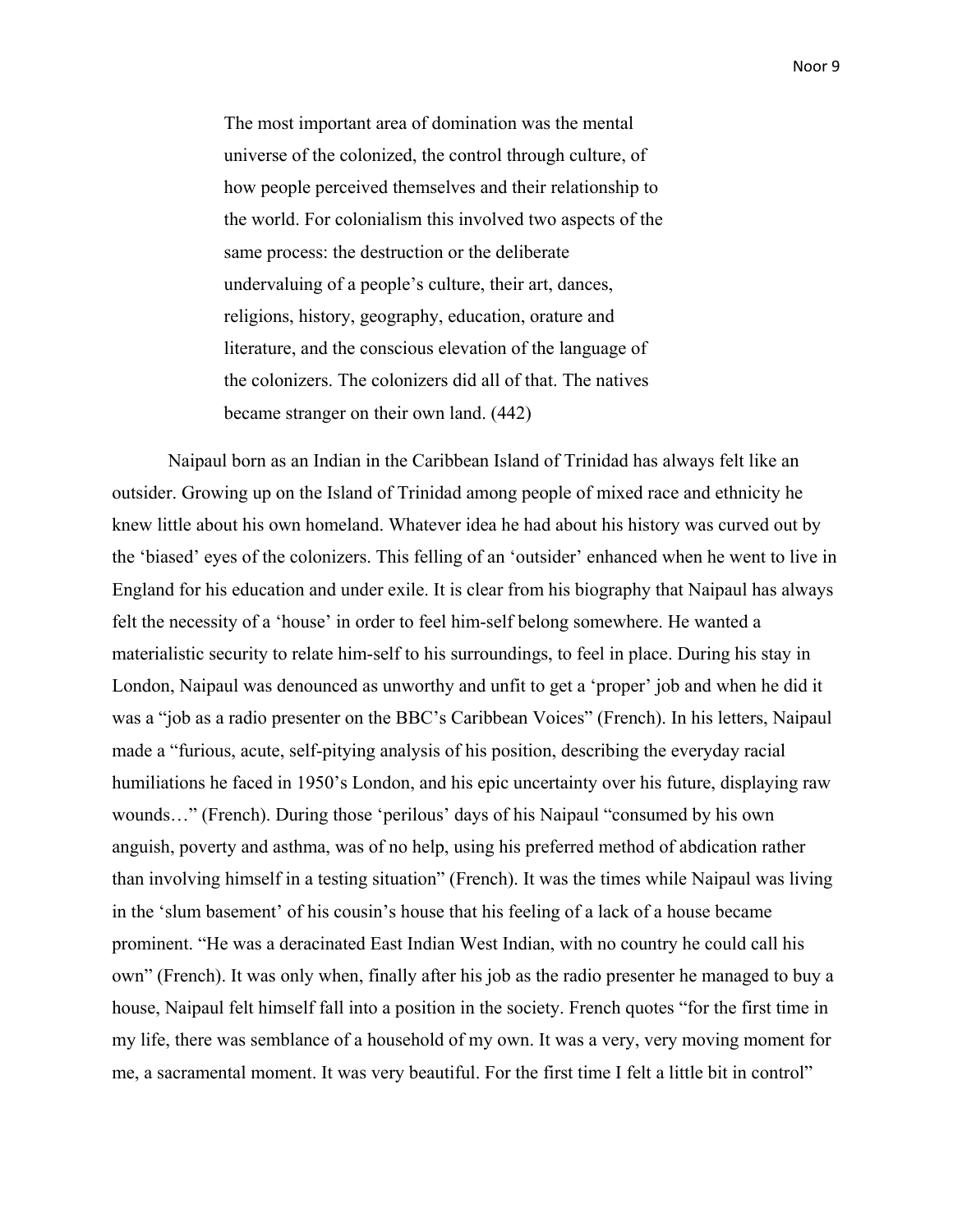(Naipaul). Later Naipaul "bought a dilapidated house, a dairyman's cottage in Salterton, up the valley from Wilsford, and had it converted in just the way he wanted" (French).

Homelessness is a theme evident in Naipaul's three novels through the character of Jimmy, Ralph Singh and Salim. With home, a place someone can claim as one's own comes a sense of identity, an idea of 'self'. The protagonists of these novels like Naipaul, had always been 'outsiders' Naipaul agrees that he has written about this moment of despair in his work- "I have probably written about this in other ways in my work" (Naipaul). They suffered from a lack of history. Salim, an Arab-Indian descent living in post-colonial Africa feels himself trapped into a very disadvantageous situation where he was neither an African nor could he call himself an Indian. Ralph Singh, throughout the novel, kept moving to and fro from the Island of Isabella to London, never being able to settle anywhere. Jimmy's situation was perhaps the worst of all. A half Chinese and half African, who renamed himself as a Muslim suffered greatly from a proper identity. Being of mixed ethnicities himself and living in an 'unnamed' Caribbean Island among people of mixed race, he was miserably lost and lived in a state of suppressed hysteria. All three of them suffered from a lack of backbone because they were not aware of their own culture. Born into the Caribbean Islands which the colonial times had brought them to, they never knew about their homeland. They had no knowledge about their own histories or their ancestors because their histories were erased by the colonizers. Whatever imaginary ideas they had about their homeland were by reading books, those even written by the colonizers. Therefore, their sense of 'self', identity was developed depending on how the colonizers presented it to them. Salim, from *A Bend in the River* maintains this truth when he says:

> All that I know of our history and the history of the Indian Ocean I have got from books written by Europeans. I have got them from the European books. They formed no part of our knowledge or pride. Without Europeans, I feel, all our past would have been washed away, like the scuff-marked fishermen on the beach outside our town. (13)

Not having a true vision of their own land, the protagonists of the novels seek "refuge in the 'classical' perspective of horse men, English gardens and a scene of pure pastoral" (Cooke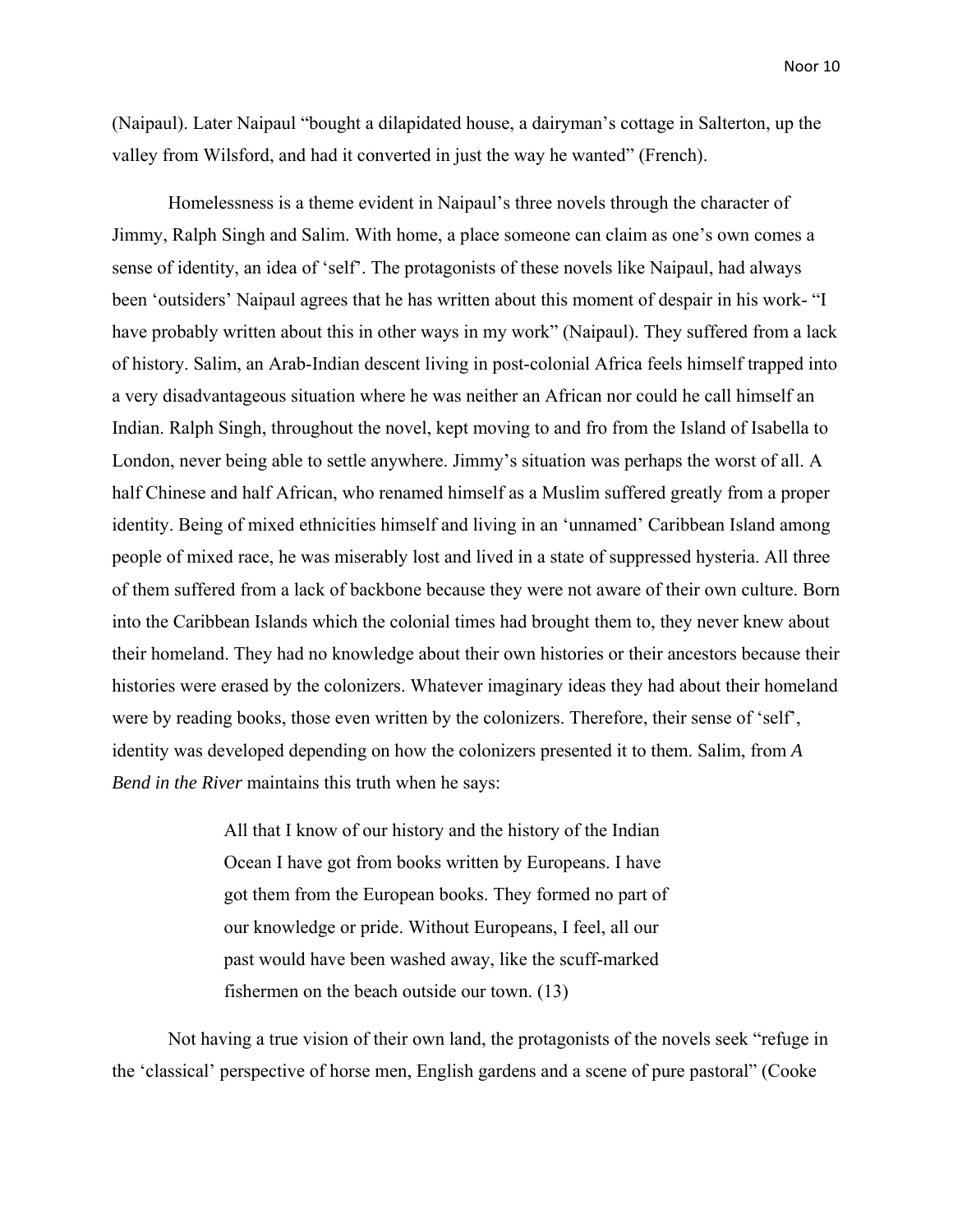33-36). Thus "'Landscape' is only a word forever on their lips, but they were not capable of

relating to them" (Cooke 35).

Long years of being dominated by the imperial powers had made the natives feel themselves as 'worthless'. They felt like unimportant, negligible 'creatures' on the face of the earth. Ralph Singh, Jimmy Ahmed and Salim, being colonial subjects had their different stories which revolved around similar colonial concepts- homelessness, identity crisis, dislocated, desolated, lost and most importantly falsely decolonized. The aftereffects of imperialism were not only limited to physical and geographical changes; the greater impact was on the minds of these 'men of color' which turned them into what Fanon terms as the 'abandonment-neurotic'. Fanon uses the term to describe the psychological damage of these 'men of color' and how it effects on their personal relationship. Fanon's essay in *Black Skin White Mask* on the 'abandonment-neurotic' is rich in evocative details:

> Affective self-rejection invariably brings the abandonmentneurotic to an extremely painful and obsessive feeling of exclusion, of having no place anywhere, of being superfluous everywhere in an affective sense…"I am The Other" is an expression that I have heard time and again in the language of the abandonment- neurotic. To be "The Other" is to feel that one is always in a shaky position, to be always on guard, ready to be rejected and…unconsciously doing everything needed to bring about exactly this catastrophe. (76)

The above lines explain how an abandon neurotic thinks and feels of one-self. Years of being 'alone' and 'abandoned' had imprinted the minds of these 'men of color' in a way that they devalue their own worth and was reluctant to commit themselves to any relationship. They were convinced that they 'deserved' only loneliness, scars and bruises; love was not for them. The feeling of 'being loved' was a feeling long lost; the feeling of being hated came to them naturally and that is what they expected for them. 'Hatred' was what they nourished; it grew inside them more and more. Therefore, for an abandonment- neurotic, the base of any relationship was never love because they did not know how to love; it was of lust and control.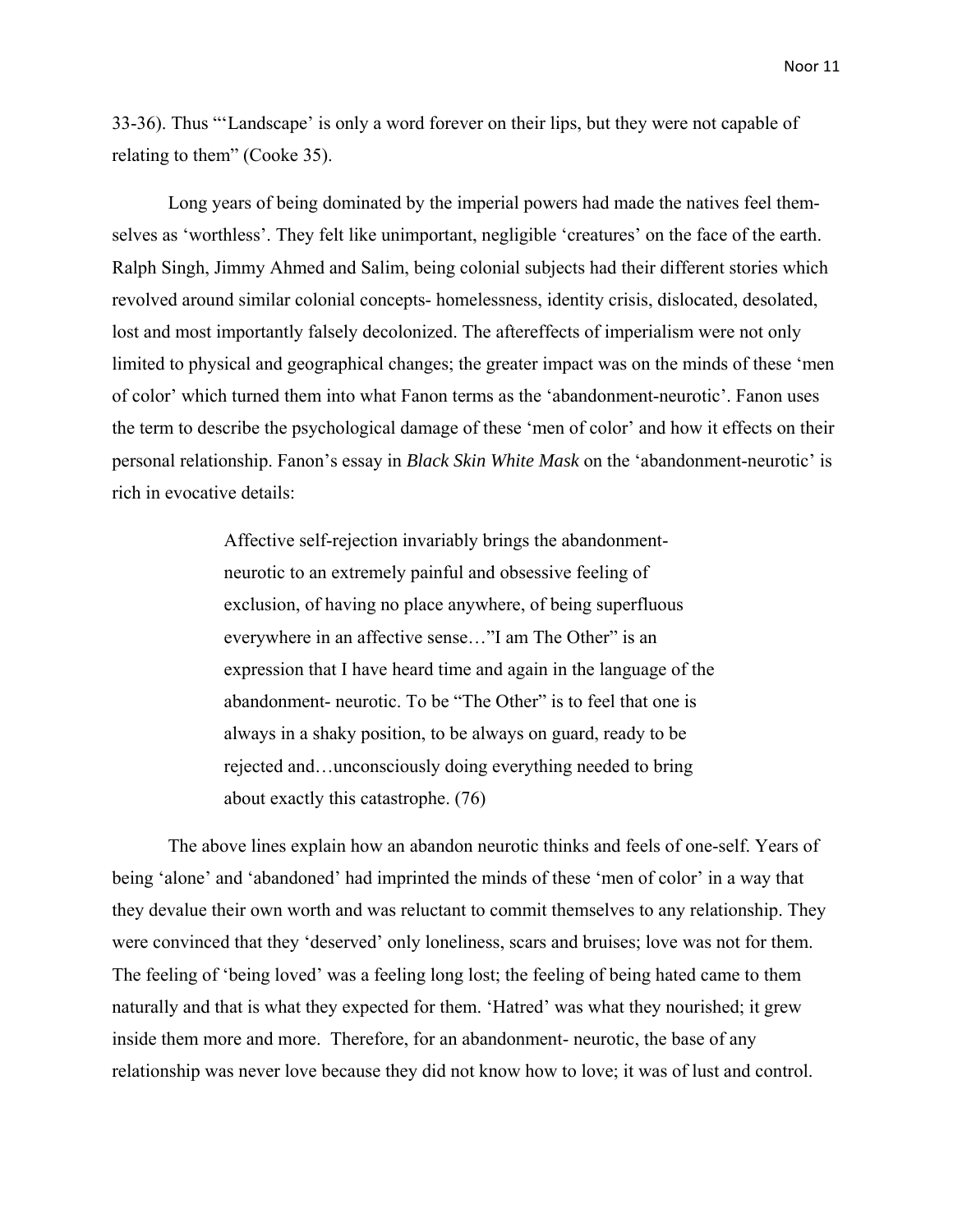These 'men of color' when left in a post-colonial world where they were supposedly 'free' in the so-called 'modern' world, found themselves even more lost. They became so used to, to be always told by the colonizers what to do, now when the colonizers left they felt unguarded. They did not know what to do because they could not relate themselves to anything; everything had been so much changed by the colonizers. They always needed the guidance of other men's eyes. In their desperation the 'men of color' started to seek for refuge under the wings of white women. They wanted white women as their lover but their relationship was never out of love; it was for power. The perversities of their actions were extreme. In that state of selfdejection and desperation an aspiration to be like the white men was what these 'men of color' desired- "Out of the darkest part of my soul, across the zebra striping of my mind, surges this desire to be suddenly *white.* I wish to be acknowledged not as *black* but as *white"* (Fanon 63). This desire suddenly became the sole motive of the 'men of color' as Fanon observes "I found that the dominant concern among those arriving in France was to go to bed with a white woman. As soon as their ships docked in Le Havre, they were off to the houses. Once this ritual of initiation into 'authentic' manhood had been fulfilled, they took the train for Paris" (72). Thus, 'whiteness' became the symbol of power for the 'men of color'. The attitude towards their longings to be with white women was feel in an empowered position, was to prove their worth and manhood and to gain security. They felt the 'whiteness' of the white women would make them elevate their positions in the society. Since 'white' was the color of superiority for the 'men of color', being loved by a white women would make them worthy of love and superior in their own eyes. Their own judgment about themselves was built by the 'whiteness' of white women. Fanon writes:

> Who but a white woman can do this for me? By loving me she proves that I am worthy of white love. I am loved like a white man. I am a white man. Her love takes me onto the noble road that leads to total realization…I marry white culture, white beauty, white whiteness. When my restless hands caress those white breasts, they grasp white civilization and dignity and make them mine. (63)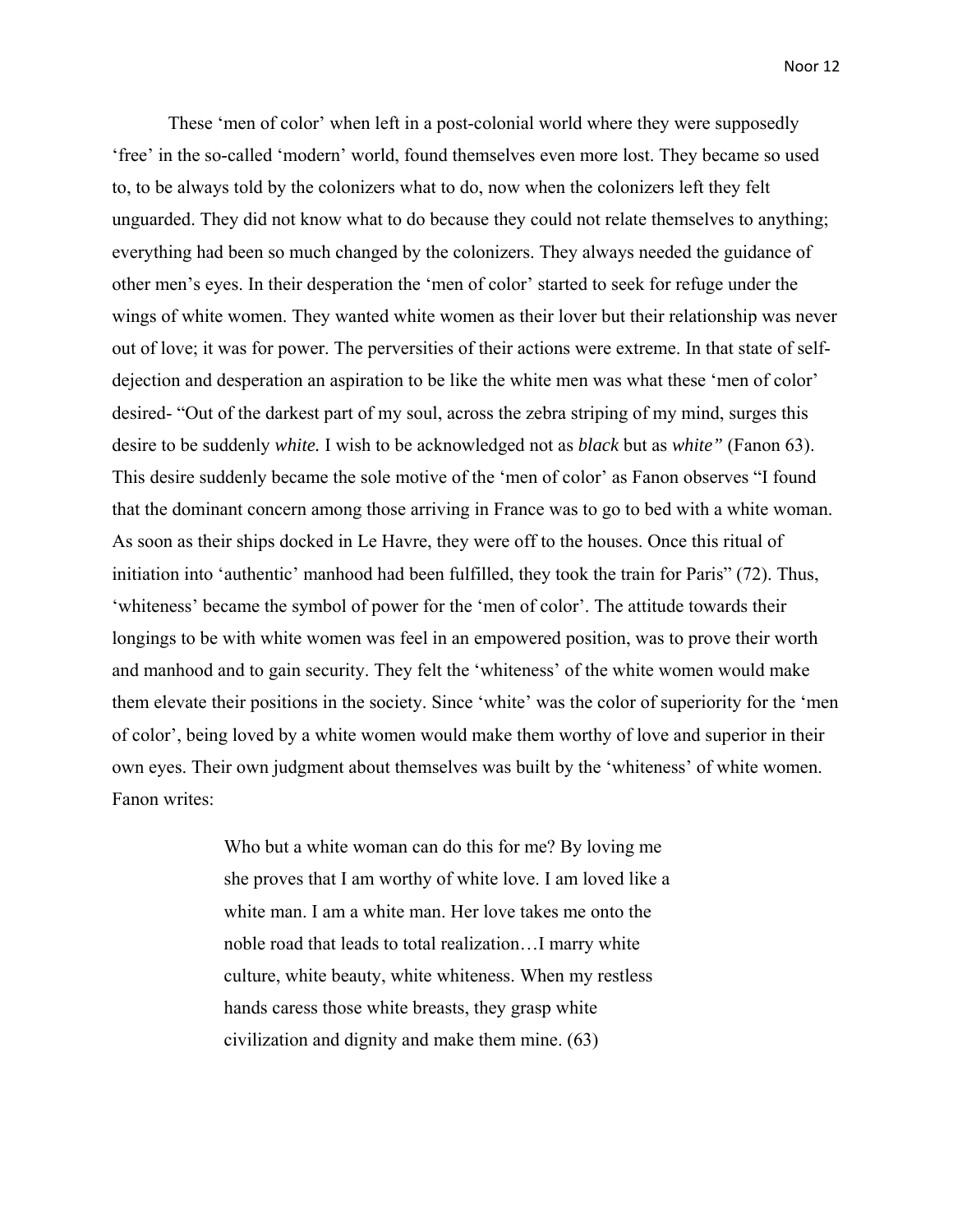The basis of such relationship is a parasitic one. It is not out of love but out of selfishness. Since the colonized have always been misused, they only understand the language of hatred. They do not recognize love and is reluctant to commit themselves to any serious relationship. Even if they are loved by the white women, they will not believe it because they take themselves as unworthy of love for granted. They have faced so much humiliation that it becomes impossible for them to accept that they too can be loved, "the abandonment-neurotic demands proofs" (Fanon 76). The feeling of love is an emotion that suffocates them and they flee away from it. "The essence of this attitude is 'not to love in order to avoid being abandoned'" (Fanon 76). The feeling of being 'left out' haunts the colonized to an extent where he is ready to give up on love for the fear of being abandoned later. He feels love will make him weak and vulnerable to hurt. Thus, almost in all cases the relationship between a 'man of color' and a white woman ends in violence, torture and even death.

Naipaul himself had gone through the burden of unpleasant relationships with three women in his life. French in writing Naipaul's biography portrays Naipaul's tormenting experiences with his wife and his mistress. There are stark similarities between the three women who were there in Naipaul's life- Pat, his first wife, Margaret, his mistress and Nadia, his second wife with the female characters Naipaul gives birth in his novels- Sandra, Jane and Yvette. The relationships that these female characters have with the corresponding protagonists seem to reflect Naipaul's own relationship with his women. Naipaul also falls under the category of Fanon's abandonment-neurotic. From his biography it is clear that, the famous well known writer had a rather displeasing personal life. Being a colonial subject him-self, Naipaul dismissed the idea of a serious relationship and resisted in getting one. French examines his tortured marriage and his 24-year love affair, Naipaul describes that period of his life as a 'mental hellfire' (French).

When Naipaul married Patricia Hale, his first wife and the first white woman in his life, "he was not sure whether he wanted to be married" (French). "Naipaul was 'in too deep' to get out of the relationship; he loved Pat, he needed her, but he was not sure whether he wanted to be married" (French). He married Pat because he needed her and that need slowly turned into suffocation. Nothing that Pat would do would make Naipaul believe in her love. Pat went against her father who knew "the obvious disadvantages of mixed marriage" (French) and left home for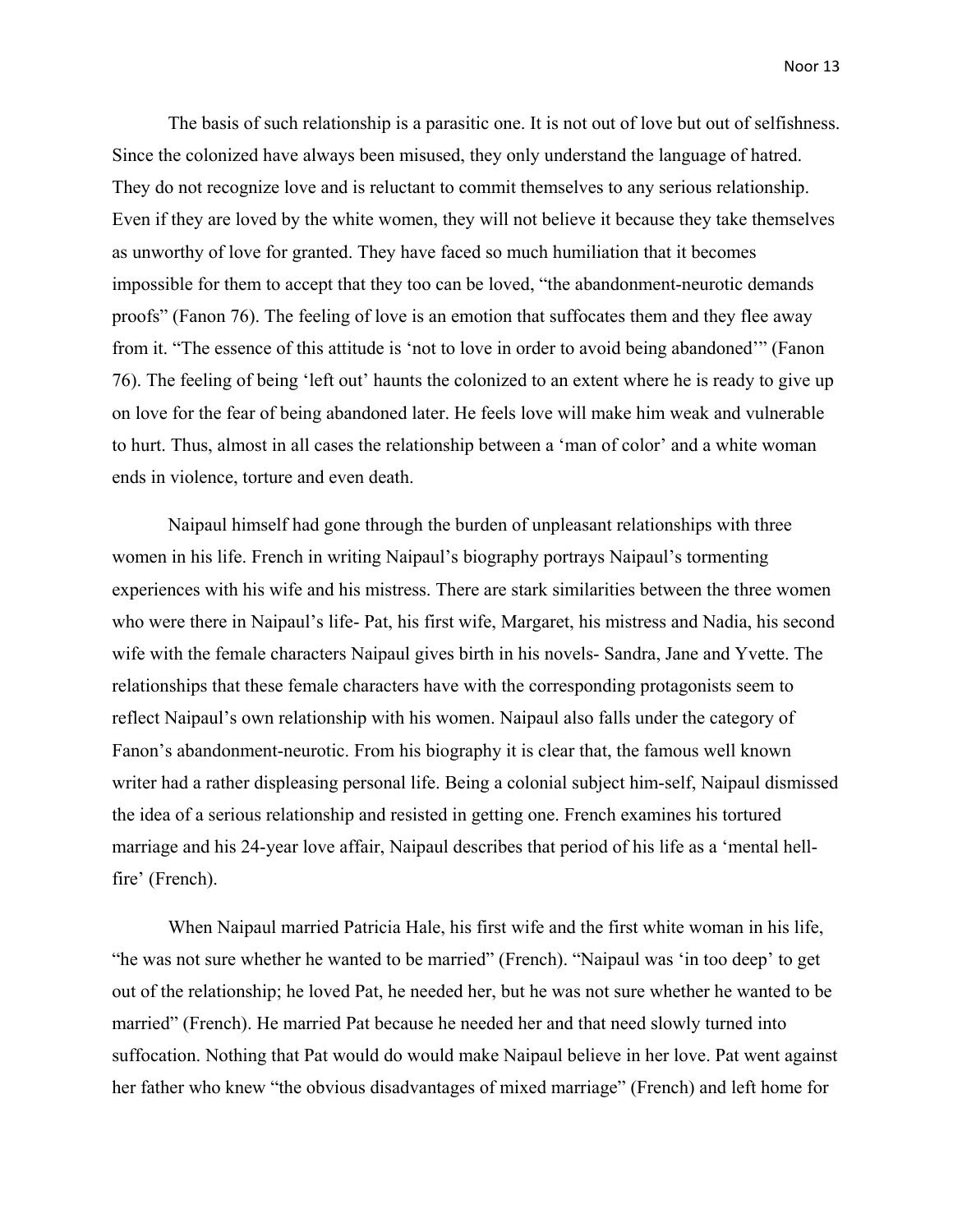Naipaul. Pat being the more optimistic and stronger of the two tried her best to make their marriage work "I have absolute faith in your ultimate ability to do something great. I am convinced that we are going to be a distinguished couple" (Hale). Naipaul knew Pat kept him emotionally healthy, cooked and worked for him and that was all he wanted from her. It gave him a power over her, over her 'whiteness'. Naipaul did not present Pat with even a wedding ring which to Pat held certain importance and significance and she "finally bought for herself, a plain gold band" (French). To make up for his weaknesses Naipaul gave such bizarre subsequent justifications to Pat saying "I had no interest in jewellery. I didn't think it was important" (Naipaul). In reality "a wedding ring represented all that Naipaul wanted to avoid: expense, the trap of marriage, social expectations. He had chosen to marry Pat, but did not want to accept the consequences of doing so" (French). To Naipaul his marriage was meaningless, he was so reluctant towards it that "he lost the marriage certificate" (French). The marriage remained a secret for many passing months and it grew more loveless with time "Naipaul physical attraction towards Pat had never been certain, and after they married it declined further" (French). Naipaul always felt there was 'wrongness' about their marriage, "all the time I was with Pat I knew something was wrong. I knew it was wrong" (Naipaul).

Whatever Pat did for Naipaul could not win his love for her. Naipaul started having an affair with an Anglo-Argentine woman of British descent, Margaret Gooding while he used to travel for his work. Then again, this affair was not out of love or affection but again a thirst for control. "I wished to possess her as soon as I saw her. So she came in and I was completely dazzled. I loved her eyes. I loved her mouth. I loved everything about her and I have never stopped loving her, actually. What a panic it was for me to win her because I had no seducing talent at all. And somehow the need was so great that I did do it" (Naipaul). Naipaul was only physically attracted to Margaret and by winning control over her he wanted to prove that he was capable of doing so. But Naipaul was not ready to bear the consequences of his affair as well and he "was always terrified that someone from Margaret family would be waiting for him with a shot gun" (Naipaul). Pat and Margaret both were Naipaul's inspirations to work. He mused over them and his relationship with them to create his characters for the novel. He used their love for his benefits.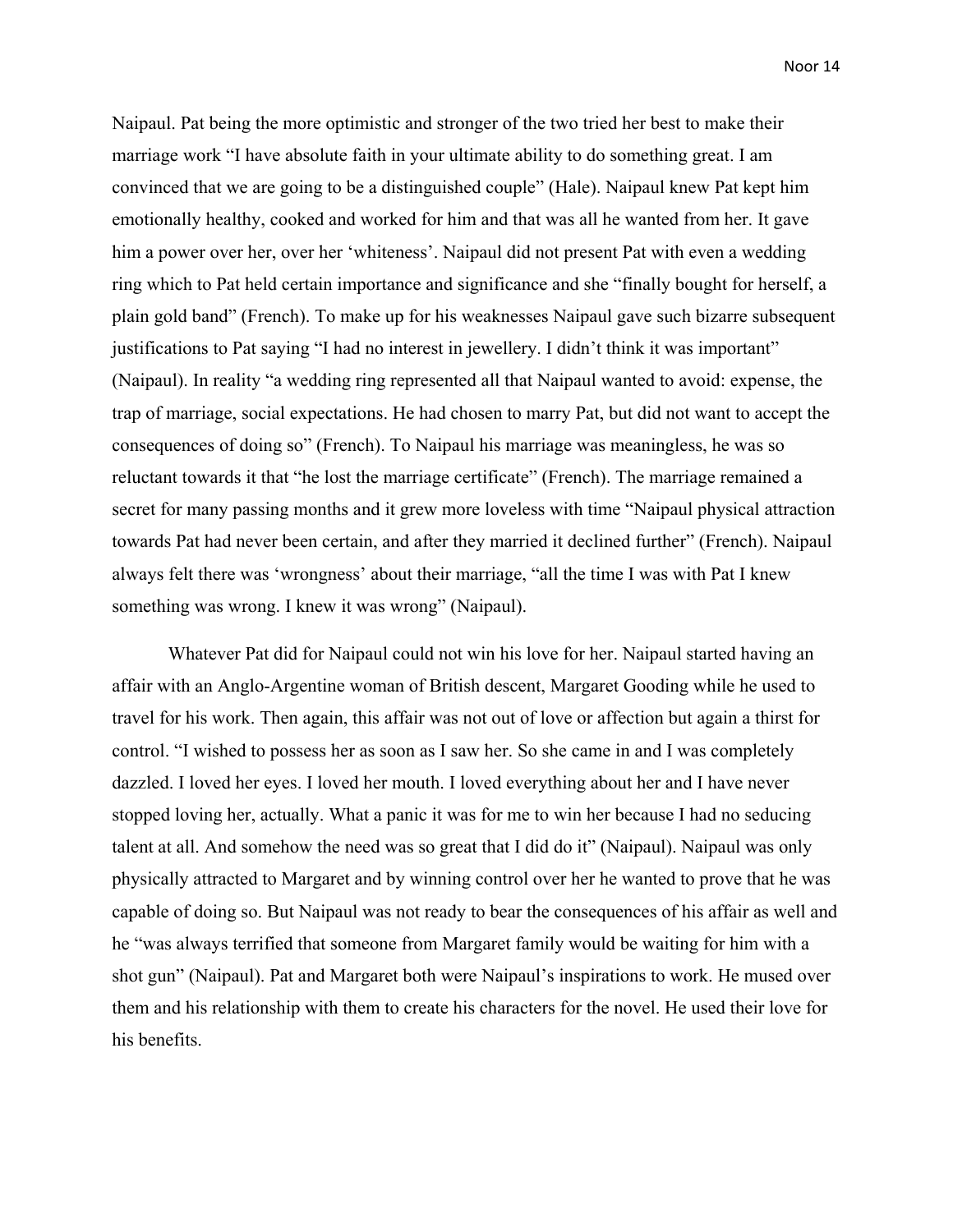While Naipaul could not care less about what his actions might bring upon Pat, Pat supported him all through. "Naipaul and Pat were unable to have children, and her relationship with her remained close but unsatisfactory" (French). Being the 'neurotic' that he was, he turned a blind eye towards Pat love; because his relationship with Pat was such, Naipaul assumed himself to be unworthy of 'white' love. He started to have sex with prostitutes "convinced of his inabilities as a seducer, bought sex offered him a form of comfort and release" (French). Pat was more of a confidante for Naipaul than his wife "I was full of grief. I went back to the bungalow and I told Pat, as I might have told my own mother" (Naipaul). Naipaul "expected her to respond to his grief, and she did" (French). Her reaction would make Naipaul feel loved by a 'white' woman which would give him a feel of being wanted. "For the next two decades, the triangle between Naipaul, Pat and Margaret persisted, shifting from an equilateral to a scalene depending on his work, mood and location, and the emotional pull exerted by each woman. When Naipaul travelled to research a book, it would often be Margaret, and then he would go back home to Pat" (French). He would want Pat's physical presence or absence according to his will, in spite of that Pat would return to Naipaul at the first call he made. At one point his relationship with Pat became such that "they did not touch or embrace" (French).

Pat knew about the whereabouts of Naipaul which devastated her but she kept on offering him her silent support till she died.Even when she fell ill for cancer she insisted that "there was nothing her husband should do except continue with his work" (French). Naipaul's infidelity deteriorated Pat's condition even faster, moreover her state of mind worsened by the fact that she was dosing herself regularly with Mandrax, an addictive sleeping tablet. Pat remained loyal to Naipaul regardless his ill conduct towards her.

> It seems not to have occurred to Pat to leave him, or to ask Naipaul to leave. Silence or complicity was to be her response. Witnessing her husband's work became a substitute for living. It enabled Naipaul to break her confidence, while at the same time incorporating her into the process of literary creation. He relied on her guidance and support, even while he harried her; he said he could not imagine working without her. So Pat stayed, cooking and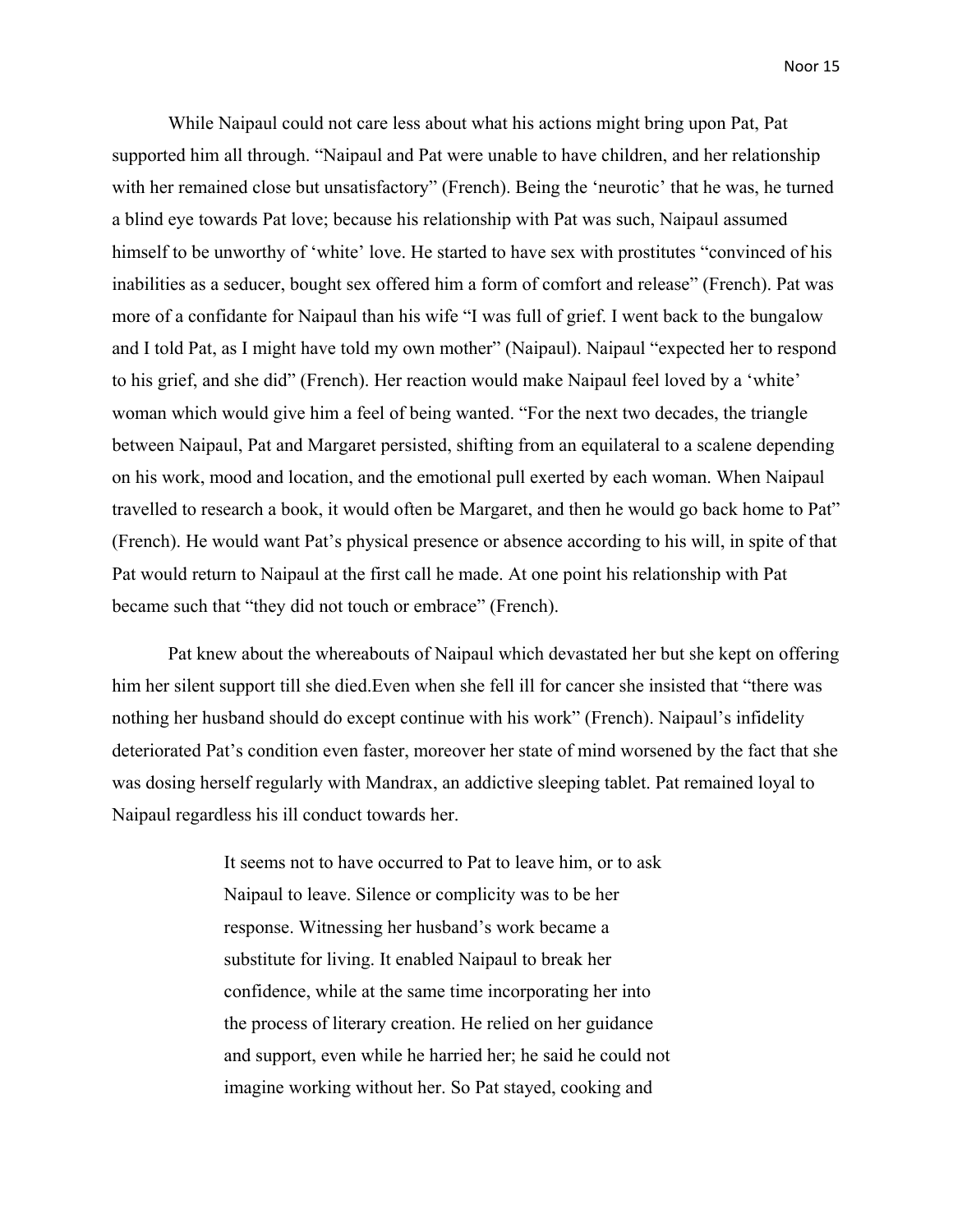washing for him. Naipaul's unconscious hope may have been that if he were sufficiently horrible to Pat, she might disappear. Pat kept silent, as she had always kept silent, but allowed the knowledge to eat away at her (French).

Even when Pat became seriously ill, she was at the verge of dying any moment, Naipaul remained with Margaret. Naipaul had no regard for the woman who loved and cared for him overlooking his ill treatment towards her. "In his old age, he acknowledged that his love affair with Margaret effectively undid Pat's life" (French). French quotes "I was liberated. She was destroyed. It was inevitable. I think she had all the relapses and everything after that. She suffered. It could be said that I killed her. It could be said. I feel a little that way" (Naipaul). Margaret who was to be his mistress for 24 years and the reason of Naipaul's separation from Pat suddenly was of no interest to Naipaul anymore. "In his head, Naipaul began to reject the mistress who had through decades of harassment chosen to stand by him. Now that he might, if things went badly, have Margaret as his wife, he had a fateful, hateful, fatal sense that he did not want her any more. It was unjust, but as ever Naipaul presented himself as a figure controlled by irreducible needs" (French). French quotes "I feel that in all of this Margaret was badly treated. I feel this very much. But you know there is nothing I can do…I stayed with Margaret until she became middle-aged, almost an old-lady" (Naipaul). Naipaul was interested into this new woman journalist- Nadira whom he met at an occasion. This also happened while Pat was alive but he decided not to tell Pat about his plans about marrying Nadira, "I left that out. Pat was too ill to react" (Naipaul). Naipaul shared about his life with Nadira- "he told me he should have never married Pat, but that she was a great support to his works, that he was sexually deprived but Margaret had changed all that, and that he had come to the end of the road with Margaret but had carried on because it was convenient" (Nadira Naipaul). "And so it was that on the day after he cremated his wife, VS Naipaul invited a new woman into her house-or his house-and the funeral green olives did coldly furnish forth the marriage tables" (French).

Naipaul fulfills Fanon's definition of an abandonment-neurotic. The abandonment neurotic demands proofs, which Naipaul had ample of from Pat but still was not content with it. He kept on jumping from one relationship to another in search of love but in the process lost more love. Naipaul says "I didn't have time to conduct an affair. I didn't have the talent. I didn't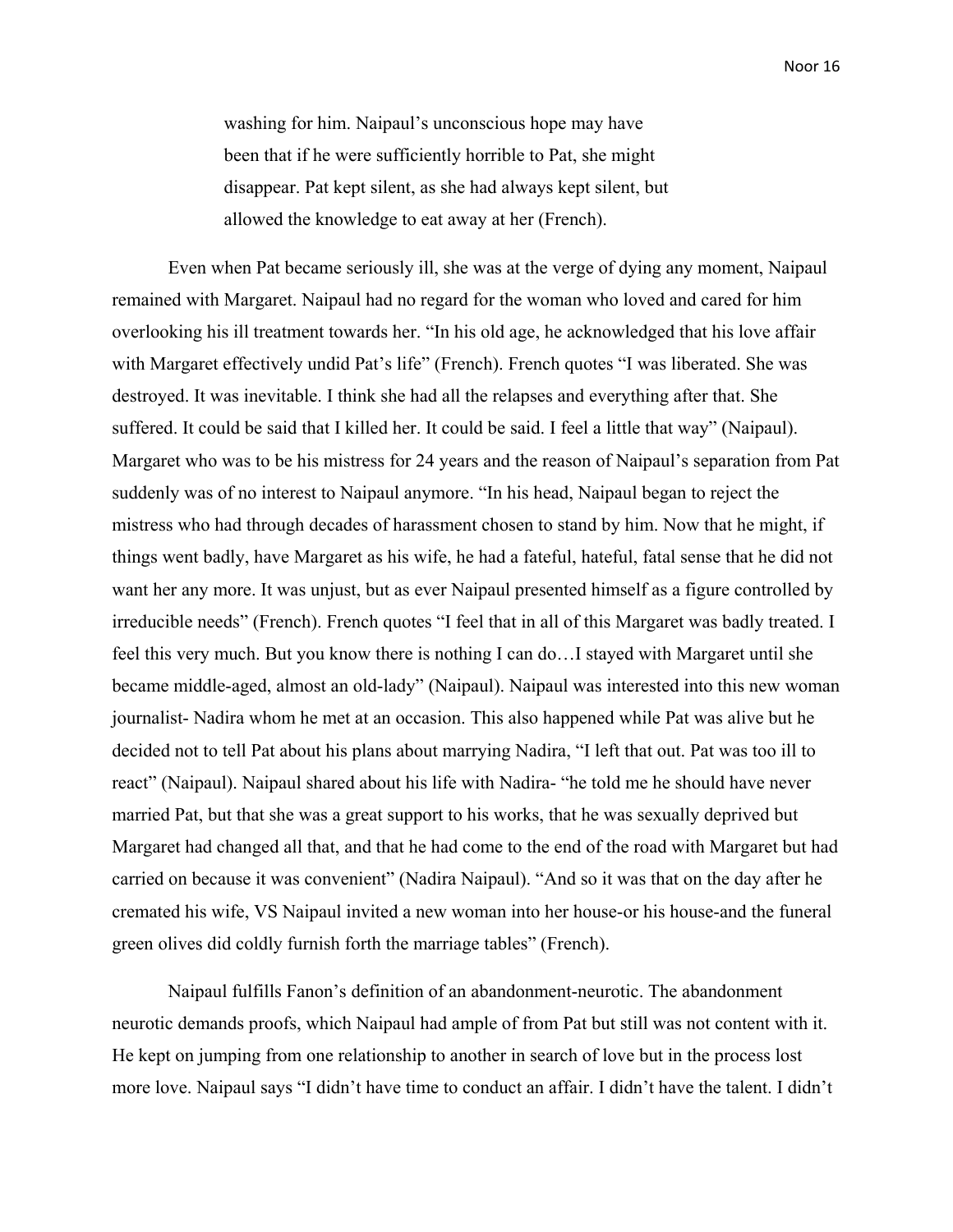know how you conducted an affair because there was no body to tell me or to guide me". "V.S. Naipaul has produced works of extraordinary skill-and lived a life of equally extraordinary callousness" (French).

Colonization has divided the colonial people into three categories: the blind imitators of the colonizers, the blind rejection of the colonizers, people who envied them and finally a blending of the national and the natives. In all the three ways, it is not possible to undo the effects of 'colonization' whichever way the colonized lived their life. "When there is nothing, there is everything to be made" (Naipaul) could not be applied to the colonial lands or people because they did not have the mind to work on their own. Colonization infected the lives of the natives in such an irreversible manner that the colonized did not know how to cope when they were left free. They were in hopeless effort of decolonizing themselves from the colonizers which was not possible. Their minds were imprisoned by the colonizers. They had no option but to follow the footsteps of the colonizers. Even if they rejected their norms, they still searched for power, control and order in 'whiteness'. The colonized people lived in a false hope of decolonizing themselves which in reality was not possible. Even though the colonizers had left physically, they kept on ruling on the mental domain of the colonized people. The domination was so strong that the colonized people could not imagine leading their lives free from European rule. Imperialism became a part and parcel of the lives of colonial people. They took domination for granted' nothing could be thought beyond imperialism. To this Said says that the end of imperial rule was not the end of domination and that "westerners may have physically left their colonies in Africa and Asia, but they retained them not only as markets but as locales on the ideological map over which they continued to rule morally and intellectually" (24).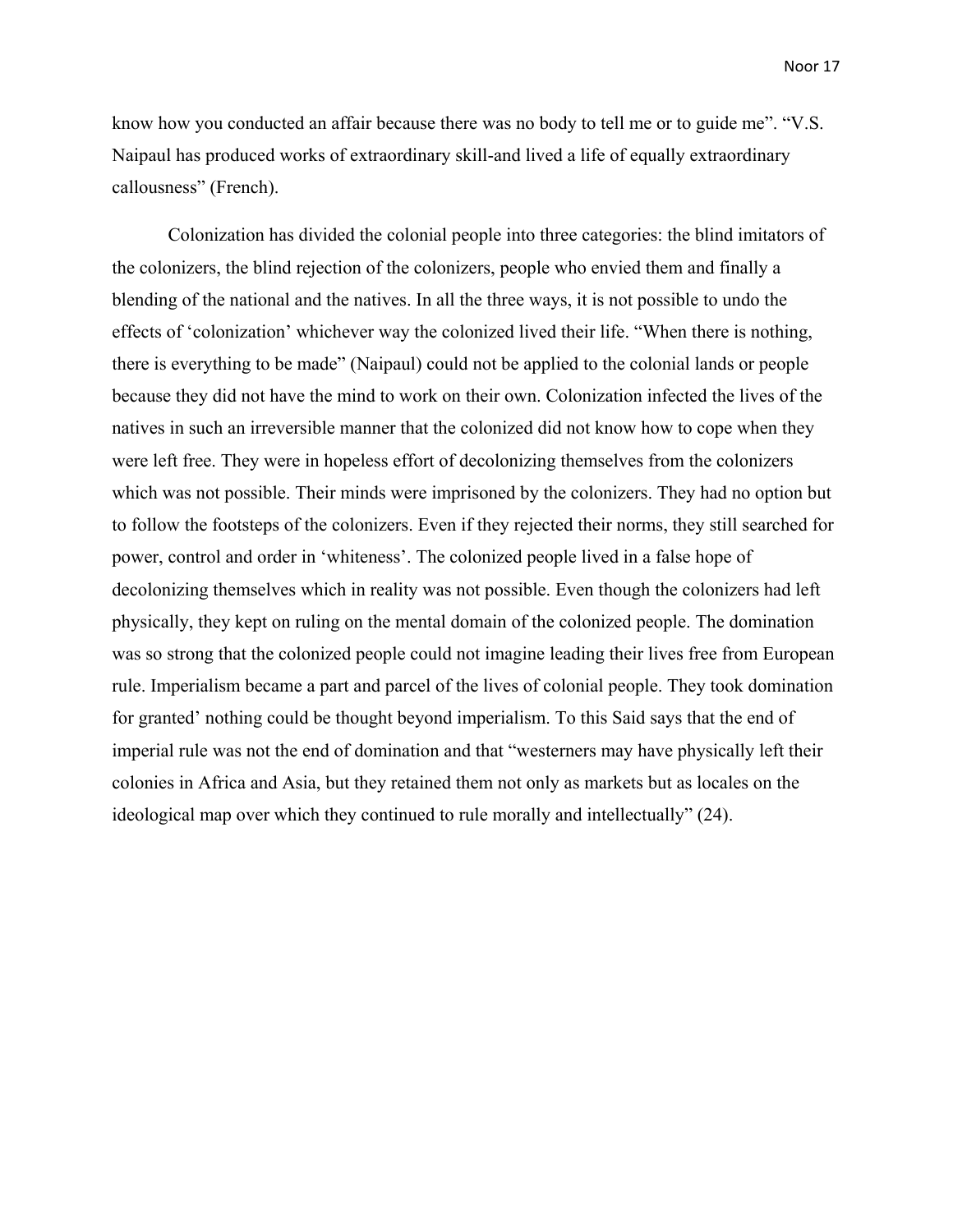### RanjitKirpalsingh AKA Ralph Singh: A journey through the life of The Mimic Men of V.S. Naipaul.

*The Mimic Men* by V.S. Naipaul is a story that revolves around the life of its protagonist, Ralph Singh. The entire book is an autobiographical product of Ralph Singh where he collected the memoirs of his life. Ralph Singh is the perfect embodiment of *The Mimic Men*. From Singh's narration the readers get an insight into his life and his surroundings, "in *The Mimic Men* Naipaul is primarily interested in the development of Singh's personality as he wrestles with the difficulty of finding reality, conditioned as he has been to settle for mimicry" (Boxill 12). The novel examines the Island of Isabella, a newly independent country in the Caribbean. Though independent, the Island failed to offer its people any sense of identity or national unity. During the colonial period the colonizers have shaped the lives of people with its rich English 'modern' culture; but this modernity did not belong to the people of the Island. It was not something they could relate themselves to. That is why when the colonizers, the people of the Island found themselves into a world they do not recognize. They suffered from dislocation, placelessness, fragmentation and a loss of identity. To read the novel from a political or materialistic point of view is not enough' the psychological damage that is created is very evident in the book which cannot be overlooked.

Mimicry is an effect of colonization that started from the colonizing period and crept into the post-colonial era. "An increasingly important term in post-colonial theory, because it has come to describe the ambivalent relationship between colonizer and colonized" (Griffith 124). The concept of mimicry is heavily discussed by HomiBhabha where he says "colonial mimicry is the desire for a reformed, recognizable Other, as a subject of a difference that is almost the same, but not quite" (122). Oppression and frustration of the natives during the colonial period leads them to believe that the whites, Europeans are superior and they were inferior. A blind imitation of the whites would lead them to superiority and an access to the powers they hold. Ralph Singh is the ultimate mimic man of Naipaul to whom London was a 'promised land' where he could find order and 'snow' was his element. His attraction towards whiteness is revealed in the very first page of the novel when Singh expresses his opinions about the white man Mr. Shylock "suits made of cloth so fine I felt I could eat it. I had nothing but admiration. Mr. Shylock looked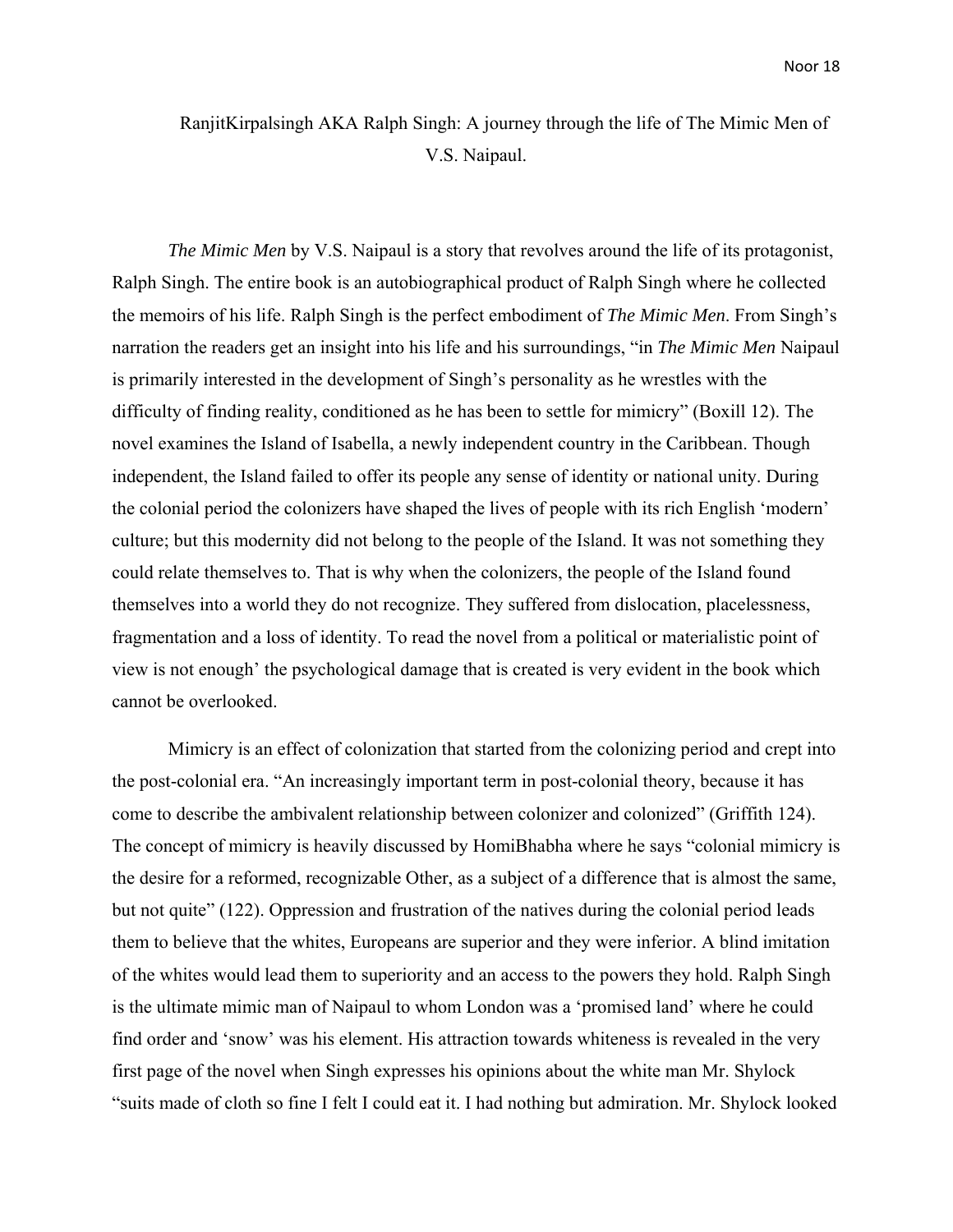distinguished, like a lawyer or businessman. He had the habit of stroking the lobe of his ear and inclining his head to listen. I thought the gesture was attractive; I copied it (7). Bhabha also states, though mimicry to the colonized is the "most elusive and effective strategies of colonial power and knowledge" (122), it leaves people more confused than ever "the discourse of mimicry is constructed around an ambivalence" (122). Bhabha also says, that "mimicry repeats rather than represents" thus growth of an individual is not possible if one always haunts what he lacks which explains why at the end of the novel, Ralph Singh mimicry and an attraction towards the white, the English, the foreign disappoints him. Mimicry also becomes a hopeless attempt due to reasons elaborated later in this paper which explains the sufferings of the colonized people. Boxill exclaims "how can a society which is profoundly mimic produce anything which is not itself mimic; how can a man who is not sure what he is produce anything which is genuinely his own" (13).

Homelessness is an eminent feature that emerges as a result of colonization. The protagonist, Ralph Singh suffers from the feeling of being homeless which gives rise to his identity crisis. Born in the Island of Isabella among people of mixed ethnicities he had always been detached from his original homeland, his country, India.During the period of colonial rule, the colonizers provided the people of the Island with the English world and presented the English way of life as a world of discipline, success and achievement. The colonizers have made these people believe that their English ways were superior to the inferior natives of the Island.<sup>[3](#page-23-0)</sup> Ralph Singh grew up knowing the English world as a part and parcel of his life. Thus, he took for granted that every culture was like the culture of the English and every world was a subset of the English world. He seeked refuge in the 'classical' perspective he had of the English world- "and I have visions of Central Asian horsemen, among whom I am one, riding below a sky threatening snow to the very end of an empty world" (81). Having no sense of his original culture and traditions Singh viewed the world through the colonizers eyes and fantasized his own land to similar to the English lands. This is proved true when Singh imagines his grandmother "leading her cow through a scene of pure pastoral: calendar pictures of English gardens super- imposed on our villages of mud and grass" (89).

<span id="page-23-0"></span><sup>&</sup>lt;sup>3</sup> See Introduction esp. paragraphs 4-7. Edward Said gives an elaborate description about the post-colonial situation.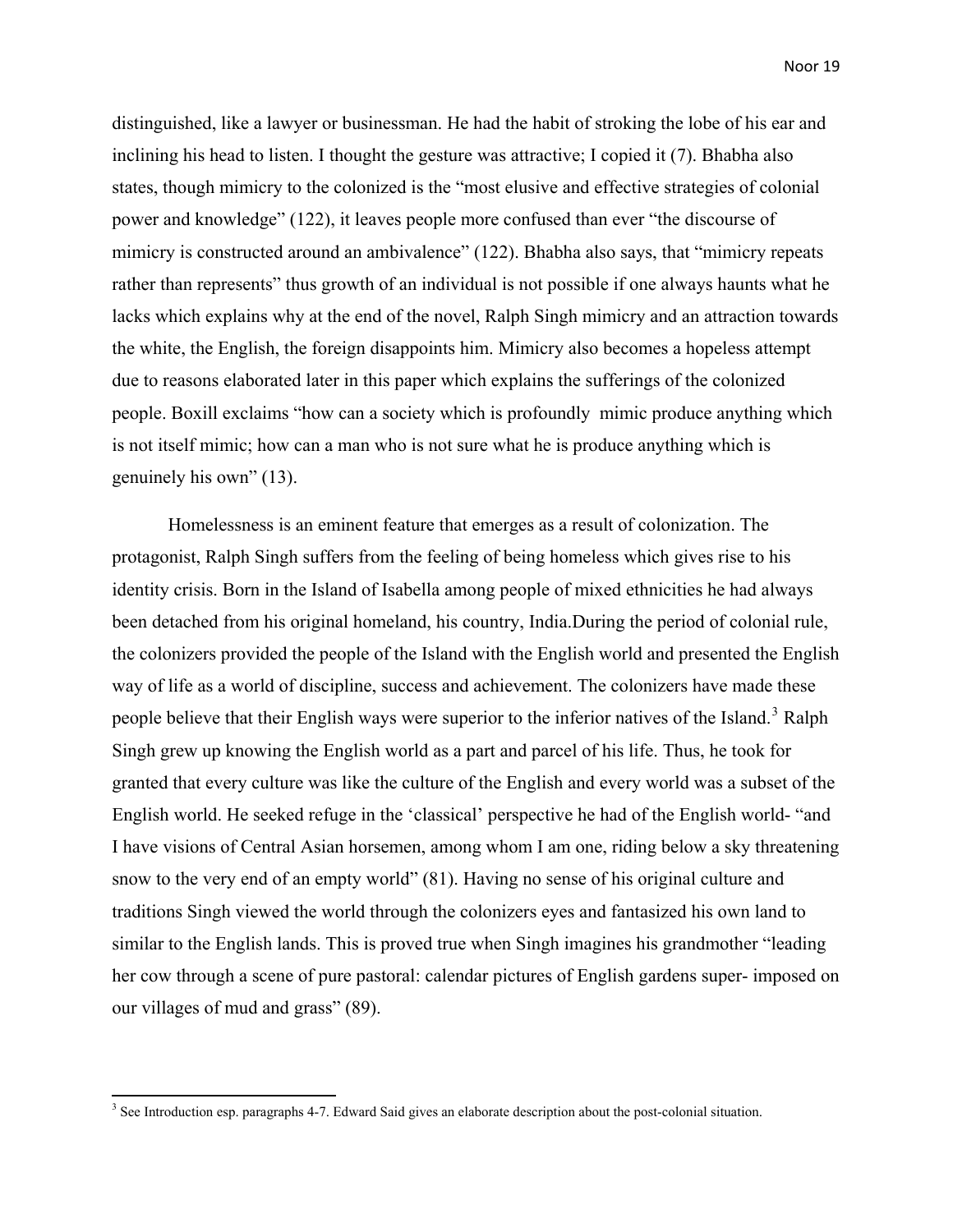On the other hand, the Island where he grew up could not provide him with any (true) identity as well. The Island which was a melting pot of people of mixed race, mixed culture and traditions did not hold any significance for a particular religion or culture that even when Singh belonged to the ethnicity minority. Moreover, imprinted by the English culture and lifestyle Singh could not relate himself to the variety of people having various conducts, cultures and histories. Singh had Chinese, Black and French people who were natives of the Island, as friends. They were happy with whatever the Island could offer them, but to Singh, anything which was not English held no meaning. To Singh Isabella was a place of disorder where his 'classical associations' of the land contradicted to the 'harsher island significance'. Unlike his friends, Singh could not share any pleasure from the Island which he thought to be infertile. Where his friends "memoirs were individual and romantic, his were historic and sublime" (Cooke 35). While Browne was convinced of the plausibility that the Island stored and could nourish if properly taken cared, Singh was adamant about the unworthiness of it:

> I had been able at a certain moments to think of Isabella as deserted and awaiting discovery. Browne showed me that its tropical appearance was contrived; there was a history in the vegetation we considered most natural and characteristic. He told me about the coconut which fringed our beaches, about the sugarcane, the bamboo and mango…in the heart of the city he showed me a clump of old fruit trees. (146)

Browne was among those people who could live contended by blending what has been provided by the colonizers and incorporating them into their native ways, that the "native and Western are linked" (Cooke 37). Browne wanted Singh to see that they had a history, though 'contrived' and 'manufactured, but the Island of Isabella did have some sort of history after all, if one wanted to search for it. He demonstrates emphatically "Our landscape was manufactured as that of any great French or English park. But we walked in a garden of hell, among trees, some still without popular names, whose seeds had sometimes been brought to our island in the intestines of slaves (147). Browne was very optimistic about the idea that there were promising perspectives of the Island from which one can view the nodal points of this history, all they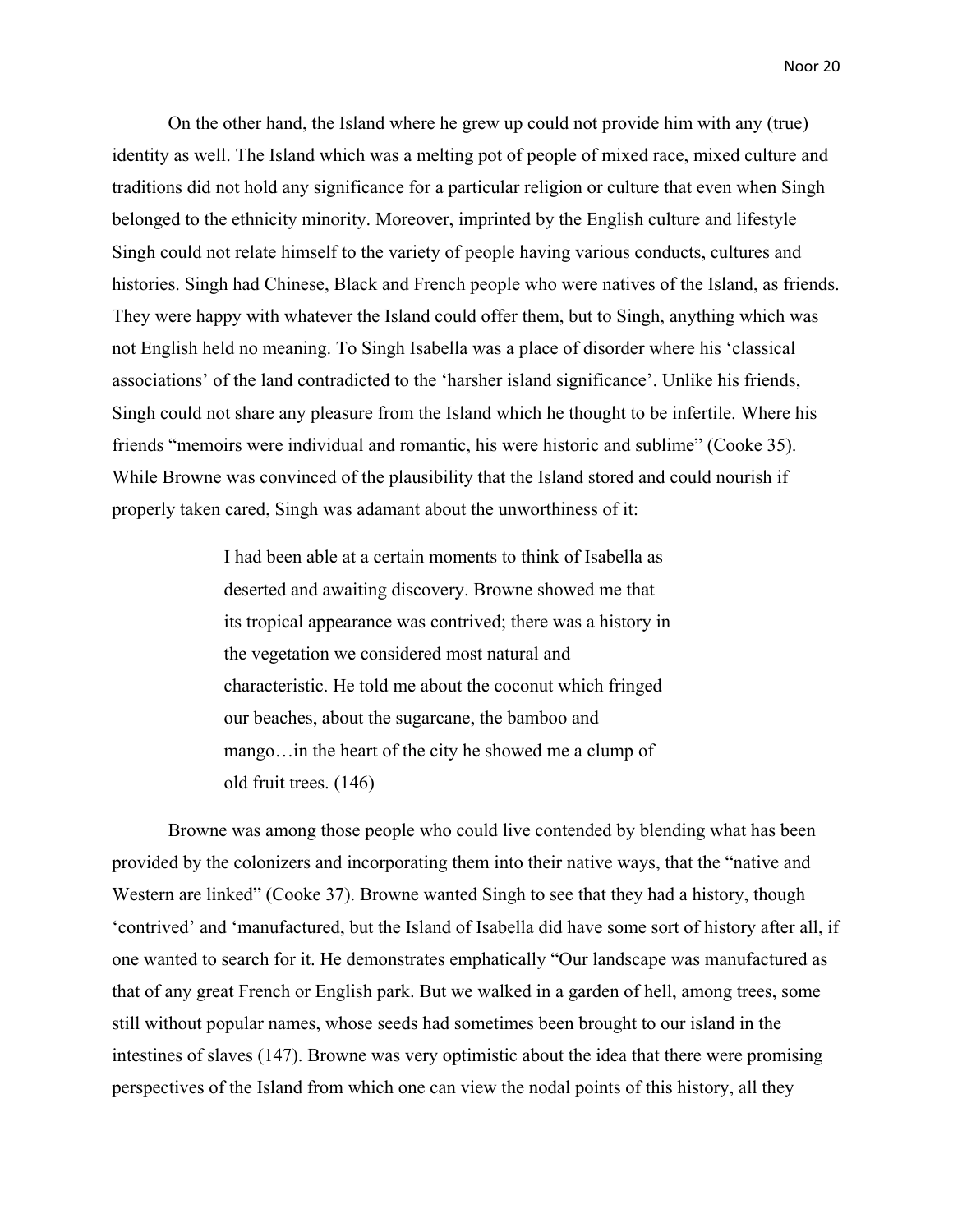needed to do is to make this history their own "look above the roofs of the city and imagine!" (147). Browne persuaded Singh to come out of his 'classical' perspective and argued "the first task awaiting the islanders, to provide native names and thereby clarify the order which exists in indigenous terms, is implied" (Cooke 36). Singh had a more pessimistic view and he mockingly thought that "Browne's pretentiousness is actually a mask for his own discomfort" (Cooke 37).

"For Singh, the Western or 'classical' tradition must not only be superior but unadulterated" (Cooke 37) and thus Singh wanted to escape from this disordered life in Isabella and search for order in London. Deschampsneufs was another French friend of Singh who shared similar opinions with Browne about the Island. "Deschampsneufs does show, through his love for the texture of the island's trees and his awareness of a history on Isabella, that it has aspects of an earthly paradise one can claim as one's own" ( Cooke 37). This French friend felt "the sensuous feel for one's own land can never be recreated" (Cooke 37), that he could connect himself to the Island since they have lived there forever and tells Singh:

> You know, you are born in a place and you grow up there. You get to know the trees and plants. You will never know any other trees or plants like that. You grow up watching a guava tree, say. You know that browny-green bark peeling like old paint. You try to climb that tree. You know that after you climb it a few times the bark gets smooth-smooth and so slippery you can't get a grip on it. You get a ticklish feeling in your foot. Nobody has to teach you what guava is. (171)

Deschampsneufs was one who felt with such intensity about the Island; however it was, it was the homeland they knew and had. So he urges Singh to return, "And this island is a paradise, you will discover" (172).

Ralph Singh however kept firm on his 'classical' perspective. His ideas of the island refute with both Browne and Deschampneufs and Singh denies acknowledging the beauty of the island. Moreover to overcome his sense of abandonment from a lack history Singh idealizes his past through the 'classical' perspective. He dreams of India as an ideal place containing people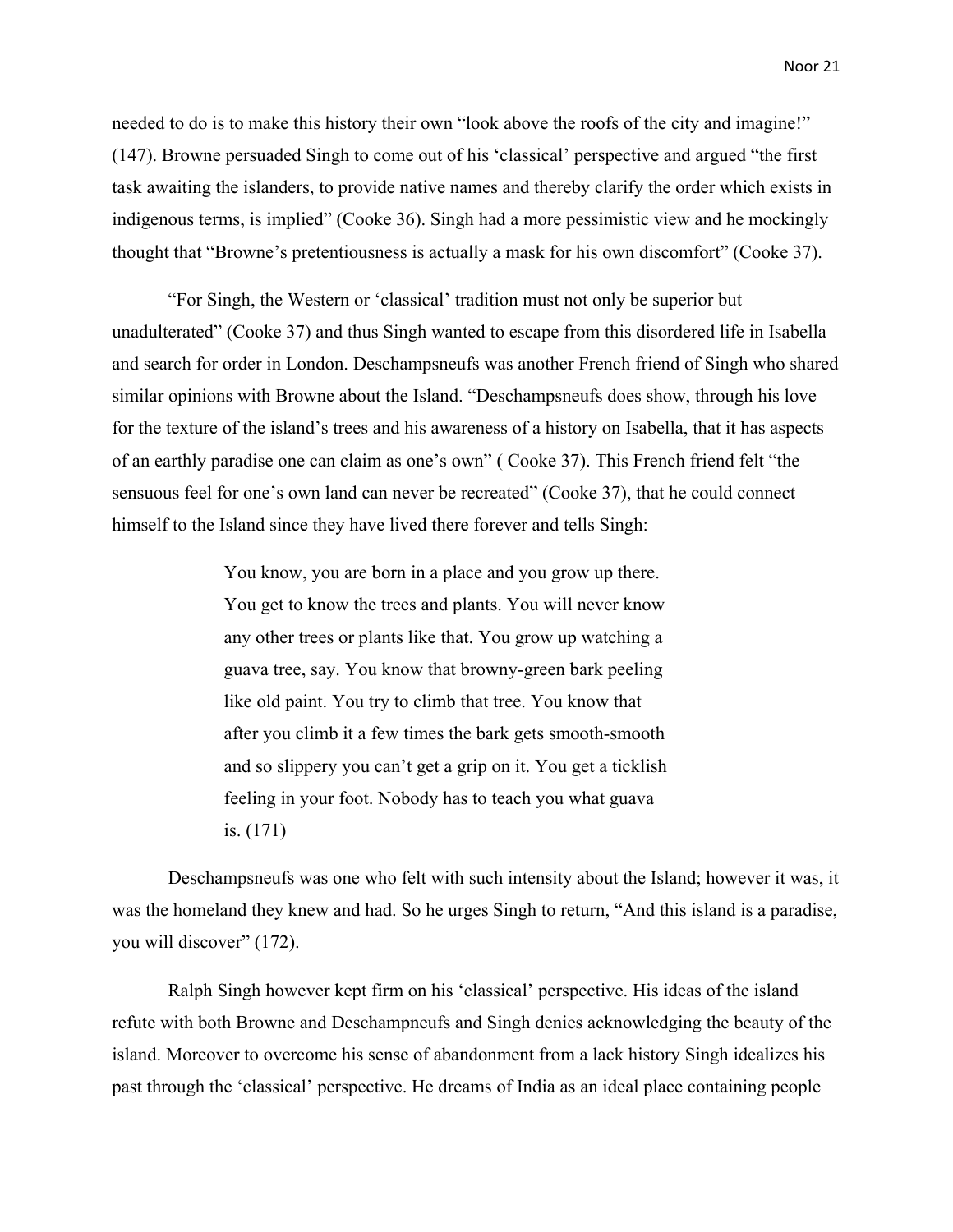of heroic characteristics. However his fantasies disputed with the real life condition in Isabella. His resentment towards the Island and its people grew when in one incident Singh witnessed the death of three children who drowned in the sea while the fisherman stood there doing nothing to save them- "people were drowning. There in that infernal devouring element people were drowning. The fishermen were begged to go out and save them. The fishermen sat on the roots of coconut trees and mended their nets and stripped lengths of canes for their fishpots" (130). Witnessing this, Singh suffered from shock, shocked from how less humanity was left in mankind. Singh's suffering is similar to the people of the 'modern' world which we find in the poem *Musee Des Beaux Arts*:

> In Breughel's Icarus, for instance: how everything turns away Quite leisurely from the disaster; the ploughman may Have heard the splash, the forsaken cry, But for him it was not an important failure; the sun shone As it had to on the white legs disappearing into the green Water, and the expensive delicate ship that must have seen Something amazing, a boy falling out of the sky, Had somewhere to get to and sailed calmly on.  $(Auden)^4$  $(Auden)^4$

Icarus who was also seen drowning was not given a hand for survival.<sup>[5](#page-26-1)</sup> His death did not bring any difference to the people or to the world; the world went on as it is. On the other hand, along with the farmers Singh too did not make an attempt to save the drowning children, even though he was there. Singh was afraid that the 'modern' world of post-colonial Isabella had made people spiritually impotent where nobody cared for the other, making him spiritually impotent as well. It was a 'harsh' world to him and he wanted to flee. "There are landscapes in the novel which, through the history embedded in them, suggest a means of establishing a sense

<span id="page-26-0"></span><sup>4</sup> "Musée des Beaux Arts" (French for "Museum of Fine Arts") is a poem written by W.H. Auden in December 1938 while Auden was staying in Brussels, Belgium with Christopher Isherwood. It was first published under the title "Palais des beaux arts" in the Spring 1939 issue of New Writing, a modernist magazine edited by John Lehman.<br><sup>5</sup> In Greek mythology, Icarus is the son of the master Athenian craftsman Daedalus. The main story told about Icarus is his

<span id="page-26-1"></span>attempt to escape from Crete by means of wings that his father constructed from feathers and wax. He ignored instructions not to fly too close to the sun, and the melting wax caused him to fall into the sea where he drowned.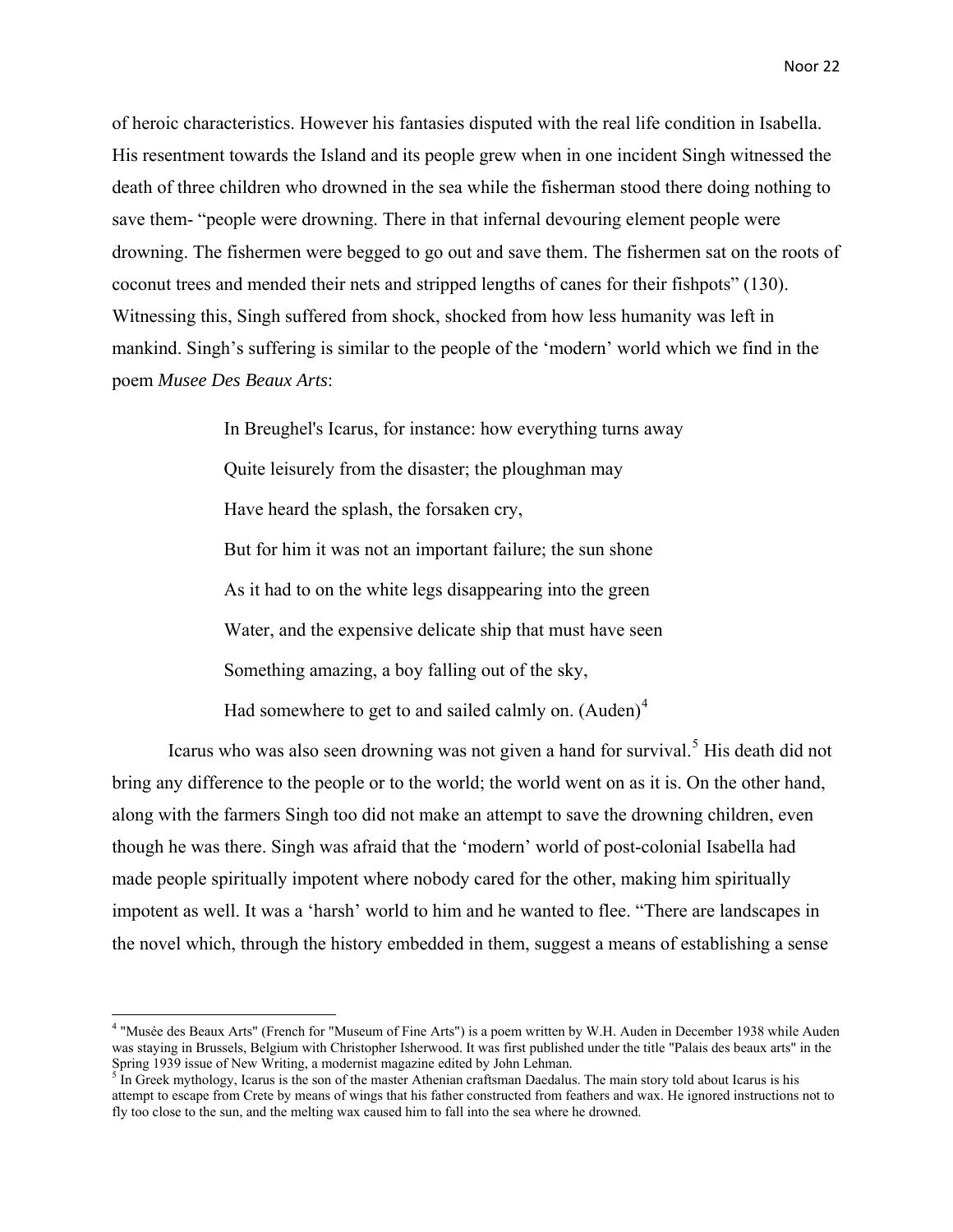of place. Even though Singh ultimately fails to comprehend them, he does have intimations of their existence" Cooke 35).

Moreover, Singh's idealism about a heroic past totally collapsed by the actions of his father. Singh's family life was disrupted when his father went away to choosing a life of 'sanyasi' living with another woman.<sup>[6](#page-27-0)</sup> His father wanted to use religion as a tool to secure a place of power for him-self and to retain Hinduism; in the process he destroyed his son's believe. Also the little fame that Singh's maternal side of his family enjoyed as the 'Isabella millionaires' was because they were local bottlers of the European *Coca-Cola* company, which again made them the slaves of the colonizers. This fame would not help in finding his own identity. Singh was further shocked when his father sacrificed Tamango, the race horse which according to the Hindu religion was an act of sacrifice to secure prosperity and fertility. Since Singh was unaware of his true Hindu culture, this act of sacrifice held no symbolic significance to him; it was purely an act of brutality. This cruelty was not something he had imagined through his ideal 'classical' perspective of India. Singh understood that Hinduism has lost its meaning in Isabella as the people had lost connection with India. The Indians in Isabella were doomed to isolation and dislocation. Singh's heroic thoughts about India crumbled and his own culture becomes meaningless to him. Singh understood that an island so full of viciousness cannot be an epitome for anyone to search for history or have a productive future. Thus, his suffocation grew and his urge to escape became even stronger:

> *Asvamedha*. [7](#page-27-1) I had read the texts, I knew the word. The horse sacrifice, the Aryan ritual of victory and overlordship, a statement of power so daring it was risked only by the truly brave; how had my father arrived at it? Was it simply the intuition of the leader?...*Asvamedha*. Tainted oil, raw flesh. Chieftaincy among mountains and snow had been my innermost fantasy. Now, deeply, I felt betrayed and ridiculed. I rejected the devotion that was

<span id="page-27-0"></span><sup>&</sup>lt;sup>6</sup>Sannyasa is the life stage of the renouncer within the Hindu scheme of asramas. It is considered the topmost and final stage of the ashram systems and is traditionally taken by men or women over fifty or by young monks who wish to renounce worldly and materialistic pursuits and dedicate their lives to spiritual pursuits.

<span id="page-27-1"></span><sup>7</sup> The Ashvamedha (Sanskrit: **अæवमेध**aśvamedhá; "horse sacrifice") was one of the most important royal rituals where the horse must be stallion, that is more than 24 years but less than 100 years.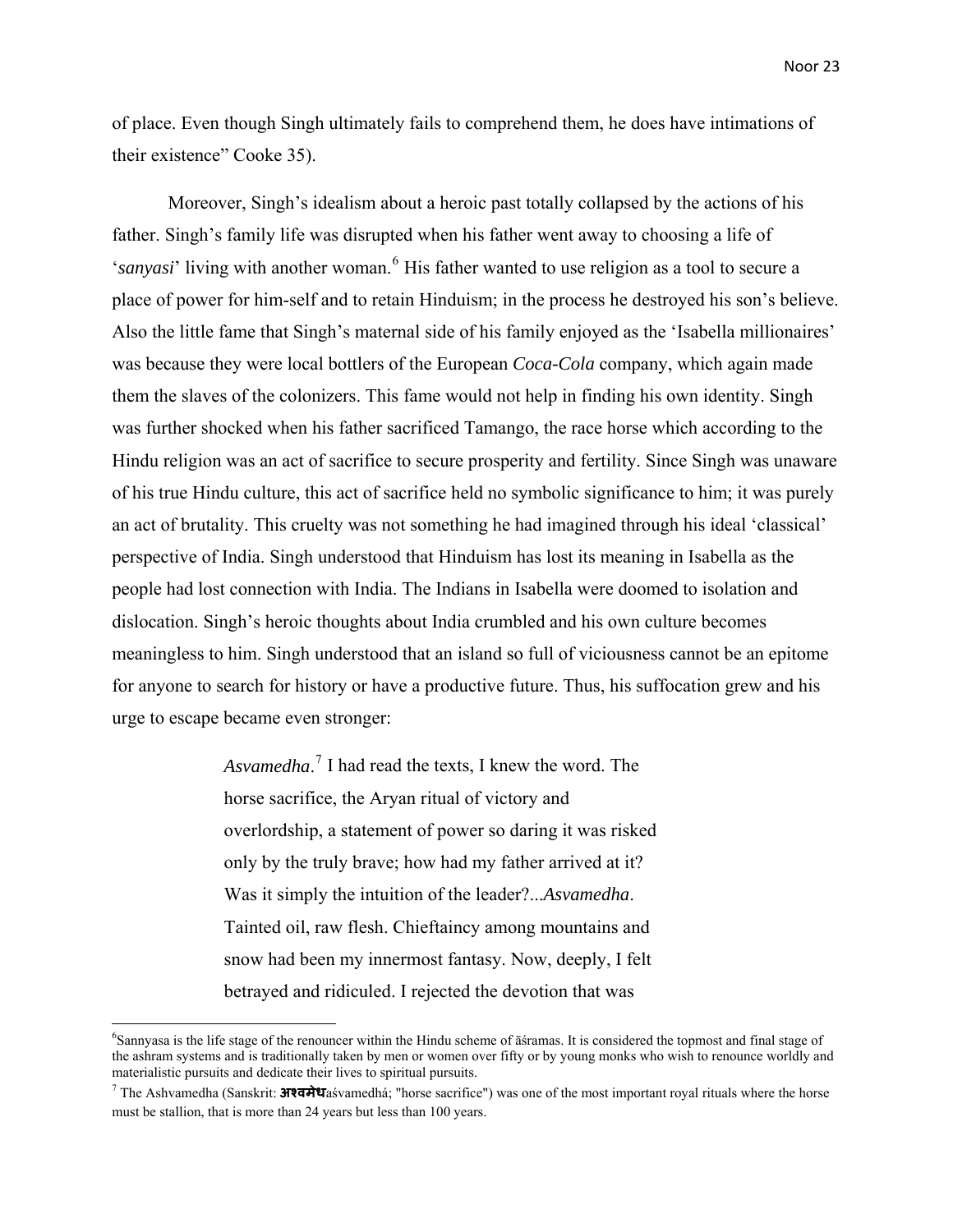offered to me. I wished to fly, to begin afresh, lucidly. (169-170)

Singh travels to London in order to find order as he found Isabella a place associated with chaos. Order and peace were words Singh associated with the English, the whites. Singh feels that his colonial education was one major factor which influenced him to take up a life of dislocation and alienation. As a victim of the colonial education and its curriculum Singh has always been encouraged to imitate the empire and become the 'mimic man'. Singh's colonial education has taught him to that the 'mother' country, England, is a symbol of order and that the English culture is superior than his own culture, if he had any. Singh recognized colonial mimicry but he could not help being a mimic man. At the same time Singh also realized that being a mimic man would not come to much help because he cannot be an Englishman in spite of his colonial education; one has to be born in England to be proper English. "My first memory of school is of taking an apple to the teacher. This puzzles me. We had no apple on Isabella. It must have been an orange; yet my memory insists on the apple. The editing is clearly at fault, but the edited version is all I have" (90). Thus colonial education has made Singh a homeless man with no self- image and a confused mind. $8$ 

It was in London during his period of education that he met Sandra, who was to be his wife later. Singh's sense of abandonment and domination give birth to Fanon's 'abandonment- 'neurotic' when he met her.<sup>[9](#page-28-1)</sup> Ralph Singh's personal relationship with his wife almost resembles Naipaul's relationship with Pat who also met her at the Oxford University. Singh was attracted by Sandra's 'whiteness' and her superior attitudes which distinguished her from the other women: "I had such confidence in her rapaciousness, such confidence in her as someone who could come to no harm- a superstitious reliance on her, which was part of the strength I drew from her-that in the moment it seemed to me that to attach myself to her was to acquire that protection which she offered, to share some of her quality of being marked, a quality which ones was mine but which I had lost" (56). Singh being the 'man of color', an attraction towards English white women who resembled power and position to him was very much expected, "I imagine you'll be coming back with a whitey-pokey bride" (Deschampsneufs 204).

<span id="page-28-0"></span><sup>&</sup>lt;sup>8</sup>See Introduction esp. paragraphs 8-15. Thiong'o's detail explanations on the colonial education system justifies Singh's saying.<br><sup>9</sup>See Introduction esp. paragraphs 20.23. Ennoy's 'ebandonment peuratio' explains Polph

<span id="page-28-1"></span><sup>&</sup>lt;sup>9</sup> See Introduction esp. paragraphs 20-23. Fanon's 'abandonment-neurotic' explains Ralph Singh relationship with Sandra.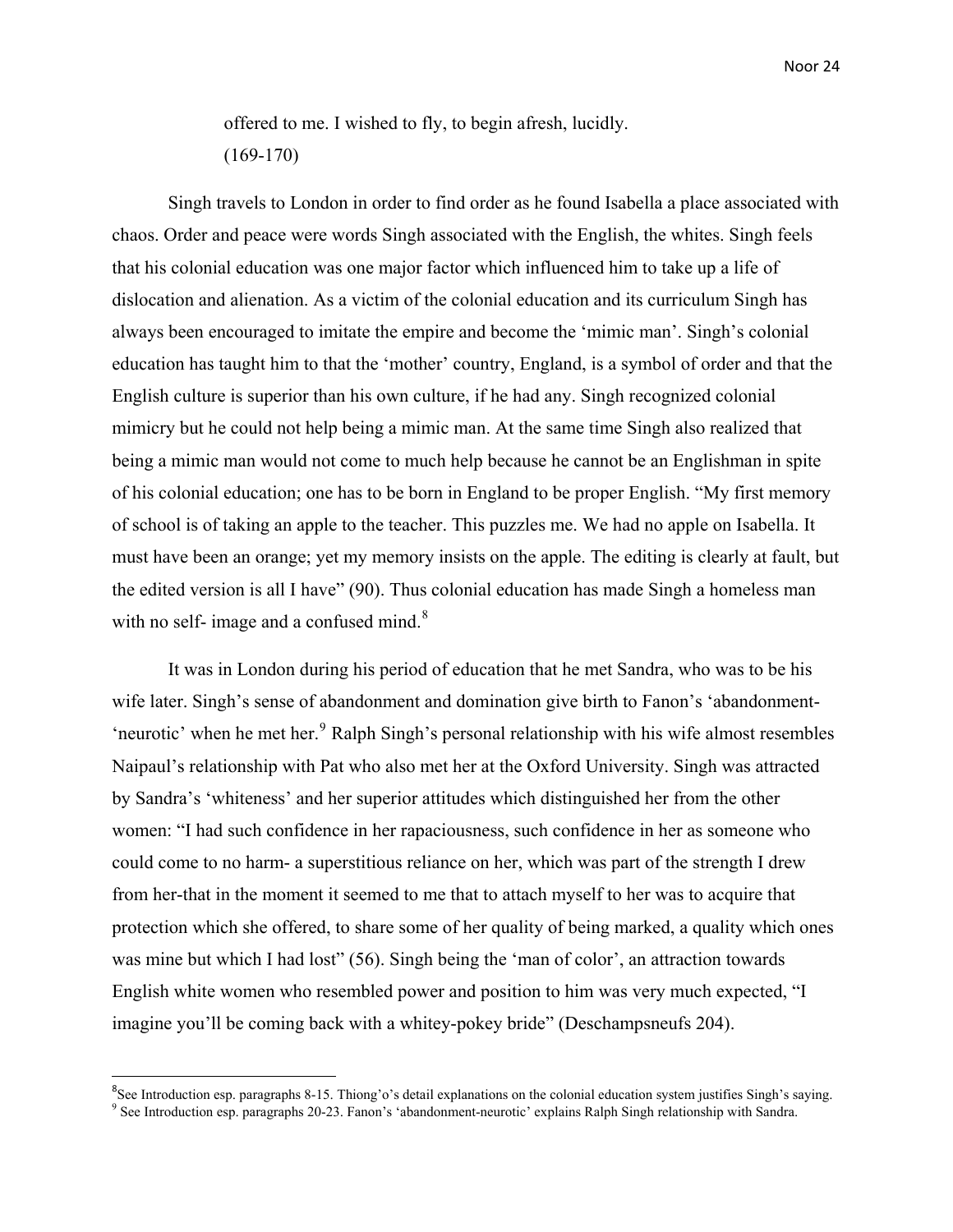Singh was always reluctant to be tied into any relationship. He wanted to be in control of his relationship with the white women; it gave him a sense of power. Singh, being a non-English and a non-white, rejection has been the only attitude he received from the colonizers therefore Singh took certain pleasure in rejecting the white woman who came across his life- "I said to a French woman, 'Do you dance?' She at once rose. It was then that out of nowhere the impulse of cruelty came to me. I said, 'I don't.' And I left" (20). Singh had always been deprived of family life and family bonding because of the broken disturbed relationship he had seen between his parents. He lived a divided life, often staying with just one of his parents and away from his siblings. He had never experienced joyous family moments. He feared love and intimacy because these feelings were unknown to him. "Intimacy: the word holds the horror. It was violation and self-violation. These scenes in the book-shaped room didn't always end well; they could end in tears, sometimes in anger, a breast grown useless being buttoned up, a door closed on a room that seemed to require instant purification" (30). The act of love making seemed artificial to Singh, as if it was guided out of any text book or a fairy tale. Singh felt a reason for this was due to the colonial education, where the physical act is only an active part of the mind which does not connect to the soul. Thus love making was rather a 'torture' for Singh and not pleasure which he exerted on the women. Singh's encounter with white women mostly ended in violence, an extraction of his anguish "this remained a shame for some time; for I had actually shouted at the girl. I have been guilty of three or four acts of pure cruelty in my life" (32). Singh knew his personal agony was no excuse for the bizarreness he showed towards these women but he retained some perverse behaviors- "I took to retaining trophies from the girls who came to the book-shaped room: stockings, various small garments, once even a pair of shoes from a girl who had thought of staying the night. Though even now I cannot understand my motives. Nor can I understand why I began keeping a sexual diary. I began it, I remember, out of boredom and idleness; but soon it developed into a type of auto-erotic enterprise" (30-31). The 'left-overs' were Singh's credit, a proof which reminded him of his superiority over whiteness. This again takes us back to Naipaul who "took photographs of Pat's meager possessions: her bed, her spectacles, her shoes, her medicine, and the snow outside" (French) meaning he took pride in the fact that he held control over an English woman that even in an English country.

Singh's marriage with Sandra was not because he loved her, but because he "tend to marry in Europe not so much out of love as for the satisfaction of being the master of a European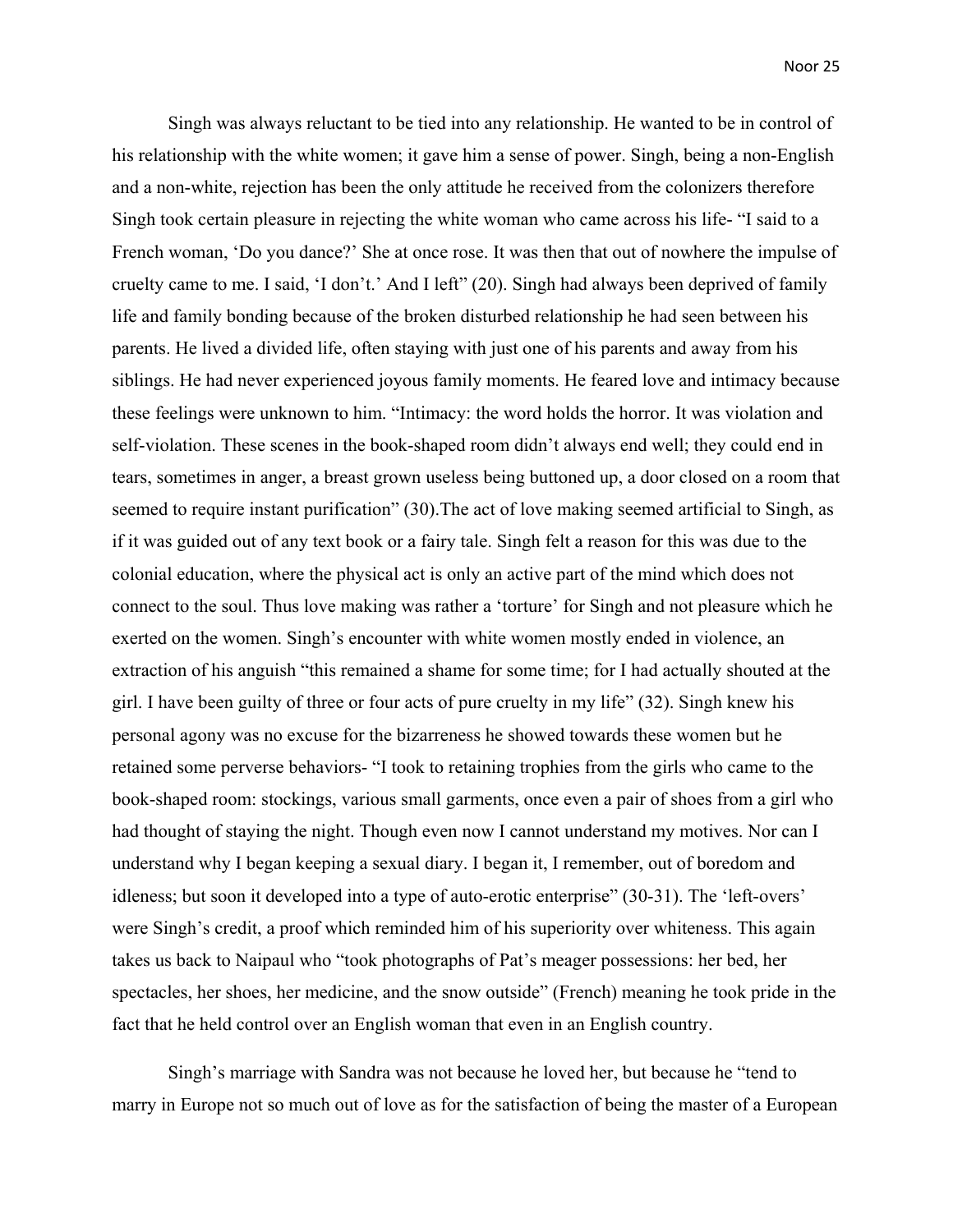woman; and a certain tang of proud revenge enters into this" (Fanon 69). It never occurred to Singh to ask her for marriage with love: "why don't you propose, you fool?" (Sandra 55). It is clear that Singh felt his position elevated and secured in the presence of Sandra- "it was in her walk, in the bite of her speech, even in the way she ate food which she considered expensive. But how could I resist her quick delight? Her very rapaciousness attracted me. To me, drifting about the big city that had reduced me to futility, she was all that was positive. Her delight strengthened me" (54). Also Sandra was more a confidante for Singh like Pat was to Naipaul and he considered her as 'good luck'. Singh remembers his marriage as an "absurd ceremony" (58). Besides what Singh felt towards her was lust, "the dark romance of mixed marriage!" (59):

> Sandra, I can see, will not be everyone's idea of a beauty; but she overwhelmed me then; and she would overwhelm me now, I know: her looks were of the sort that improves with the strength and definition of maturity. She was tall; her bony face was longish and I liked the suggestion of thrust in her chin and lower lip. I liked her narrow forehead and her slightly ill- humored eyes-and there was coarseness about her skin which enchanted me. I liked a quality of graining in the skin; it was to me a sign of subtle sensuality. There was a firmness and precision in her movements, and always a slight bite to her speech. She affected a very old and grubby khaki colored macintosh, which it was always a pleasure to help off, for below it, and always a surprise, were soft cool colors, and a body fresh and scrupulously cared for. Not even the macintosh could hide the fullness of her breasts; breasts which in the end madden the viewer because faced with such completeness of beauty, he does not know what to do. Pure joy it was, at the assisted uncovering to discover that she painted the nipple of her breasts. So absurd, so pathetic, so winning. I kissed, caressed, stroked with hands and cheek; inadequate speech was dragged out of me. 'Lovely, lovely,' I said. (51-52)

Since the marriage was a loveless one, soon Singh and Sandra both saw "the absurdity of the relationship; the wrongness. And, perhaps the absence of virtue" (29). Singh knew he was a comfort to Sandra who had a difficult father who "argued like a crab" (51)- "it was easy to see how she felt imprisoned and fearful" (53). To his surprise, the women in whom Singh sought to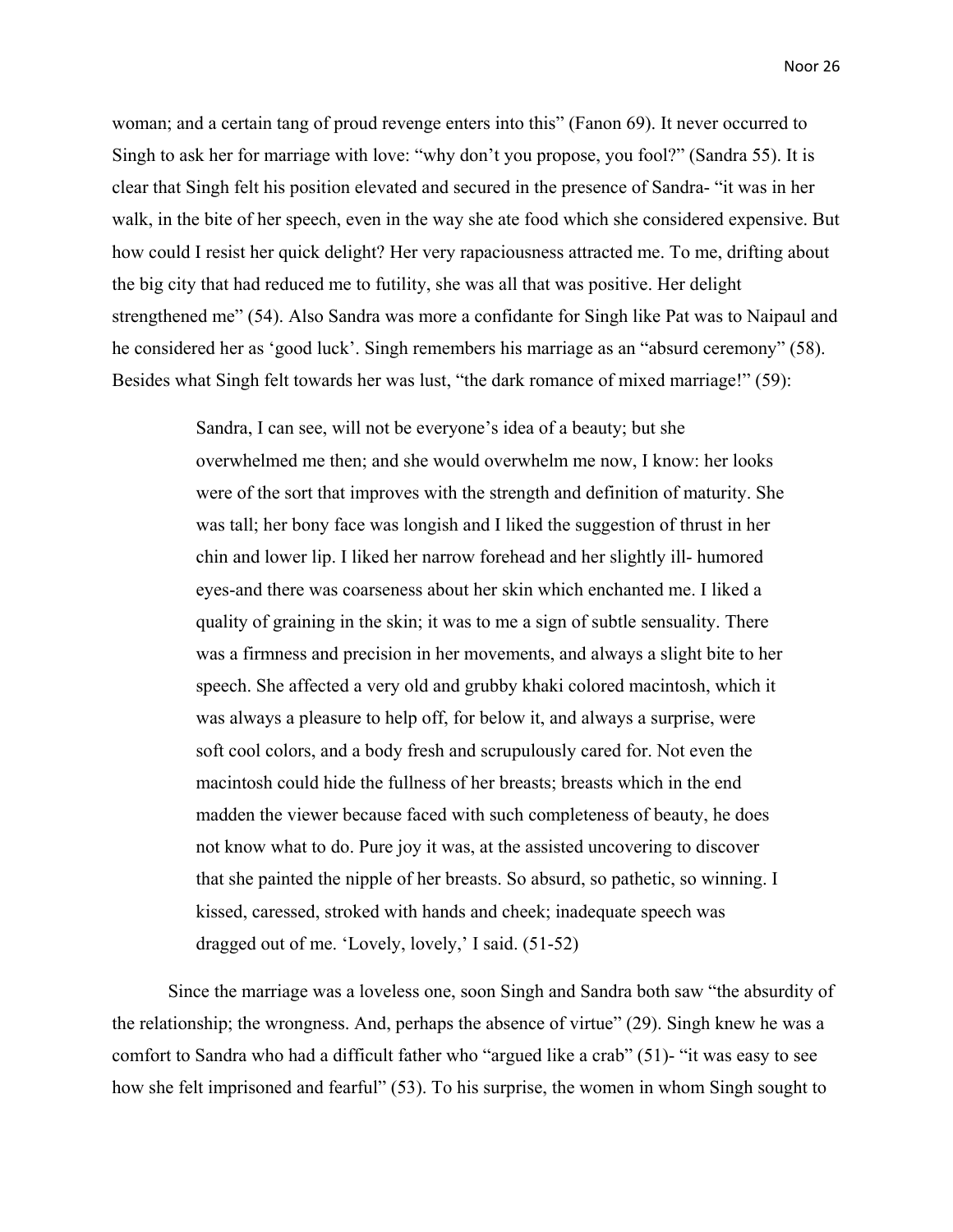find a refuge, Singh discovered "though of the city, her position in it was like my own. She had no community, no group, and had rejected her family" (53), thus was not any help to Singh. Singh felt exploited "I came back more exhausted than before, more oppressed by a feeling of waste and helplessness" (49). Sandra's presumptions about the 'man of color' eventually changed which Singh feared all the time, "I suppose this is the most inferior place in the world. Inferior natives, inferior expats" (82). Sandra "had begun to get some of my geographical sense, that feeling of having been flung off the world" (81). "It has since occurred to me that the art of physical love is in keeping of the women, and depends to a considerable extent on the position in society. As this position improves, so the art of love declines" (58). Singh and Sandra shared not love but distress together and thus Singh feels "we were compatible, yet it was this very compatibility that drew her away from me" (81). The loveless marriage grew apart, dishonesty to dishonesty, unease to unease, "we had taken to sleeping in separate rooms so that the sleeplessness of the one might not disturb the other" till Singh felt disgusted toward her to an extent which turned into violence "I should have slapped her on that mouth which it gave me so much pleasure to contemplate" (86).

"The very things I had once admired in her-confidence, ambition, rightness-were what I now pitied her for. Now I was truly appalled. I wished to get away at once, to reflect, to be alone again" (58). Singh did not try stopping Sandra when she went away. It was his own ego, the ego of the 'abandonment-neurotic' that stopped him from stopping her. By letting her go Singh tried to show that he did not need her, that she did not make a difference in his life. Moreover Singh knew "Sandra was after all in a position to leave: other relationships awaited her, other countries. I had nowhere to go; I wished to experience no new landscapes; I had cut myself off from that avidity which I still attributed to her. It was not for me to decide to leave; that decision was hers alone" (91). For the rest of the novel we never get to know what happened to Sandra after she left; she just disappears. By choosing to simply eliminate Sandra from his narrative, Singh shifts his own position from being the 'abandonment-neurotic' and instead makes her the 'abandoned' one, once again asserting his 'assumed' sense of control over her.

 His broken marriage had left him more confused and with a sense of utter failure. Ralph Singh never found the order he was searching for in London, rather he found himself into greater disorder. He says "we talk of escaping to the simple life. But we do not mean what we say. It is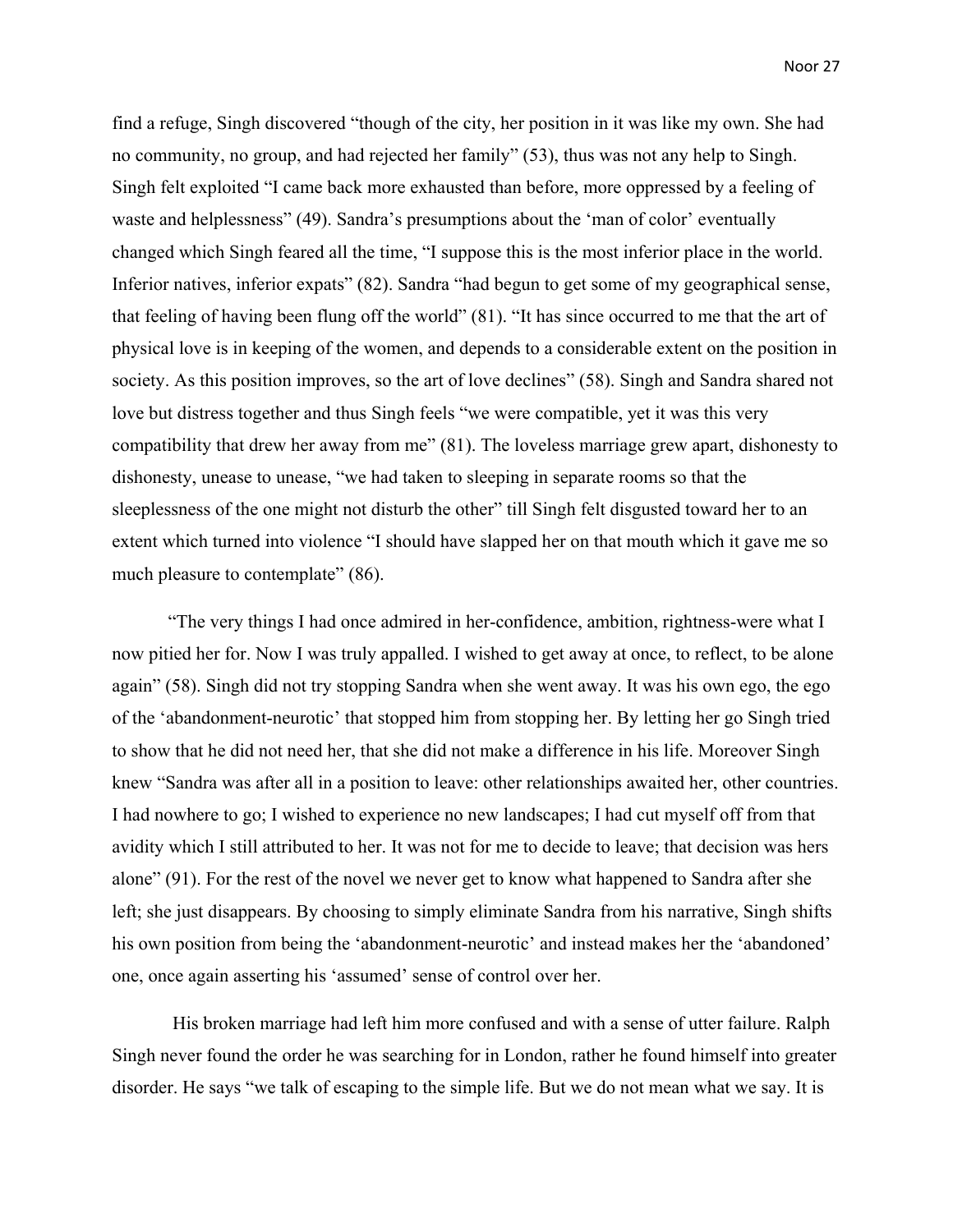from simplification such as this that we wish to escape, to return to a more elemental complexity" (43). On returning to his Island, Singh decided to become a politician in order to fulfill his psychological need for order and an identity. "Only with The Mimic Men does the recognition of a national history in the landscape become necessary condition for establishing a stable identity" (Cooke 32). He also took up politics because he wanted get a real view of himself, to rid himself of the "panic of ceasing to feel myself as a whole person" (33). His reasons behind joining politics were not to help his fellow Islanders but to satisfy his own ego and to feel himself in a position of power. As a politician Singh does not concentrate on helping to reduce poverty or the sufferings of the people but he was obsessed with 'naming' everything. That showed his thirst for power and ownership "So I went on naming; and later, I required everything-every government building, every road, every agricultural scheme-to be labeled. It reinforced that sense of ownership which overcame me…" (215). Thus Singh was doing the same thing that once the colonizers did to the Island; he was behaving like the colonizers. Singh referred to his political activity as 'drama'. 'Drama' because all his actions as a politician were only a series of experiments that he applied on the Island and the people, to satisfy his ego. It was not a real life experience for him and he was aware that his role as a 'colonial' politician was meaningless, it was more of a sarcasm. Singh writes "Politicians are people who truly make something out of nothing. They have few concrete gifts to offer. They are not engineers or artists or makers. They are manipulators; they offer themselves as manipulators. Having no gifts to offer, they seldom know what they seek. They might say they seek power. But their definition of power is vague and unreliable" (43). Singh realized that his sense of 'drama' and his pretensions did not bring any peace to the Island and people suffered from social and economic unrest. Under such conditions the only solution they had to stabilize the condition of the Island was the nationalization of the sugar estate, owned by an upper class Englishman, Lord Stockwell. When Singh went to persuade the Englishman, he failed and moreover was humiliated by the English ministers. They refused to take the matter seriously and treated Singh like a child. Singh, not a member of the imperial power was made to feel his status as a politician as inferior and of a failure. Singh knew without the help from the English he could not take any solution back to his country, thus he asked "How can I take this message back to my people?" and Stockwell indicating clearly that he had other things to do than assist the public relations of colonial politicians "you can take back to your people any message you like" (224) and that was the end.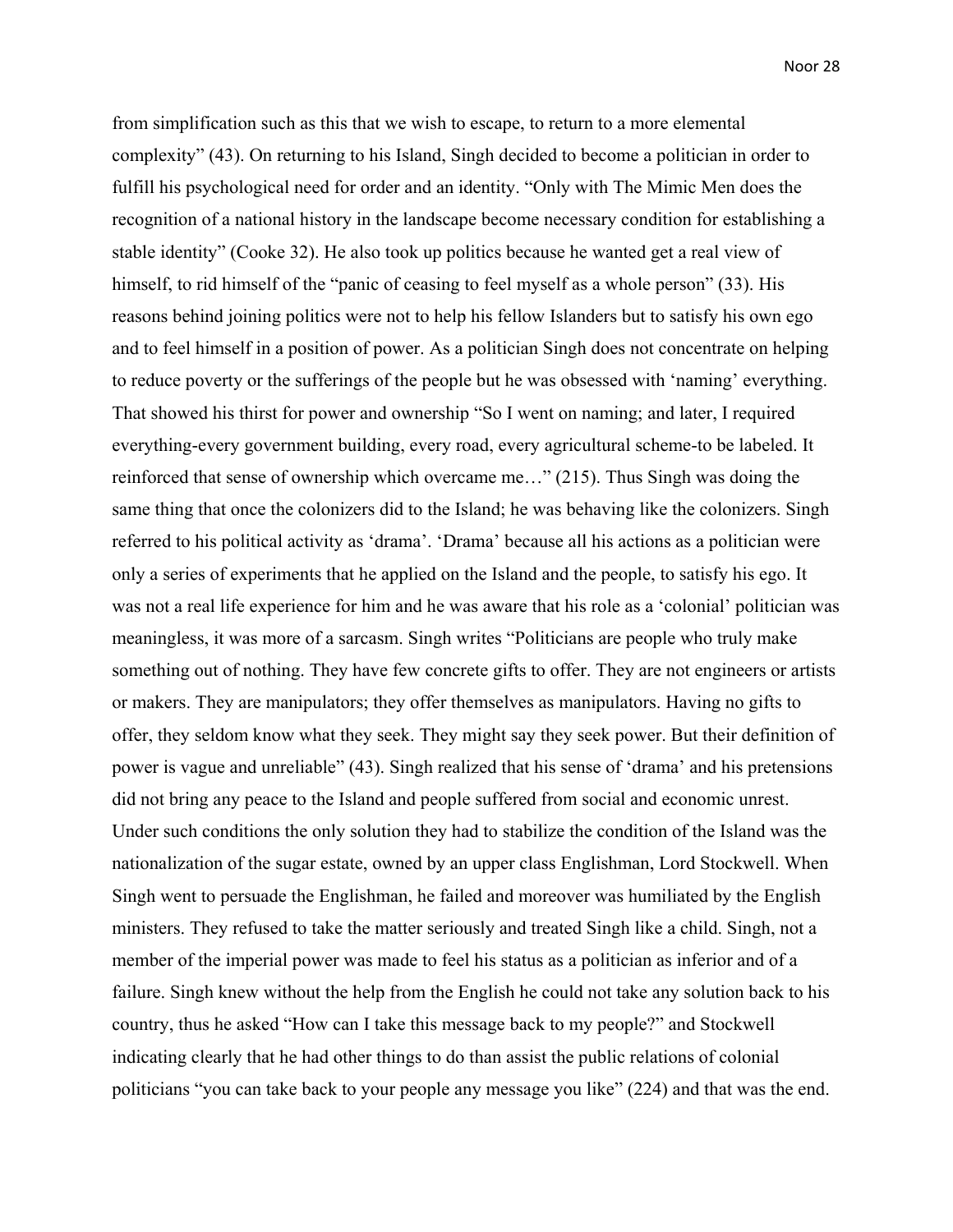Singh's sense of drama failed and he understands that without the help and guidance of the English, the 'masters', they could not do anything. They lived in an illusion of power, but they could never escape from being the 'colonial' subject, "as with Mimic Men, Naipaul is more concerned about the decay in social relations and about human isolation than with politics per se" (Lewis 105). They were mere puppets in the hands of the colonizers. "My career of the colonial politician is short and ends brutally. We lack order, above all we lack power, and we do not understand that we lack power. We mistake words and the acclamation of words for power; as soon as our bluff is called we are lost" (10-11). When Singh returned to the Island he only saw hatred on the face of his people for him, "I knew that return to my island and to my political life is impossible" (10). He knew his game was over, he was seen as their betrayer and he could no longer wear a façade. It was time to Singh to escape again, "it was necessary to rise and prepare for another departure" (284).

Thus, throughout the entire novel Singh spent all his life traveling from places to places trying to find an order, a final settlement in his life. Singh realized, being the 'mimic man' would not help him find his own identity. Rather by changing his name from RanjitKirpalsingh to an English name, Ralph Singh, he went further away from the identity he searched for. Mimicry took away his own native identity as well as did not help him in becoming the 'white' man, "Almost the same but not white" (Bhabha 128). As the novel approaches an end and thus Singh's narrative a few things are very clear. A heterogeneous society of the Caribbean would not offer Singh any emotional or real sense of security. Moreover, through mimicry he cannot achieve a status equal to the English; he would always remain the mimic man. His marriage failed because it was loveless, he devalued the true essence of a marriage and used it as a ladder for his own benefits. Singh remembers his marriage as 'profoundly fraudulent' (301). To a colonial politician, politics held no meaning; they lived in an illusion of power which brought no real sense of identity or control.

To overcome all these and to find some control over his life, Singh took up writing. Through writing Singh wanted to give a picture to his chaotic mind. Writing was a means of release to him, to put his distorted life on pen and paper so that he could look at it from a better perspective as Rao puts it "problems in the writer's life and/or work have accumulated to the point where they threaten a creative 'block', and only by grappling with them directly can the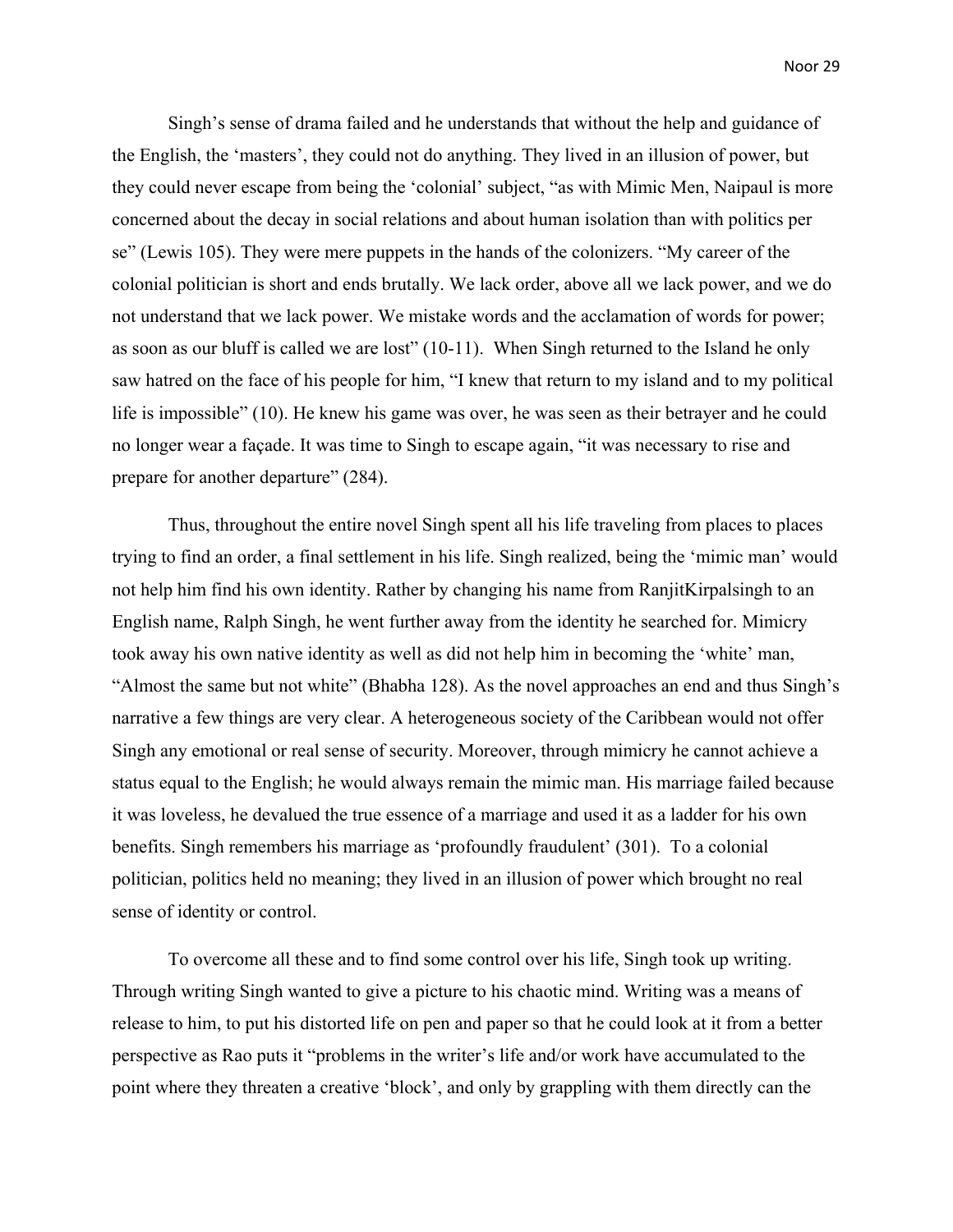writer free himself from them" (61). Writing was his desperate try to bring order and meaning to his fragmented past and put the puzzles together. Some of his 'hopeful' moments for example his departure from Isabella, his travel to London, his marriage, the beginning of his political career, all this incidents in his life where he was hopeful of a better life, an ordered future, Singh referred to these moments as 'that period in parenthesis'. As life that part of his life is long lost, as if the 'hope' was never there. That part of his life he could not relate to himself anymore. However, Singh is unable to follow a chronological order in his writing. He moves constantly backwards and forwards, from his life in Isabella to his life in London, his student life and his marriage, his childhood to adulthood and his political career. One moment Singh talks about his present and the next moment he is lost in his past. This lack of synchronization also represents Singh's internal chaos, his spiritual and psychological disturbances. He kept on jumping from one incident to another having no cohesion between events. Degrading the Island, Singh was unable to find order in London and his blind imitation of the white people failed him. He traveled from places to places in order to find a place where he could settle down but he was always aware of the 'imminent homelessness' (249).

Throughout the novel, Singh had undermined the voices of his Browne and Dechampsneufs that his native landscape "is valuable and flows from a discernable past" (Cooke 37). The consequences of rejecting that is indicated at the end of his narrative to which Cooke elaborates:

> The novel is the autobiography of Ralph Singh, the most self-conscious seeker in Naipaul's fiction for a landscape he can claim as his own. He never finds that landscape, and our image of him is of a frenetic traveller seeking a sense of place first in his native Caribbean island of Isabella, then in London as a student, once again in Isabella as a suburban land developer and politician, and finally in London when his political career fails. 'Landscape' is a word forever on his lips, but he is not capable of relating to them. His end is stasis and withdrawal; he seeks only to be steady. (34-35).

Thus, mimicry leads Singh ultimately nowhere. The desire to overcome the difference between the natives and the foreign, one's authorization over one-self which comes from selfcontrol is in question. Bhabha says: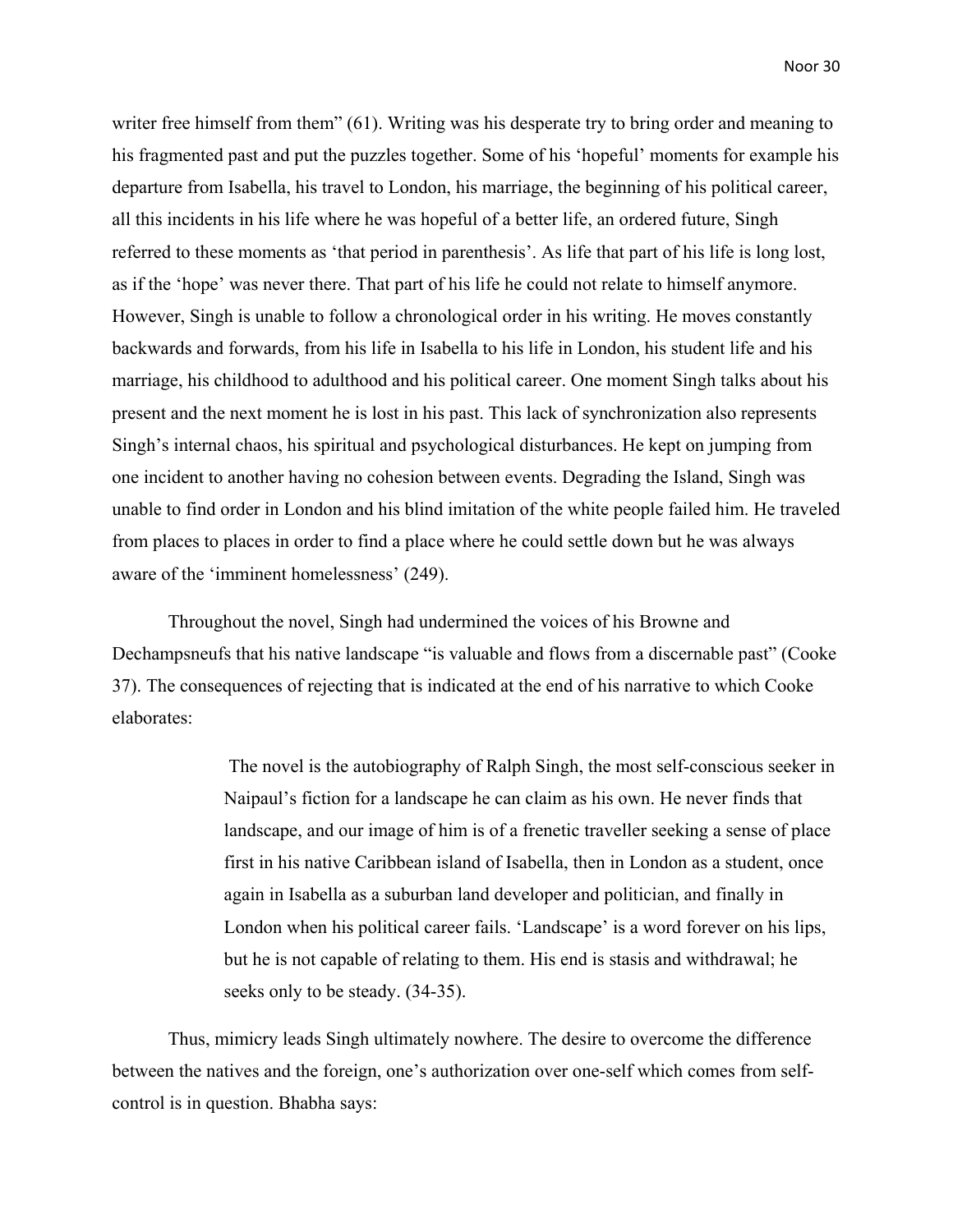Mimicry does not merely destroy narcissistic authority through the repetitious slippage of difference and desire. It is the process of the fixation of the colonial as a form of cross-classificatory, discriminatory knowledge within an interdictory discourse and therefore necessarily raises the question of the authorization of colonial representations. (129)

At the end we see Singh lacked self- control. Though he understood that mimicry would not serve his purpose, his lack of self-confidence made him the mimic man nevertheless. Singh had found a new insight in his life; he realized that acceptance also came with power. Accepting the fact that mimicry would not help him gave him new directions in life. He said "I have cleared the desks, as it were, and prepared myself for fresh actions. It will be the action of a free man" (125). Thus the novel ends on a positive note where "far from being hopeless about the predicament of the modern West Indian and of modern man, Ralph Singh, by his example, shows how modern man can be transcend and be extended by his plastic world" (Boxill 19).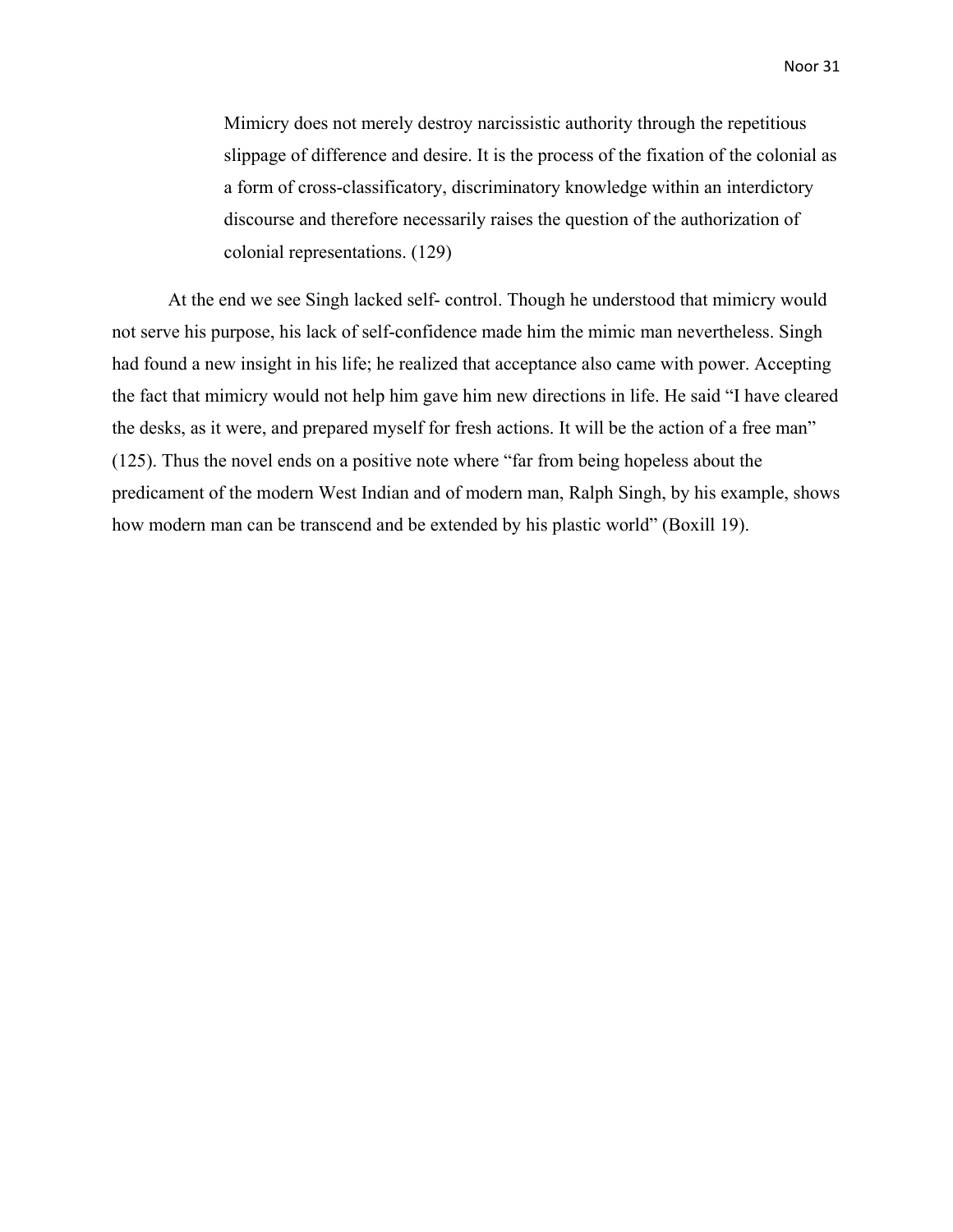### The perpetual warrior within: Schizophrenic Jimmy: An exploration into the mind of Naipaul's Guerrillas

"The only way to deal with an unfree world is to become so absolutely free that your very existence is an act of rebellion" (Camus).<sup>[10](#page-36-0)</sup>

V.S. Naipaul's *Guerrillas* is a novel about colonialism and revolution and "it is a deeply pessimistic work" (Tiffin 65) . The novel is set on an unnamed Caribbean Island during the postcolonial period. As I have mentioned earlier in my Introduction, due to colonization the state of the colonized land and its people were troubled. Troubled because even after the colonizing power had left, their impact had left the colonized psychologically devastated and imprisoned. "You may not be able to make a living in England but England teaches you how to live" (17) was the attitude of the colonizers towards the colonized. The racial discrimination is made evident in the very first page "Basic Black, Don't Vote, Birth Control is a Plot Against the Negro race" (1). In this particular novel, on the troubled Caribbean Island the colonized and their 'guilty' colonizers all lived in a state of suppressed hysteria. The tone of the novel is not anger and revenge, its 'violent', where "the fire refuses to ignite" (Tiffin 61). Violence echoes from the lives of each character in the novel- "We get everything last hand and they expect us to be grateful" (66). The term 'guerrilla' is more used as a symbol to express the insight or the psychological conditions of the characters in the novel where everybody was ready to fight for their survival, for their revenge,"When everybody wants to fight there is nothing to fight for. Everybody wants to fight his own little war, everybody is a guerrilla" (87). Maureen Warner Lewis writes in her review:

> Given this essential disorder, the individual is thrown upon his own puny resources to ensure some modicum of survival. Naipaul uses the term 'guerrilla' in this existentialist context to refer to each and every character in the novel. The guerrillas who took to the hills in Trinidad after the 1970 Black Power uprising

<span id="page-36-0"></span><sup>&</sup>lt;sup>10</sup> Albert Camus was a French-Algeria-born French Nobel Prize winning author, journalist, and philosopher. His views contributed to the rise of the philosophy known as absurdism.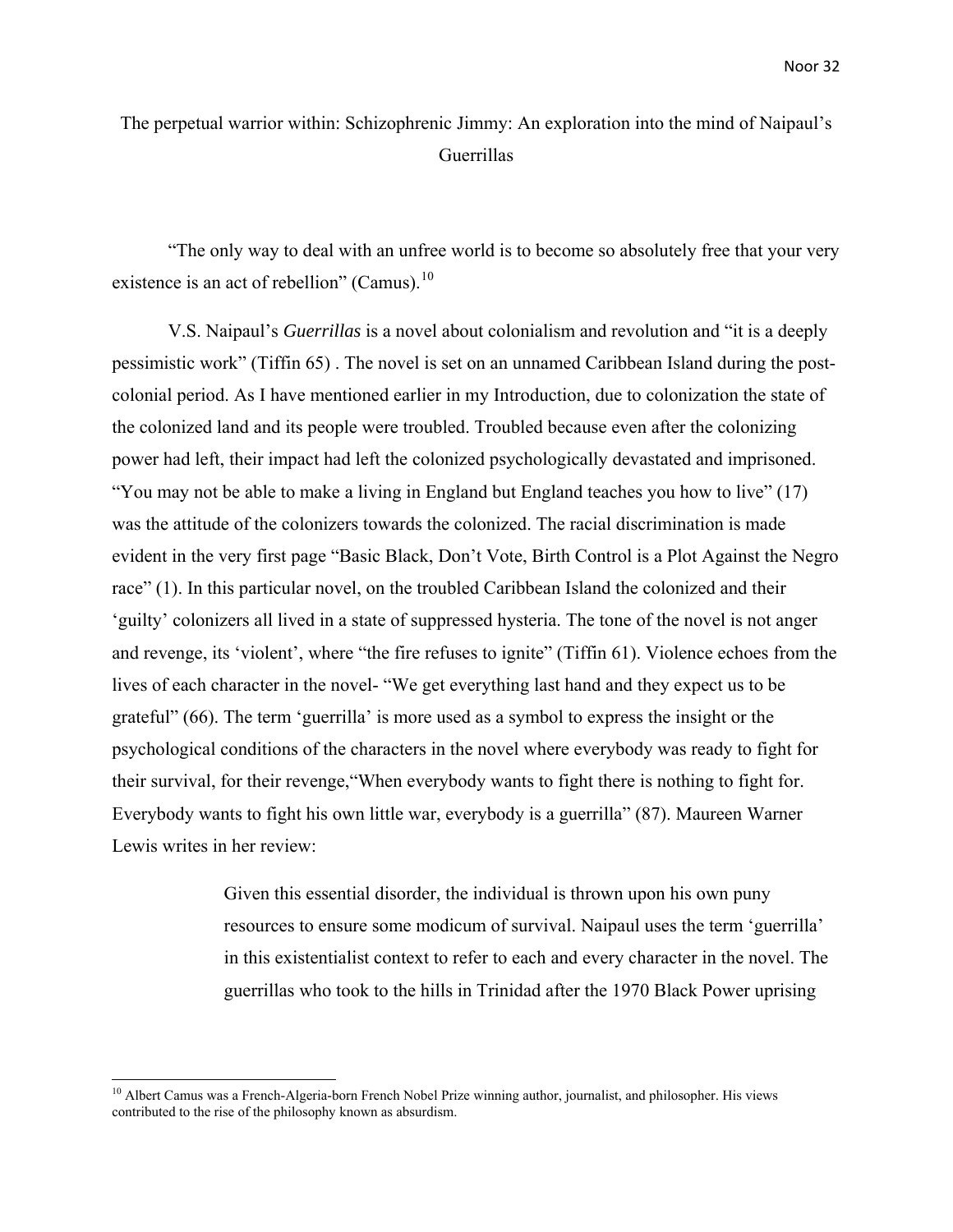are therefore used more as symbols in this novel than as exponents of political beliefs.  $(105)^{11}$  $(105)^{11}$  $(105)^{11}$ 

Jimmy Ahmed, the protagonist is the quintessential 'guerrilla' of the novel. He is described as the "cold blooded" (Rao 62) imposter. One just had to "look in his eyes to understand the meaning of hate" (34). His role in the novel which has been vastly influenced by the European domination defines the nature of the guerrilla in him. To understand Jimmy we need to know a little about Michael X, the leader of the Black power movement because "Jimmy Ahmed becomes Naipaul's fictional version of Malik" (Lewis 104).<sup>[12](#page-37-1)</sup>It was an assignment sponsored by the prestigious Times of London which brought Naipaul to Trinidad in the early 1970's. He was commissioned to write a feature article for the Times Sunday Supplement on Michael X. It was then "Naipaul saw in Malik's fascinating personality the germ of a new novel, *The Guerrillas*" (Lewis 104). Lewis writes "It concerned the Trinidadian Abdul Malik, formerly Michael X, born Michael de Freitas, who had been sentenced to death in Trinidad for murder. De Freitas had come to the attention of the British public in the mid '60's when he claimed leadership of a Black Power movement in England. He was taken up by some members of the liberal bourgeoisie, and he also had his foot in the underworld. He was later sentenced for living off immoral earnings"(103). Also, having no identity of his own Jimmy renames himself which takes us back to Michael X. "Jimmy's similarity with Michael X is also found when Jimmy calls himself 'haji' since Michael X's real name was that of a Muslim, Abdul Malik. He calls him-self by a Muslim name and appends the title Haji (pilgrim to Mecca) to it" (Lewis 104).

The few lines I have quoted from Albert Camus at the top of my paper describe Jimmy's attitudes towards the post-colonial struggle and survival. The purpose of colonization was to erase the existence of the natives. Jimmy challenge was to rebel against colonization by merely surviving under such circumstances; that was his strength which had set him free. In a world dominated by the Europeans, Jimmy's outwardly indifference to acknowledge it poses a

<sup>&</sup>lt;sup>11</sup> The Black Power Revolution in Trinidad in 1970 presented a serious challenge to the dominant

<span id="page-37-0"></span>cultural ideology based mainly on a European model, which had, to a large extent, been left intact from the colonial era. The Black Power Revolution, also known as the "Black Power Movement", 1970 Revolution, Black Power Uprising, was an attempt by a number of social elements, people and interest groups in Trinidad and Tobago to force sociopolitical change.

<span id="page-37-1"></span><sup>&</sup>lt;sup>12</sup> Michael de Freitas was born in Trinidad to "an Obeah-practicing black woman from Barbados and an absent Portuguese father. By the mid-1960s he had renamed himself "Michael X" and became a well-known exponent of Black Power in London. He was also known as Michael Abdul Malik and Abdul Malik. Convicted of murder in 1972, Michael X was executed by hanging in 1975 in Port of Spain's Royal Gaol. He was also called "the authentic voice of black bitterness."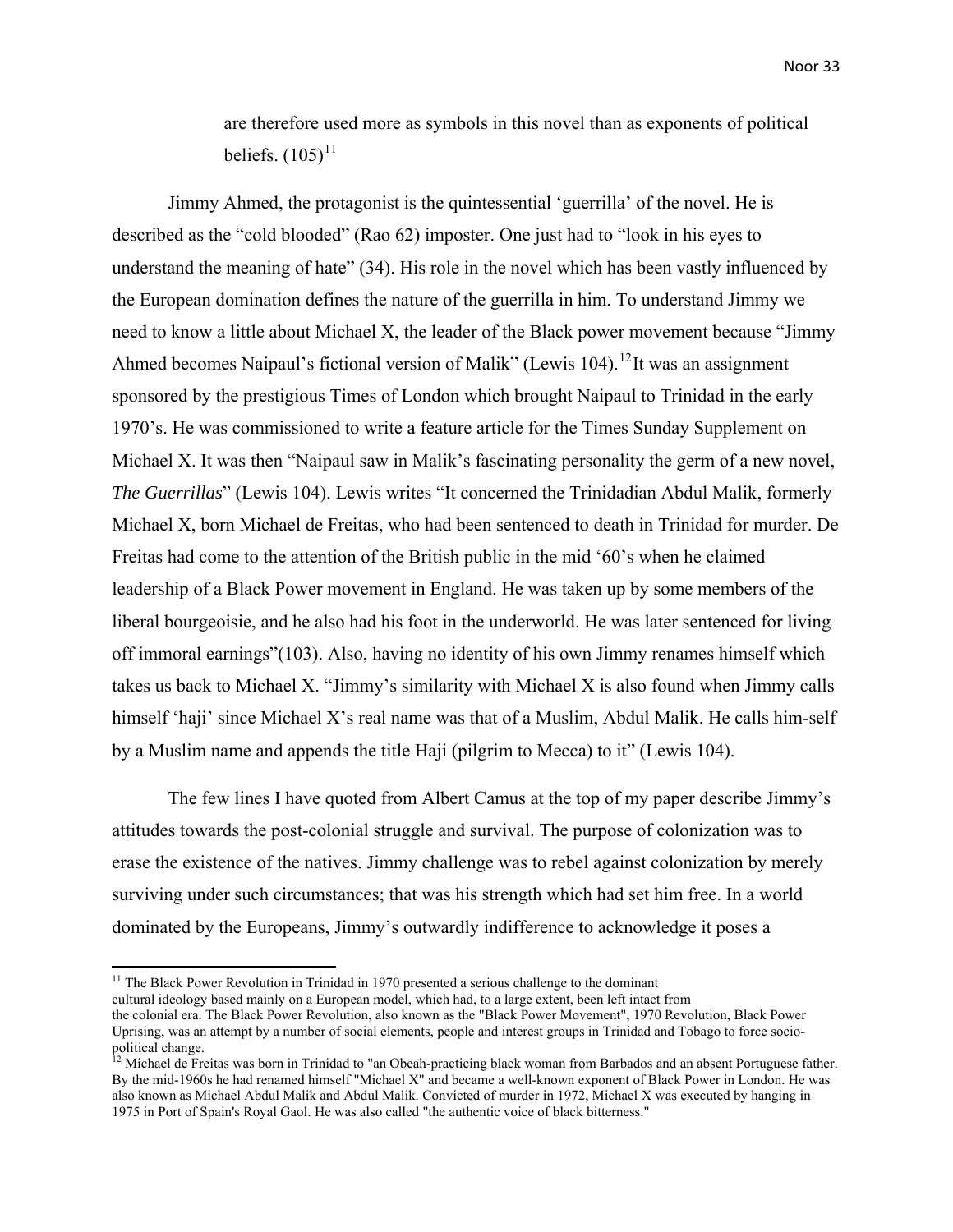challenge to the colonial domination. He denies to be ruled and wants to have authority over his own self. He says "I'm Nobody's Slave or Stallion, I'm a Warrior and Torch Bearer" (10). Thus Jimmy rebellion nature resembled that of Michael X. Also like Michael X, Jimmy showed traits of leadership attitude in him. Where 'freedom' and 'modernity' were just words for the natives, Jimmy made a place for him-self in the bush which he called "Thrushcross Grange" where claimed to be the leader of the territory and people's commune, whereas a 'commune' means no leadership.The signboard to his commune read, "THRUSHCROSS GRANGE, PEOPLE'S COMMUNE. FOR THE LAND AND THE REVOLUTION.Entry without prior permission strictly forbidden at all times.By order of the High Command, James Ahmed (Haji)" (4). The purpose of this commune was to "return underprivileged young men to the land" (Lewis 104). Jimmy was well aware that like him many other natives of the Island lived under suppressed rage. Being a support to them, Jimmy claims leadership for him-self and gains control over their minds. This gave him a position of power in the Island which he wanted and a threat to the colonizing powers. Lewis writes "Jimmy Ahmed's personality is less subtle, just as the forces that produce his psychological distortions are more obvious to see and to analyze. He is the product of racial miscegenation, of poverty, of a colonial and, therefore, inferior political order. His rebellion against all these burdens takes the form of large gestures. He challenges the postindependence political status quo with the threat of an uprising by unemployed black youth"  $(104)$ .

The very fact that Jimmy named the place of his commune 'Thrushcross Grange' contested his own rebellion against colonization. He resented the repercussions of colonization which included naming places of the Caribbean Islands after English names and he did that himself. It was very obvious that Jimmy had read English texts and novels, for example *Wuthering Heights*which came as a requisite under the curriculum of colonial education. He grew up reading these texts, thus, though aggravatingly, he subconsciously becomes a part and parcel of colonization.In addition to that, Jimmy had an imaginary friend as his confidante whom he called his 'English' friend. By comparing himself to the dark vengeful figure of Heathcliff, Jimmy expresses his inner desire to be equivalent to the colonizing powers and to become a part of the glory of colonization.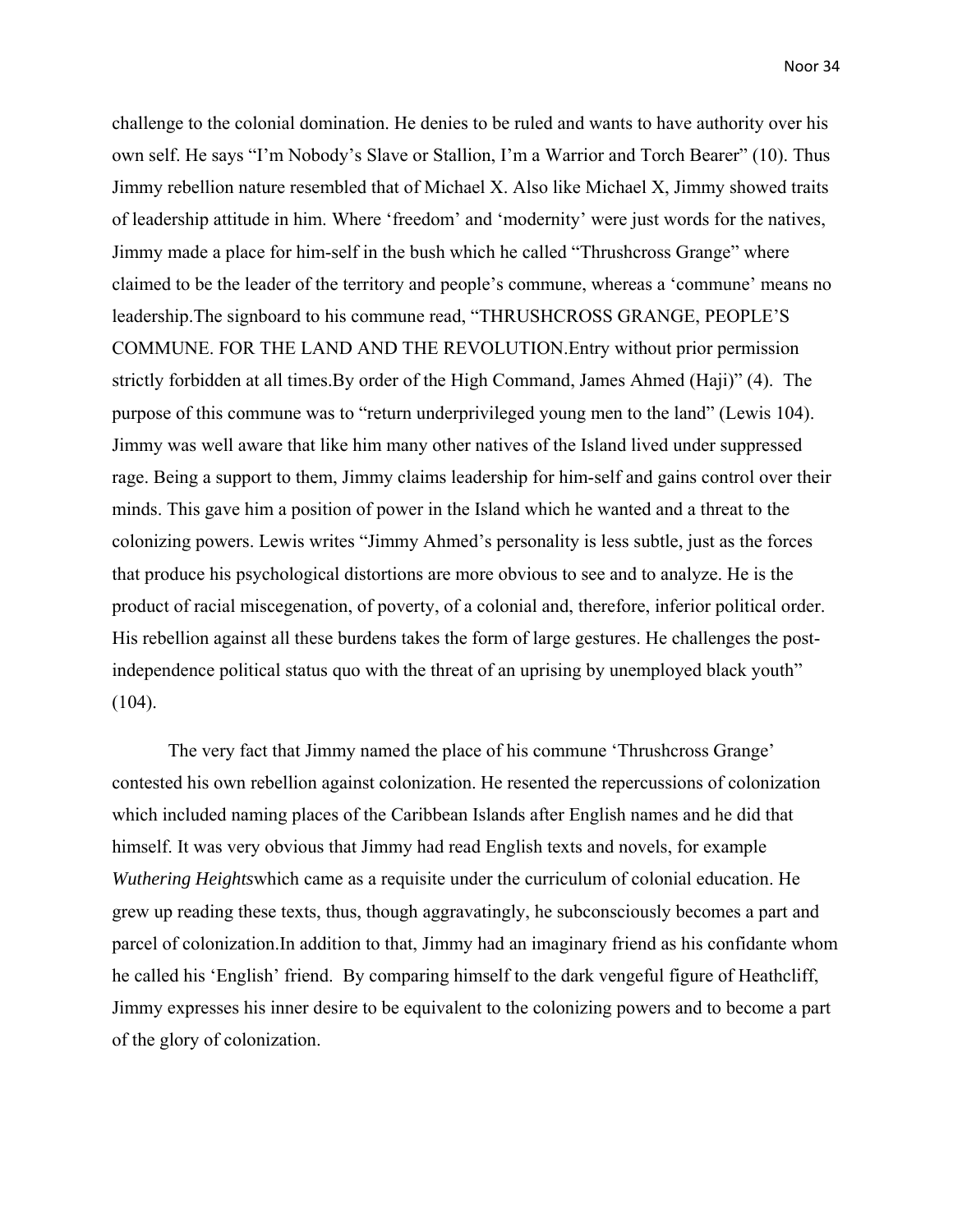"A general alienation is insured by the composition of the landscape in *Guerrillas*" (Cooke 40). Unlike Isabella in *The Mimic Men* we do not get to know the name of the Island in *Guerrillas;* it is an 'unnamed' Caribbean island. Kortennar writes "This is the topos of 'unnaming' so popular in the New World as a whole", thus an Island which has been deprived from its own identity cannot offer any to its natives; this is the extent to which the colonized land and people were neglected.Jimmy's idea of a homeland was much distorted. Born to parents of mixed race, to a Chinese mother and a Black father he was a 'bakwaiChinee', which was the Chinese for nigger and had no real sense of identity or history. Moreover, living among people of mixed ethnicities in an unnamed Caribbean Island he was even more confused about where he belonged, "it's funny how they talk about their childhoods here. As though it's so far away.As though it belongs to another century" (158). Therefore, the only knowledge he knew about landscape came from his colonial education. Like Singh, Jimmy had a similar 'classical' perspective and he could only conceive the idea of a landscape "in terms of English pastorals" (Cooke 41). Although Jimmy's wanted a place he could call his own and his work centered on reviving the land, whose commune credo was "All revolutions begin with the land. Men are born on the earth, every man has one spot, it is his birthright, and men must claim their portion of the earth in brotherhood and harmony. In this spirit we came an intrepid band to virgin forest, it is the life style and philosophy of Thrushcross Grange" (10), his imagination of an ideal landscape was of rural English pastorals and he kept referring back to English figures such as Clarrissa, Jane of *Jane Eyre*, Rochester and Heathcliff as him-self. Conversely the reality of the Island was much different than Jimmy's imagination. It was as disorienting:

> The sea smelled of swamp; it barely rippled, had glitter rather than color: and the heat seemed trapped below the pink haze of bauxite from the bauxite loading station…after the rubbish dump burning hunched in the remnant of the mangrove swamp, with black carrion corbeaux squatting hunched on the fence or hopping about on the ground; after the naked children playing in the red dust, the clothes hanging like rags. (1-2)

 The environment was as suffocated and hazy as Jimmy's mind.Thus Jimmy's idea of home was as disordered as he was. Correspondingly Cooke adds: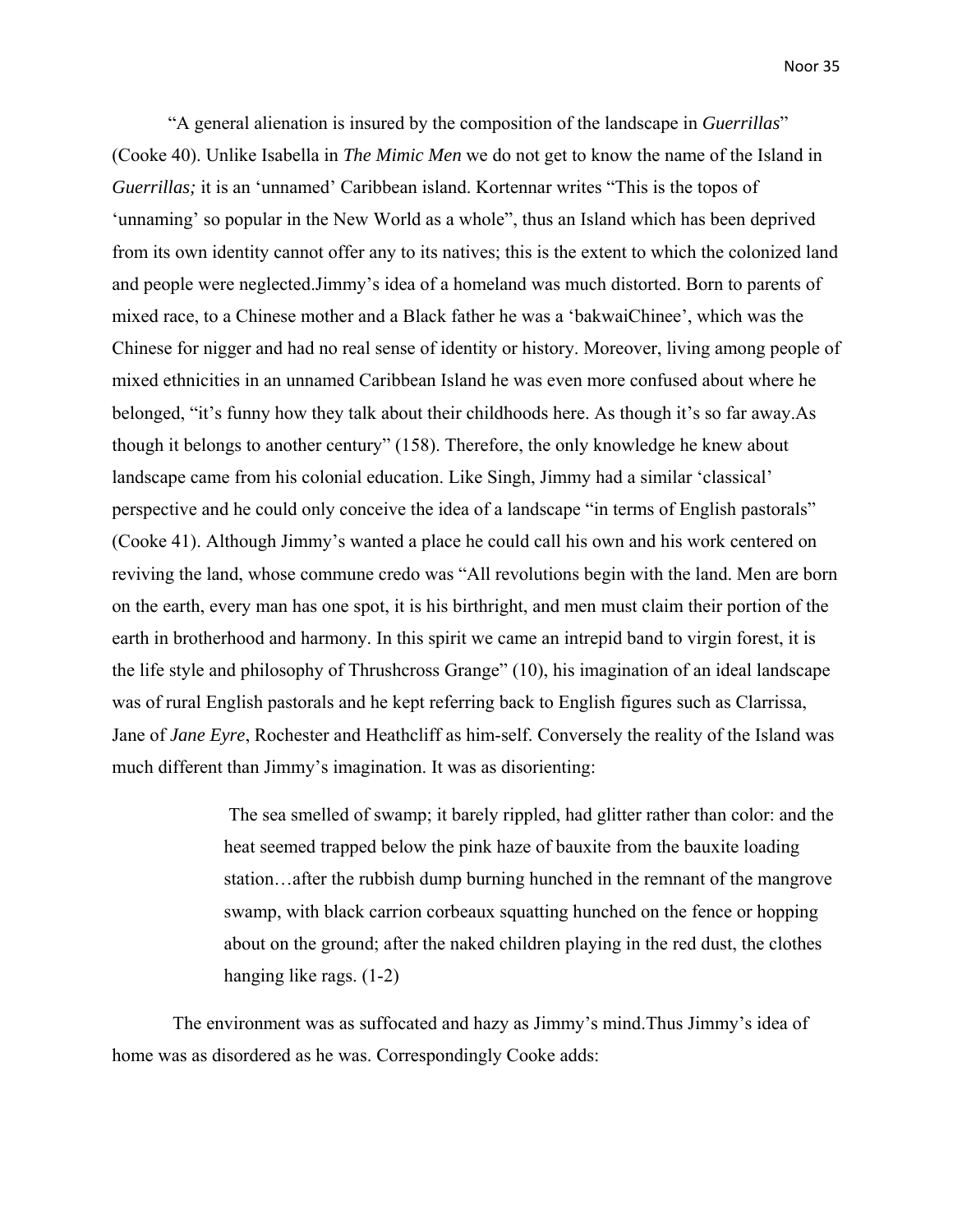The passage tells the history of a city ingesting the land, a city whose creations, like the housing development, are ephemeral. The accretions to the city, which we learn later has no discernable center, seem interminable due to the repetitive structure of the long second sentence, and there is no stated relationship between the elements, it had simply been abandoned: one simply occurs after the other. (40)

As a result in spite of Jimmy's commune credo and his effort to bring about a sense of order, he failed. It is because Jimmy's vision of a homeland was blurred by colonization and he perceived the land through the eyes of his 'classical' imagination, overlooking the real condition of the Island. Whereas Roche, the Englishman and the 'guilty' colonizer who "seemed to have some long view, some vision of the future" (Cooke 42) tried to bring about some development to the Island and its people. It was, as Cooke argues, "Roche's very strength, the sensitivity to see the land as it really was and the ability to put it in a broad historical context" (Cooke 43), his ability to accept the reality initiated him to help these people. Roche was aware that the land offered no sense of place and "the heat and dust, used throughout the novel to evoke the land's suffocating effects, would stifle the will of those who seek through the land itself to revive this wasting society" (Cooke 41); more than this, it was poisonous. "Sun and slime, heat and vegetable decay" (Cooke 43) were the visions which described the Island. Roche being the white English man was not very welcomed by Jimmy and other people of the Island. No matter how good his intentions were Roche failed to convey his motive to the Islanders. While he was trying to make the natives look at all the potentials the Island had to offer "imagining the sunset soon to come, the hills and the royal palms against the evening sky was after all, very beautiful" (231), "Roche learns the futility of trying to change what exists" (Cooke 43). Roche realized that it was not the land but the people whose minds were desolated and thus they failed to see the resources that were already there:

> Dead palm fronds, brown and shining, coconut husks in heaps, yellow-green nuts awaiting collection. It would photograph well. The camera would get everything, even the muddy olive color of the stripe of sea beyond the breakers, even the yellow froth of the beach. It wouldn't get the desolation. (180)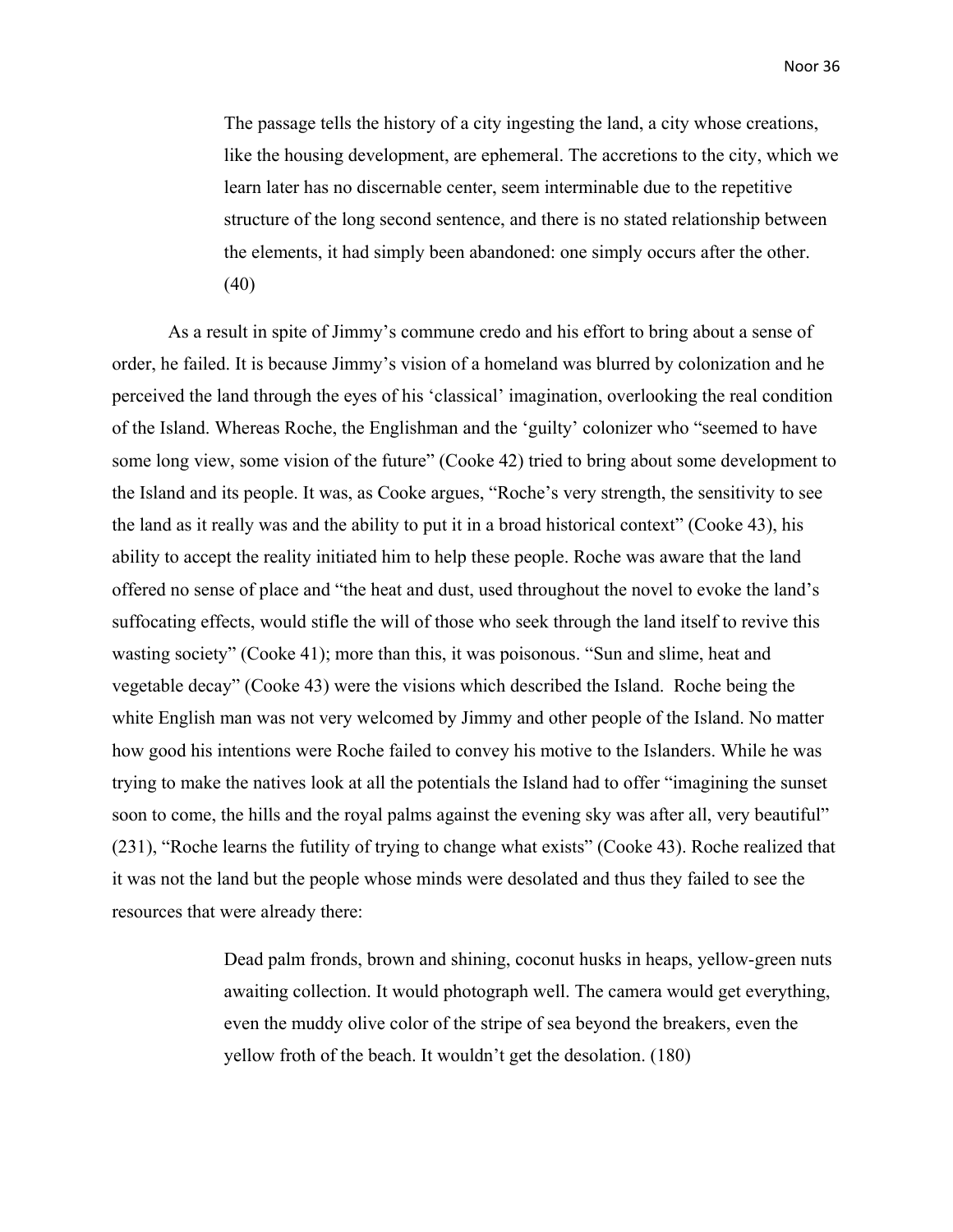Thereupon, Roche was not offered any help in his initiative either by Jimmy or by the Islanders. Since Jimmy worked for Roche outwardly he pretended to support Roche but behind all these, Jimmy had a world of his own where he was his own master. "Jimmy must answer for his agricultural project at Thrushcross Grange to Roche and Jimmy and Roche have competing visions of the project, its direction and significance. Each was trying to fit the other into his own particular narrative" (Kortenaar 327). He would not submit to Roche's plan with the Island because submission to Jimmy was surrendering to the colonizer. Roche realized that these people were spiritually dead and thus nothing can be expected from them: "that the stagnation will continue, that there can be no 'revolution' based on the land" (Cooke 43). "Roche who has the background and the desire to serve on the Island of Guerrillas, finds the land wasted beyond recall" (Cooke 44). However Roche was not demotivated, "Roche was not deterred from continuing to seek Stephens, a youth who showed promises as a leader, by the poisonous aspects of the environment: the heat, dust and enclosure of the area" (Cooke 42). Along with Jimmy the Islanders did not support Roche because they were on Jimmy's side. One more reason might be because they resented the idea of having another English man, Stephens whom Roche wanted to bring in the Island, as their controller or dictator. Jimmy blindfolded by his ego and rage admitted at one point that he might as well kill Stephens if he had to.

Likewise *The Mimic Men,* writing is yet again a powerful tool in *Guerrillas*.Jimmy's diary is an important element which reveals Jimmy's inner conflict with him-self and the world around him.Lewis mentions "Like most of Naipaul's major character, he vents his creative energies through writing. It is writing which indulges fantasy at the expense of fact" (104). The diary leaves Jimmy naked where the readers can have a psychoanalytical reading of Jimmy's thoughts. Also, the diary was the only medium which explained Jimmy's roles and relationships with Jane, Roche and the other boys of the Island. The diary was Jimmy's only solace where he could confide his desires and just be him-self. Kortennar has similar opinions about Jimmy's diary when he writes "The readers of *Guerrillas* are given samples of Jimmy's literary output and invited to judge" (324). Jimmy's habit of writing again takes us back to Michael X who was arrested when he was writing his autobiography. To Malik words were important, henceforth Kortenaar writes "With words he remade his past; words also gave him a pattern for the future. According to Naipaul, Malik used the words that he picked up in liberal London to give himself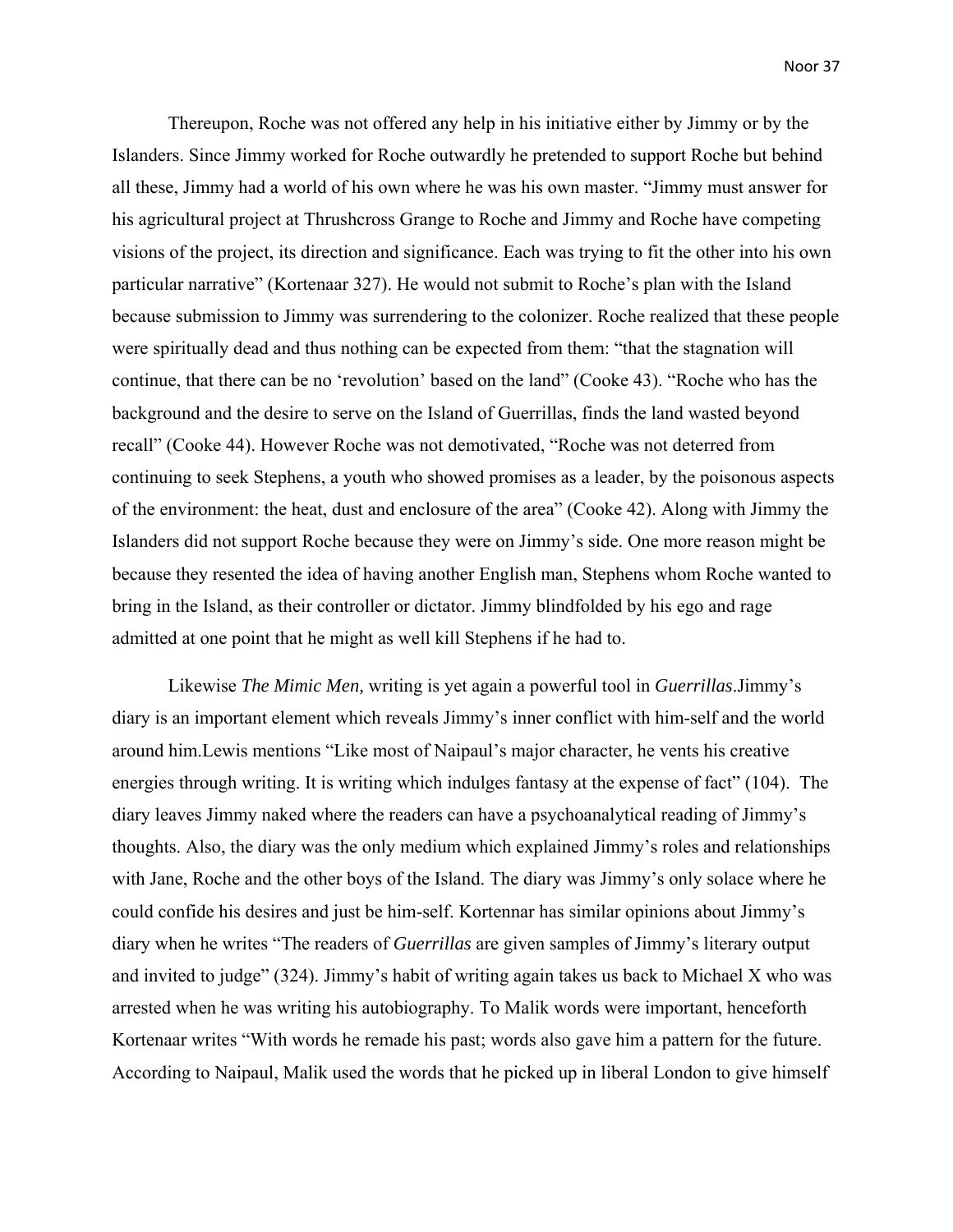a character; they were mere tokens he could fill with whatever meaning he chose to give them"(324).

Jimmy being a colonial subject feels the need to find order in his life. It is clear, he longs for power and authority. The false act "to make it appear that somebody is telephoning *him*" would make him feel important (160). He also feels letting his bare emotions and hurt flow on the pages of his diary fills him with a sense of peace and calmness.Writing allowed Jimmy his 'private' space to open up, where there was no one to read his weaknesses. Jimmy suffered from what Simon Gikandi called the 'creative schizophrenia'. He did not show any regard for the colonial domination that oppressed their lives nor did he want to accept him-self as a colonial being; he lived in self-denial who chose "not to choose between self and community" (Gikandi 13). He lived in a world of his own where in his imagination he could become anything he wanted; he created his own self. In his fantasies Jimmy goes as far as denying to recognize his own self when he writes "ever since I arrived here I have been hearing about the man they call Jimmy" (32). He denied the community because he thought he deserved better than a place where "flies buzz around shit" (32) and he was accustomed to the class of London where he was a celebrity. In his narrative "we are meant to see the self-deception in Jimmy's literary output, masking what is true, his pain" (Kortennar 325). In addition, Kortenaar furthermore writes "An ability to manipulate words and others' impressions of him allowed him to create a heroic role for himself" (325). It was through writing that Jimmy pretended to have authority on his own life and a dictatorship over others; it was 'control' which he lacked and wanted to gain.

All Jimmy's thirst for control and power was asserted heavily on Jane. The most important relationship Jimmy which brought Jimmy's psychological disorders upfront was with Jane. Jimmy was perhaps Naipaul's most disturbing and perverse character and a true 'abandonment-neurotic' in every sense of the word. His perversity and neurotic disorder was revealed at its maximum through his disturbing relation with Jane. It has already been told that the 'abandonment-neurotic' cannot love and does not believe in love. He just wants to "revenge him-self on a European woman for everything that her ancestors have inflicted on him throughout the centuries" (Fanon 70). The moment Jimmy saw Jane he desired, not her but her whiteness. He wanted to control her 'whiteness' the symbol of power to an abandoned colonial subject. The first time Jimmy appeared in front of Jane, he wanted to make an impression on the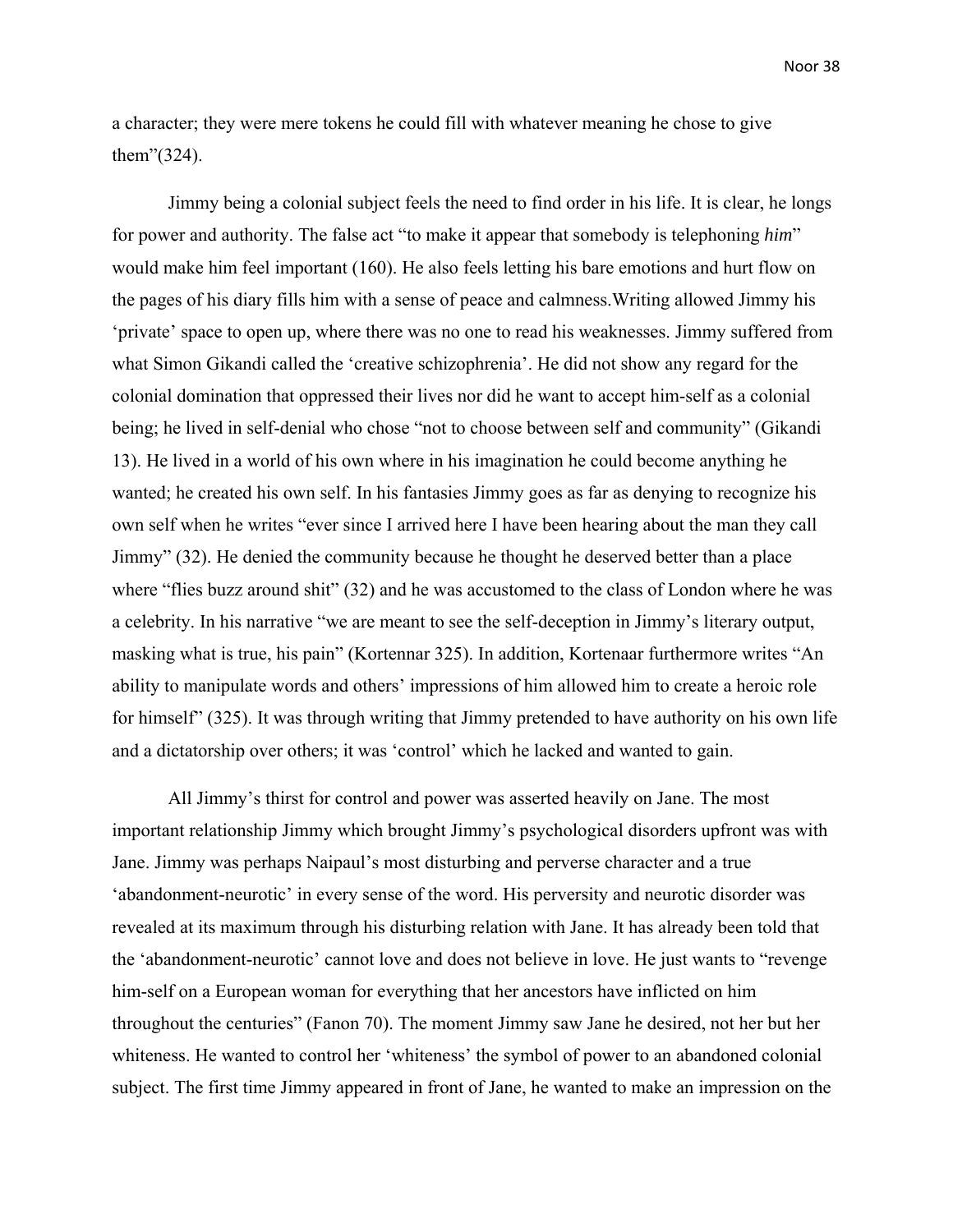white woman, "he enters the hut, a silhouette against the light of the doorway, the impression he makes carefully orchestrated: the mustache, which suggested a mouth clamped shut, made him seemed button up, tense, unreadable" (16). Jimmy wanted Jane to see him as the man who was "not black, but 'extremely brown', like a bronze god with a lovely golden color" (Fanon 69). Jimmy was like the "anxious man who cannot escape his body" (Fanon 65).

Jane, the English white woman is one of the focal characters in the novel."The character whose psychology Naipaul enters sensitively is not Ahmed but that of a young Englishwoman, Jane" (Lewis 104) because her character is created to many extents by Jimmy and some by Roche. She is the only character who absolutely had no voice. Contradictory to that, Naipaul gives her the maximum privilege because "Jane is given the opportunity to see the totality of island life and thereby to feel 'in place'" (Cooke 42). Though she was white, Jane was unaware of her own position in a post-colonial society. She came to the Island fascinated by native power and sexuality indifferent to the affects her 'whiteness' may bring upon them. She wanted to explore native lives which was different from theirs, "however, this experience foreshadows her destruction" in the end (Cooke 42). Jane suffered the trauma of an unloving relationship with Roche and lack of real experiences in her life. The problems in her personal life disillusioned her and she did not know what she wanted in life. She was always "in the look-out for the truth-- true love, true adventure and true politics" (Lewis 104). "She is quickly disillusioned as she is quickly enthused. Restless, boredom, indecision, contradiction, a recurring sense of decay and futility- these are the hall marks of her personality.She is a creature of moods" (Lewis 104).

Roche, aware of Jane's naivety accuses Jane of being a "hopeless misreader" (17) and a person without memory. Unlike Jane, Roche was aware of her 'white' influence when he said "you have the world in front of your eyes, and yet it's funny how your mind prints out comic strips all day long" (29). In Roche's opinion, Jane was a woman whose mind and soul seemed to be detached from her own body, her "action was at variance with desire" (Lewis 104). On one incident when Roche came upon Jane inserting a tampon it seemed "as though she didn't belong to her body, as though there was some spirit within her that was at odds with the body which she yet cherished and whose needs she ought to satisfy" (117). "The innocence gave her an air of mystery that attracted Roche at first, but that he finally identified as inviolability, imperviousness to her surroundings"(Kortenaar328).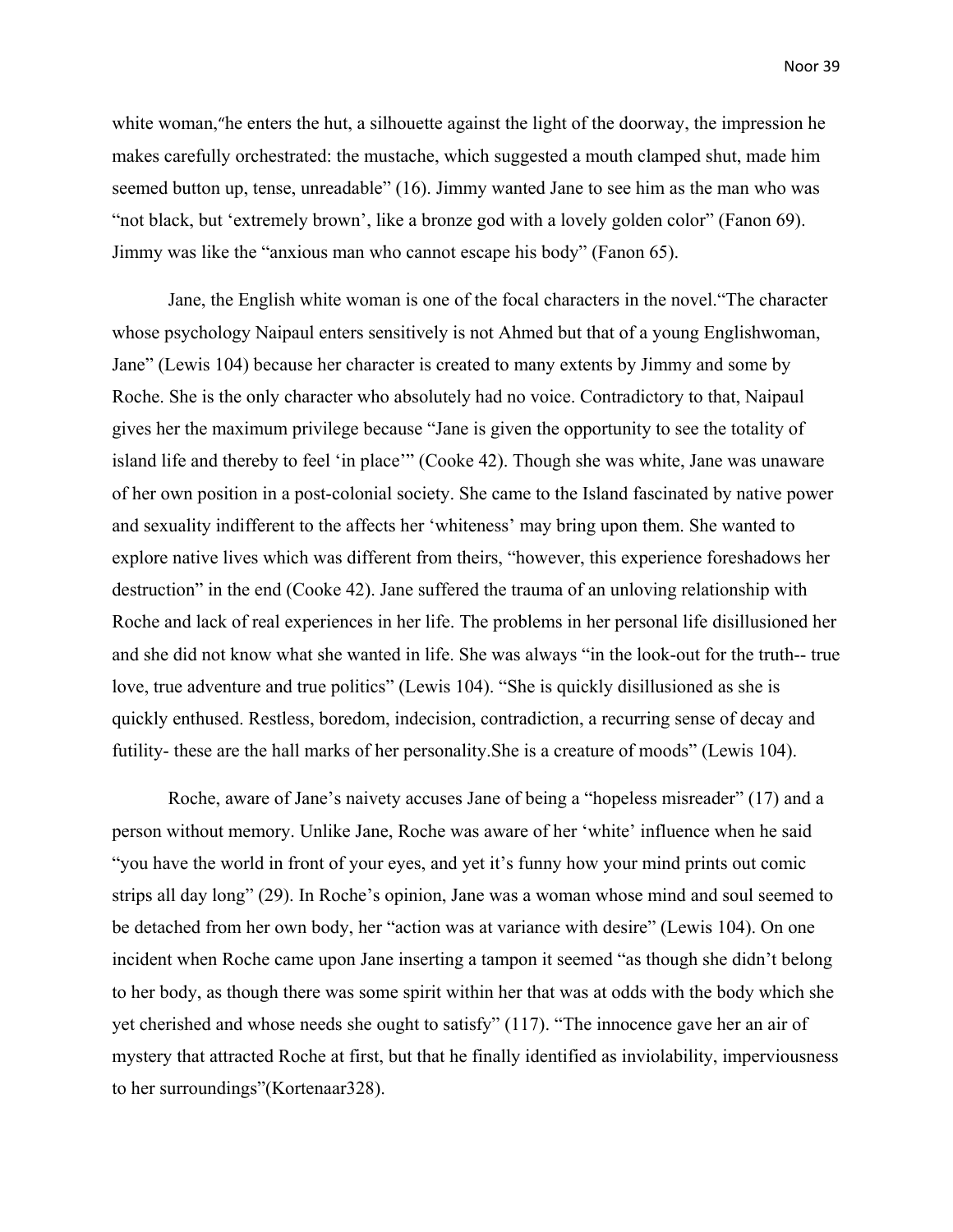Jane's gullibility made her an easy catch for Jimmy Ahmed. "The body is the one thing we can control. It's a kind of envelope that contains the soul. It is Jane's seeming detachment from her body that invites others to try to write on it" (Kortenaar328).In the first few pages of the novel we are told, Jane was whiter than the local whites, "white enough to be unreadable" (14). Kortennar quotes Naipaul recalling Jane's image of a blank sheet:

> On these white pages, where my verses unfold,May oft a souvenir, perchance your heart recall.Your life also only pure white pages behold, with one word, happiness, I would cover them all.But the book of life is a volume all sublime,That we cannot open, or close just at our time.On the page where one loves, one would wish to linger, yet the page where one dies, hides beneath the finger. (328)

Jane, as described in the novel, was like a blank white sheet waiting to be written on or filled in by others; in other words Jane's whiteness was unreadable. "In the novel *Guerrillas* we have some characters who try to write their own narratives and others who are written upon" (Kortenaar329). It was this 'unreadable whiteness' which Jimmy wanted to read. To Jimmy, Jane was the representative on behalf of the entire colonizing powers, the English, the whites who were supposedly the powerful and superior to the natives. Since the whites were thought to be invincible, to gain authority overJane is to conquer that power and a way to break the pride of the superiors. Jane, who was on the brink of a sinking relationship with Roche found Jimmy's aggressive nature attractive, "a man of action, a doer" (175). Thus Jimmy's motive was made even easier when he found out that Jane was as disillusioned, desperate and confused as he was- "Jimmy found no secret in her wet kiss"(77). She was also looking for something, not power, but truth.

The relationship between a 'man of color' and the 'white' woman is like "an interracial sex film with the Negro men as star-boys; they were exciting to see but depressing afterwards" (29). Likewise, the abandonment-neurotic went extreme in Jimmy when he failed to read Jane's whiteness thus being unable to explore into her mind. During their moments of 'violent' lovemaking Jimmy grew even more frustrated because he found Jane's face "characterless, soft, without definition; it could be many faces" (69). Jimmy bound by his neurotic nature wanted to be the first one to claim Jane's whiteness but he knew that was not the case thus Jane's love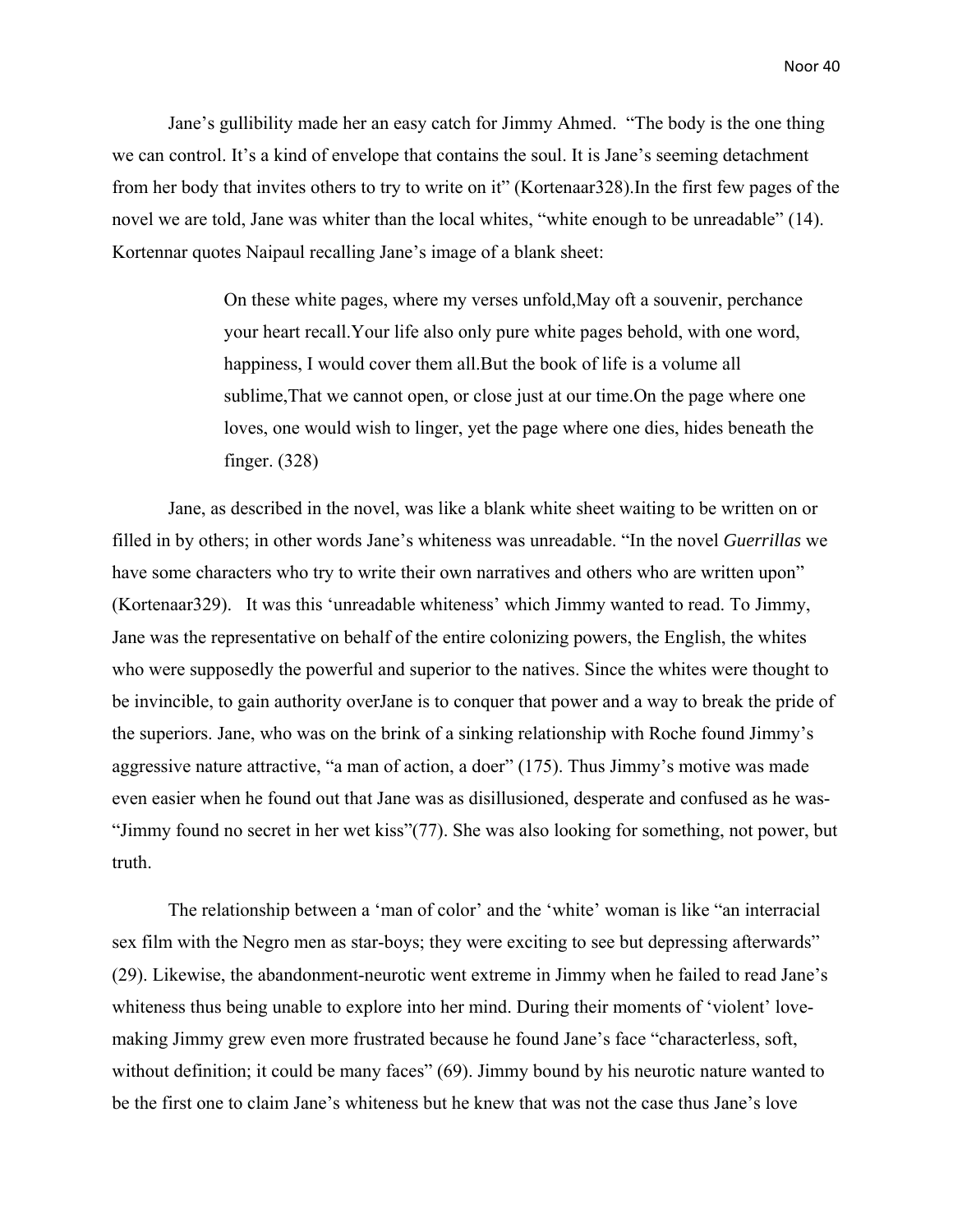appeared superficial to Jimmy "She was only what she did or said at any given moment" (100), Jane was like her 'virgin' passport which was never stamped when she entered the country therefore leaving no trace of her past on her white unreadable face.Kortennarfurthermore describes "She reflects the idea of men she is with and has no ideas of her own. As she moves from man to man, what is written on her is erased, to be replaced by something else" (328). Having access to Jane but not her mind turned Jimmy's love making into a series of violent torture. The guerrilla in Jimmy becomes unthinkable when at one such incident of violent love making, Jimmy found out that Jane resented the idea of sodomy and she had never done that before. From then onwards Jimmy would always choose to sodomize her in spite of Jane's continuous protest, raping Jane in the process. Jimmy and Jane's violent love scenes just might be a distorted reflection of Naipaul's own violent, tortured, sadomasochistic affair with his mistress, Margaret Gooding with whom Naipaul was often"very violent with his hand". "All the later books in a way depend on her. The books stopped being dry after Margaret. Margaret was to become his mistress for the next 24 years, and their strange, disturbed, disturbing relationship was to provide the bedrock for his later fiction" (French). Likewise, Jimmy would dominate their 'love' making and Jane would be in pain and horror. It gave Jimmy pleasure to know that there was something he was doing to Jane for the 'first' time, something another man had never done before. This feeling gave him power and authority over Jane. Jimmy used to tell Jane that it was not going to be 'her way' and that "he was taking her virginity" (Kortenaar 328) because he was doing something to her for the 'first' time.

"By using Jimmy as the focal character of the novel, Naipaul is able to return to one of his favorite themes-the con man, the sham, as symptom of colonial society"(Lewis 104).Jimmy knew that he is not what he wished to be and the imaginary world he had set for him-self gave him false momentary satisfaction of what he desired to become. His imaginary world was like a wall he had put around him-self, his own refuge to escape. Whenever he was forced to come out of his fantasies, the reality punched Jimmy square in the face which turned him even more aggressive. Kortenaar says "We are meant to see the self- deception in Jimmy's literary output too, masking what is true, his pain"(325). It is because what Jimmy wrote was his fantasy, his imagination and not his reality, the satisfaction of a masked world went away quickly and he was left to suffer in a state of unrest, panic and confusion. When"characters leave their fantasies and attempt to apply themselves to concrete action, failure results" (Lewis 104). Thus he felt a loss of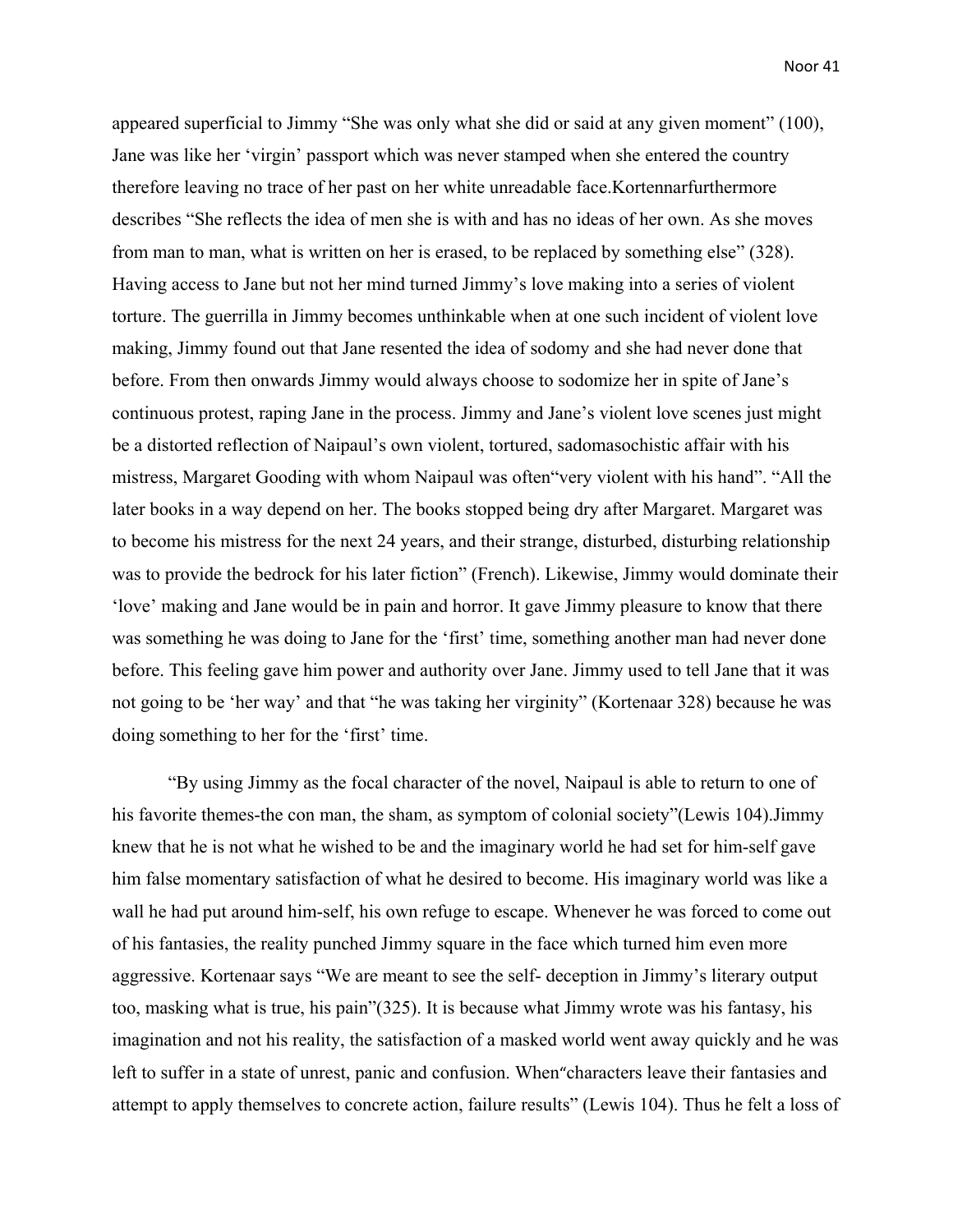control because it was not him but his words which controlled him "Jimmy never possesses words; he is at best possessed by them. When he writes fluently it is out of disturbance, out of wonder at himself, out of some sudden clear vision of an aspect of his past, or out of panic. The ecstatic possession by words can slip away from him, however, and then Jimmy begins to feel unsupported by his words, and then separate from his words" (Kortenaar325).

The irony was as Kortennar states "Jimmy's desire to be the 'author' of his life is made quite explicit. Jimmy misuses words and thus lacks authority" (326). The 'English' colonial education which has been enforced upon the colonized is the ultimate reason the people of the Caribbean Island suffered from rootlessness. Detaching one from their native language, from their mother tongue and forcing to adapt to the 'superior' second language is to snatch away everything from them, their whole identity. Thus the colonized people cannot be emotionally connected to each other and themselves. Kortenaar writes "We make that past present by our own use of language. If that past is lost, if the language sheds its allusiveness, then communication breaks down"(326). Jimmy's improper use of words, his hollowness in expressing himself completely shows his inability to cope with the colonial education. He failed to express himself properly through a language which was not his but infused into him. "That is what he means when he fumes about being the "playboy" of wealthy Londoners. His use of "playboy" when he means to say "plaything" is symptomatic of his lack of control" (Kortenaar 326). For this reason Jimmy's grab over the English Language was not fluent, his writing gotinterrupted and he quickly came out the imaginary world he had set up for him. Kortenaar exemplifies "Naipaul portrays Malik, who sought to make words serve him, as ultimately a victim of words. The words in which Malik found support and satisfaction actually stood between him and reality; they betrayed him. Malik, too, did not so much use words as was himself created by words. Thinking he could fit words with whatever meaning he liked, he found himself changed to fit words" (326). Jimmy feelings were similar to that of Malik.Jimmy's come back to reality from his fantasies was a bitter biting experience for him and his false satisfaction proved to increase his disillusionment and agony rather than help him accept his reality. "Melancholy came over him like fatigue, like rage, like a sense of doom; and when he went back to the desk he found that the writing excitement had broken and was impossible to re-enter. The words on the pad were again just like words, false" (34), no connectedness was there.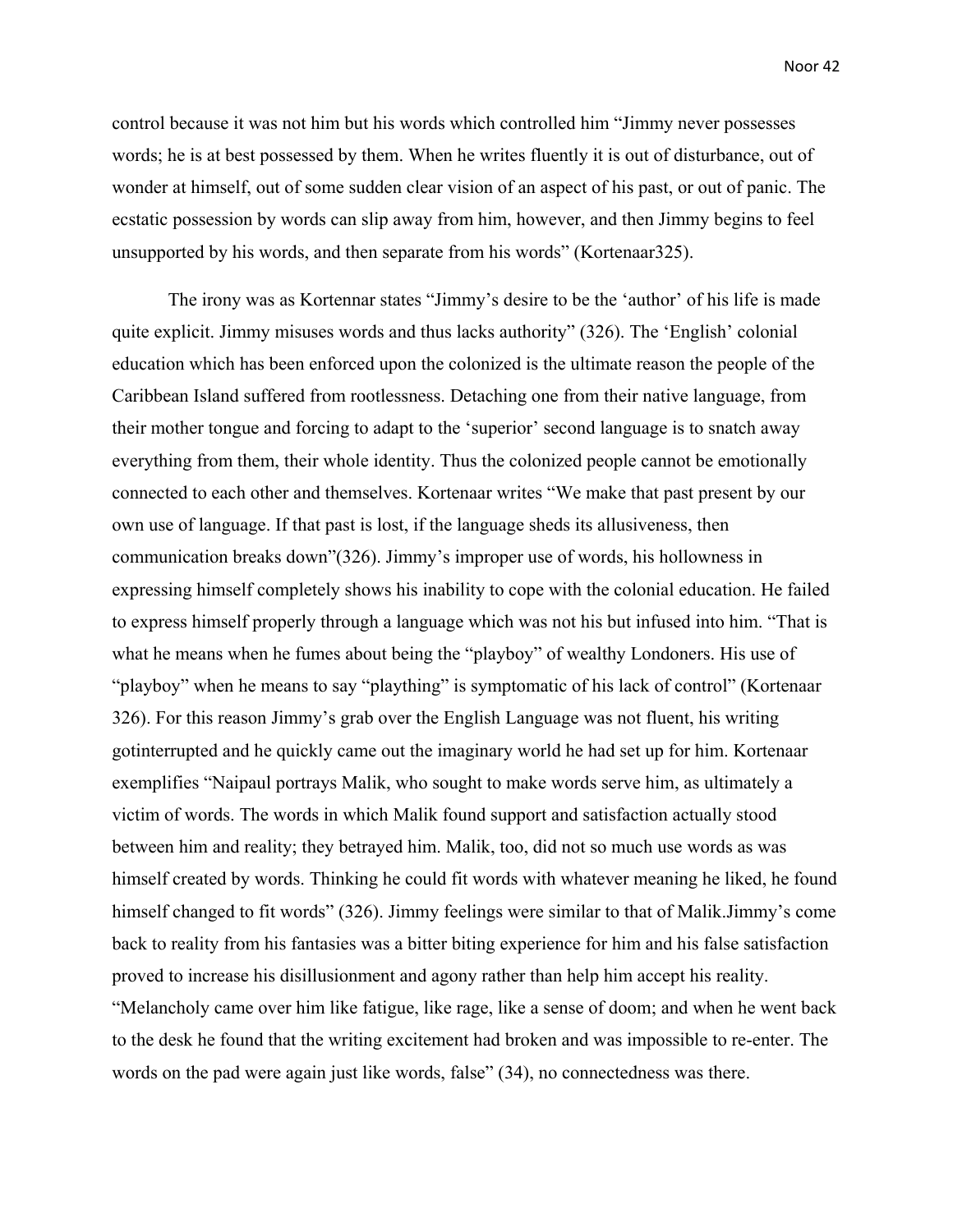Naipaul shows us that when words are not properly respected, communication is impossible, and no respect for self or other is possible either. Jimmy inability to use the English Language properly did not serve as concealment rather laid his bare hurt, "I feel I could weep for our world and for the people who find them-selves unprotected in it" (57) open to the readers. "The hollowness of his words also allowed him to hide even from himself and prevented him from ever expressing himself fully. He is without a personality; he is only a haphazard succession of roles; in the padded- out, picaresque narrative, the passion and the pain vanish"(Kortenaar325).

 Jimmy wished to appear as 'unreadable' as Jane but due to his inability found himself read."Jimmy can become very upset when something Jane says makes him believe for an instant that she may somehow read what he has written" (Kortenaar 327). Jimmy feared that his writings would reveal his weakness to Jane and he would become vulnerable to criticism. "There is power in being able to read another person, and danger in allowing oneself to be read" (Kortenaar 327). Jimmy's fear is again similar to Naipaul who writes to Pat saying "Promise me one thing, though- read and destroy. I should hate to think that next time in one of your peevish moods, you should read this letter to me mockingly. A man who writes with sincerity usually sounds silly". His frustration grew when Jimmy found out that Jane intended to leave the Island. Jane came to the Island with Roche but now when there was nothing between them and she "no longer believed him capable of passion" (48), wanted to go back to England. Also coming to know Jimmy's true violent guerrilla nature "seeing things in a man that was not there" (49) and knowing she would not find any truth there she had no reason to stay back, "she had a sense now more than heat, she had a sense of desolation: she had the urge now to get away" (10). Jane said "it's so hard for me to remember that when I first came here I was dazzled. I wouldn't care if I ever drove along this road again" (155). Jimmy could not accept the fact that Jane because she was white was a free being who had an option to leave and fetch a better life elsewhere. Whereas, unlike Jane he could not go anywhere else because wherever he would go he would always be the colonial subject; thus Jimmy, the abandoned, was trapped in the unproductive Island forever. Being trapped into nothingness he could not accept Jane's emancipation and that he were once again being abandoned. Forthwith, Jimmy ended up murdering her. His reasons behind killing her were also because"he wanted to be the first to 'stain' Jane's 'blank white sheet'. Jimmy's ambition is to write on Jane's whiteness himself. His rape and murder are the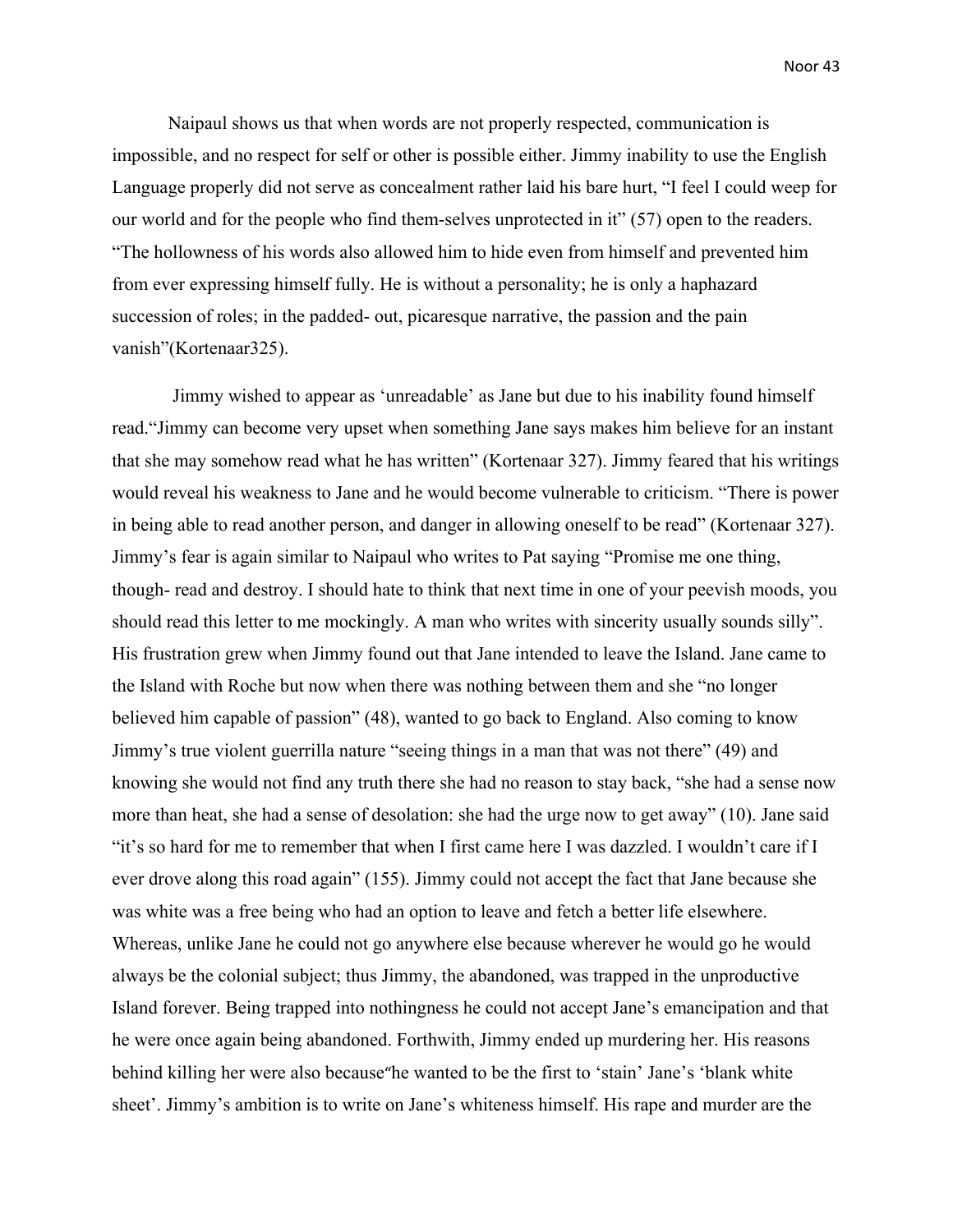logical extension of this wish" (Kortenaar 328). Jimmy knew though he could not claim Jane's whiteness all for him-self and failed to read her he would make sure that no man after him could unlock what he could not. He wanted to be the last man to have a grasp over Jane, to touch her. He would let Jane die with him being the last man and let the unreadable whiteness die along with her. The last erotic sexual scene between Jimmy and Jane measures the extent of its violence:

> He covered her mouth with his; and then he spat in her mouth... He said 'it's going to be different today, Jane. We are doing it the other way.' As soon as, moving down from the base of her spine, he touched her where she was smaller, she cried out, 'No!' and began to beat her hands on the bed. And when he entered, squatting on her, driving in, his ankles pressed against her hips, she began to wail. She shrieked and shouted with real pain…He said, 'A big girl like you, and a virgin, Jane? Isn't it good that you came to see me today? But you didn't bring your Vaseline you see….It's better like this Jane with your legs closed. We're breaking you in today, Jane'. She began to bite her thumb, real tears came. Sobbing, biting, she began to plead, now with a suppressed scream, now with a whisper, 'take it out, take it out.' Her body went soft, 'You made me cry!' He said 'there now Jane, you've lost your virginity. You are rotten meat. It smells of sex, Jane. Bad, stale sex'. (242-245)

Roche was well aware of Jane's happening but he could not protest.Kortenaar writes "Roche takes a firm hand in writing the denouement of Jane's story: although he has some idea of what happened to Jane, he lies and tells Jimmy her murderer that he and Jane are leaving the island. Jimmy acquiesces and Roche's cowardly narrative is adopted, which allows Jane to disappear without a trace" (329). Neither could Bryant, another colonized unprivileged young man of the Island who helped Jimmy and was involved in Jane's murder. "She is sodomized by Ahmed and is then hacked to death with a machete by Bryant. This sterile ritualistic enactment of the oppressed gaining power is the version Ahmed achieve" (Cooke 42). It is because Jimmy had won his support from of the Islanders by creating the people's commune and showing sympathy towards them. In a world where the colonized were only neglected, Jimmy was the only ray of hope in their lives. Jimmy kept them under an illusion of help them and the only one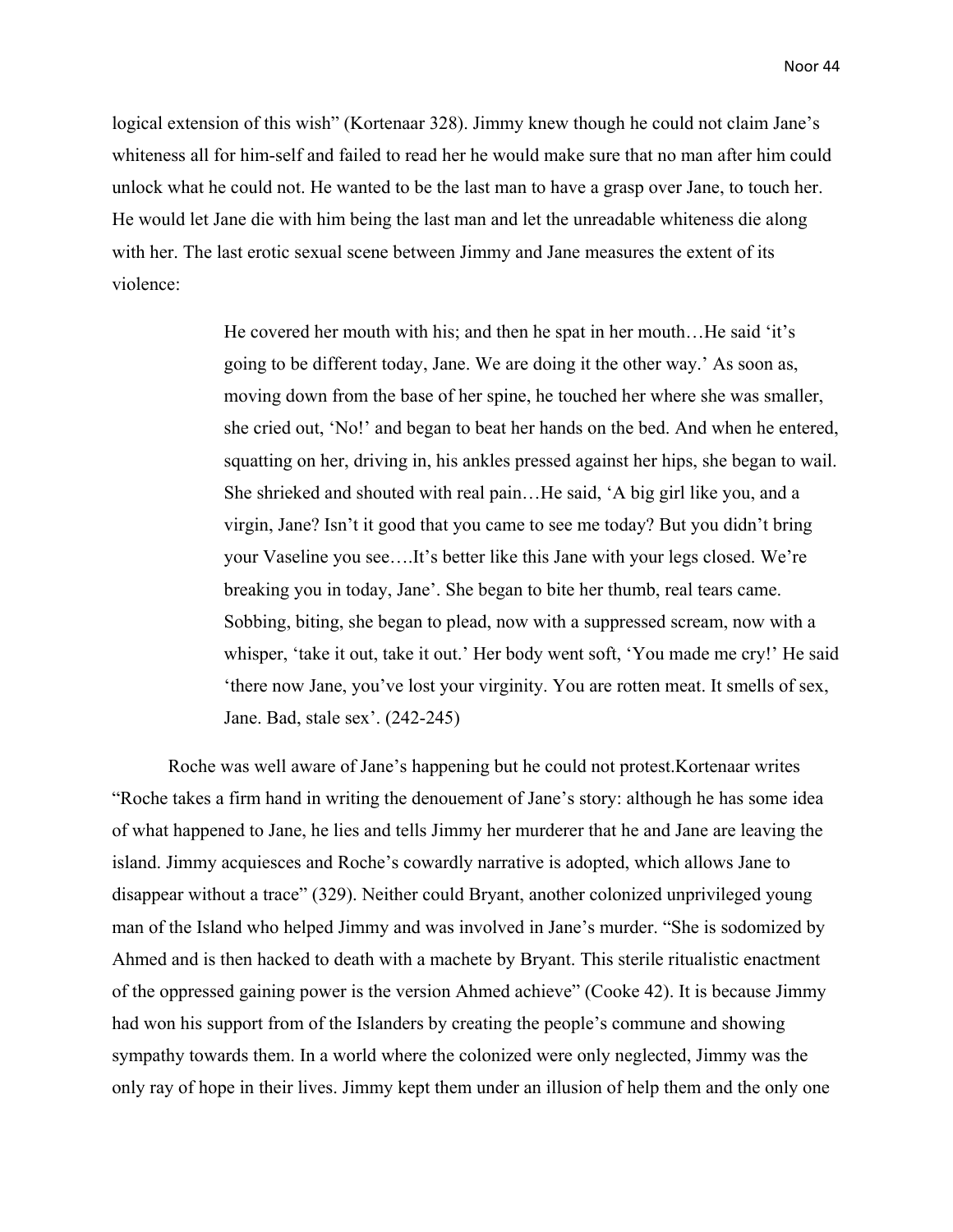to understand their agonies. Therefore, these people would never dare to go against Jimmy even in his crimes. Jimmy had total control over the lives of the natives which reflected in his perverse relationship with Bryant where Jimmy used Bryant to tempt his erotic sexual desires. Bryant was like "the man who had died within the body" (36). "All that is left after the death of the inner man is the body on which messages of anger and hate have been written" (Kortenaar 329). Thus Bryant had could not protest Jimmy's misuses against him, he was more like a 'tamed' animal to Jimmy. Roche was well aware of Jimmy's control over the natives and knew the people were on his side. Thus he dared not say anything against Jimmy. Jane's death went unnoticed and ignored. From Jimmy's narratives it is also known that he was once married to an English white woman in London who abandoned him earlier. Jimmy might also be taking out his anguish from an unpleasant broken mixed marriage on Jane by killing sodomizing her and killing her. As readers we could also relate Jane as a probable image of Margaret Gooding, Naipaul's mistress who was also found to be 'mysteriously' dead, "Margaret Gooding was shot, stuffed in a trunk and left to die until someone found her 12 hours later" (Kotz).

In the novel *Guerrillas*"each is trying to fit the other into his own particular narrative. Everybody in the novel is trying to arrive at a final reading of the others. The characters are frequently summed up by each other, reduced to a sentence or a paragraph" (Kortenaar327). In his narrative, Jimmy fantasized on how he would like the relationship between Jane and his "glorified fictional self" (Kortenaar 326) to be which in reality was very different. "When Jimmy tries to fit Jane into narrative of his making, he is not respecting her integrity but treating her as a writer treats a fictional character, making the character serve his larger purposes"(Kortenaar327). Jimmy's futile attempt to create a heroic figure of himself through his writings goes in vain because "Jimmy Ahmed's story ends with a murder" (Kortennar 326) which was not a heroic act.It was Jimmy's inability or unwillingness to accept the truth, the reality is what stopped him from creating anything productive, "It is because they are unable to read and define this structure that the characters of Guerrillas suffer. His fiction is a futile attempt to overcome that despair by "seeing himself from outside, from the perspective of a fictional admirer" (Kortenaar 330). Jimmy's desire to gain authority by his own narratives failed and he felt himself read. Kortennar writes "He longed to write something people would read and to make history that people would read about. Instead we read what Jimmy wrote and we read about him, but in someone else's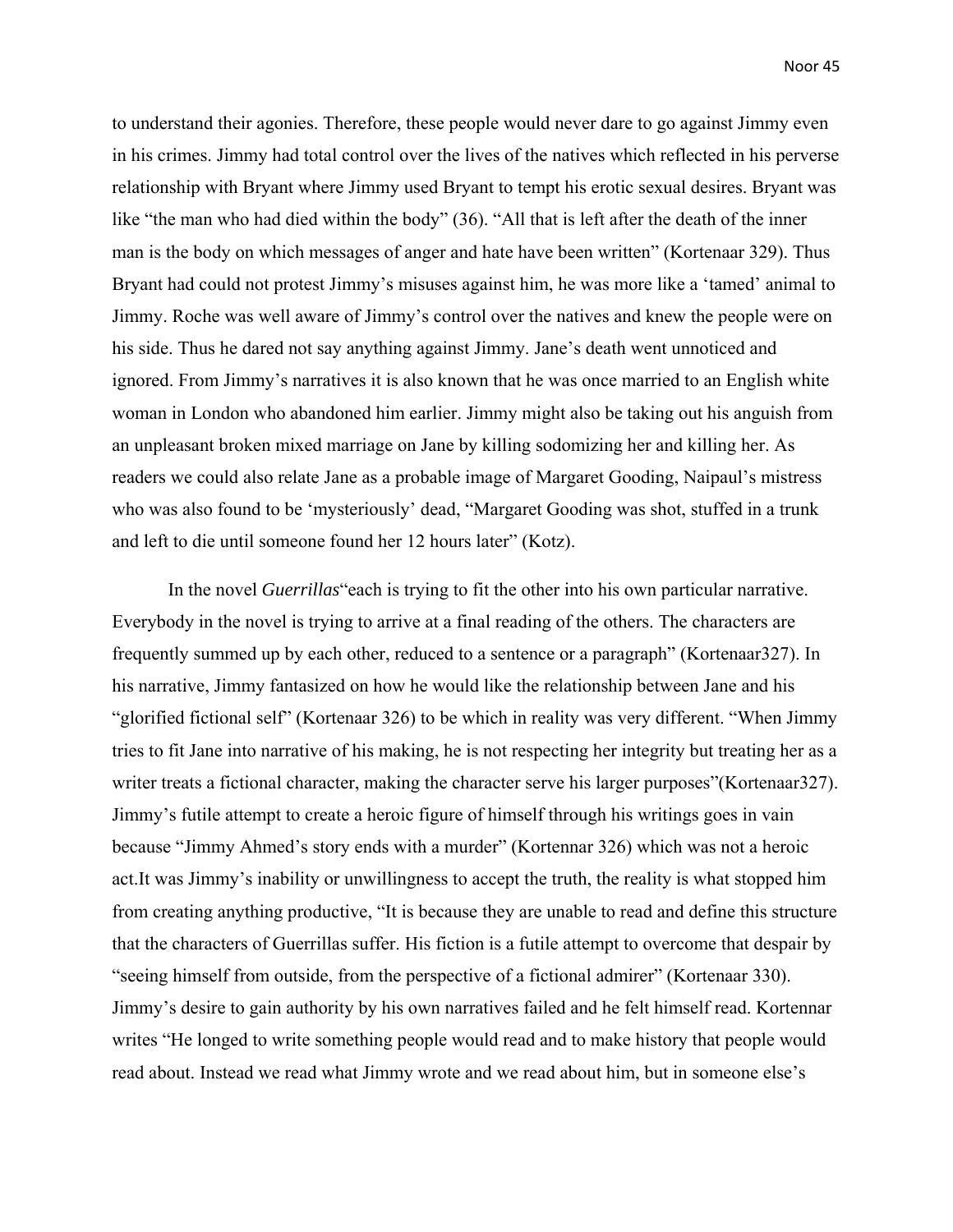narrative who does not accord Jimmy any respect.The excerpts from Jimmy's novel and letters are contained in a narrative that is not his" (329).

Before concluding I would like to add that we are meant to see the "despair and terror" (Kortenaar 330) in Jimmy's narrative. To sum it up, in the *Guerrillas*"psychological disorder is conveyed through Ahmed's heterosexuality, Jane's promiscuity, and through images of pollution, aridity, and bestiality associated with people and the landscape. Psychological disease, the decay of values, the fantasy- all these culminate in murder and the moral complicity of those who are physically innocent of the deed" (Lewis 105). The novel *Guerrillas* is "disturbing and unpleasant" because it shows that in a post-colonial world, "human integrity and freedom are not respected" (Kortenaar 333). As Kortenaar states it "They desire an apocalypse; they look to the end of the world for meaning. But the meaning lies in the beginning" (331).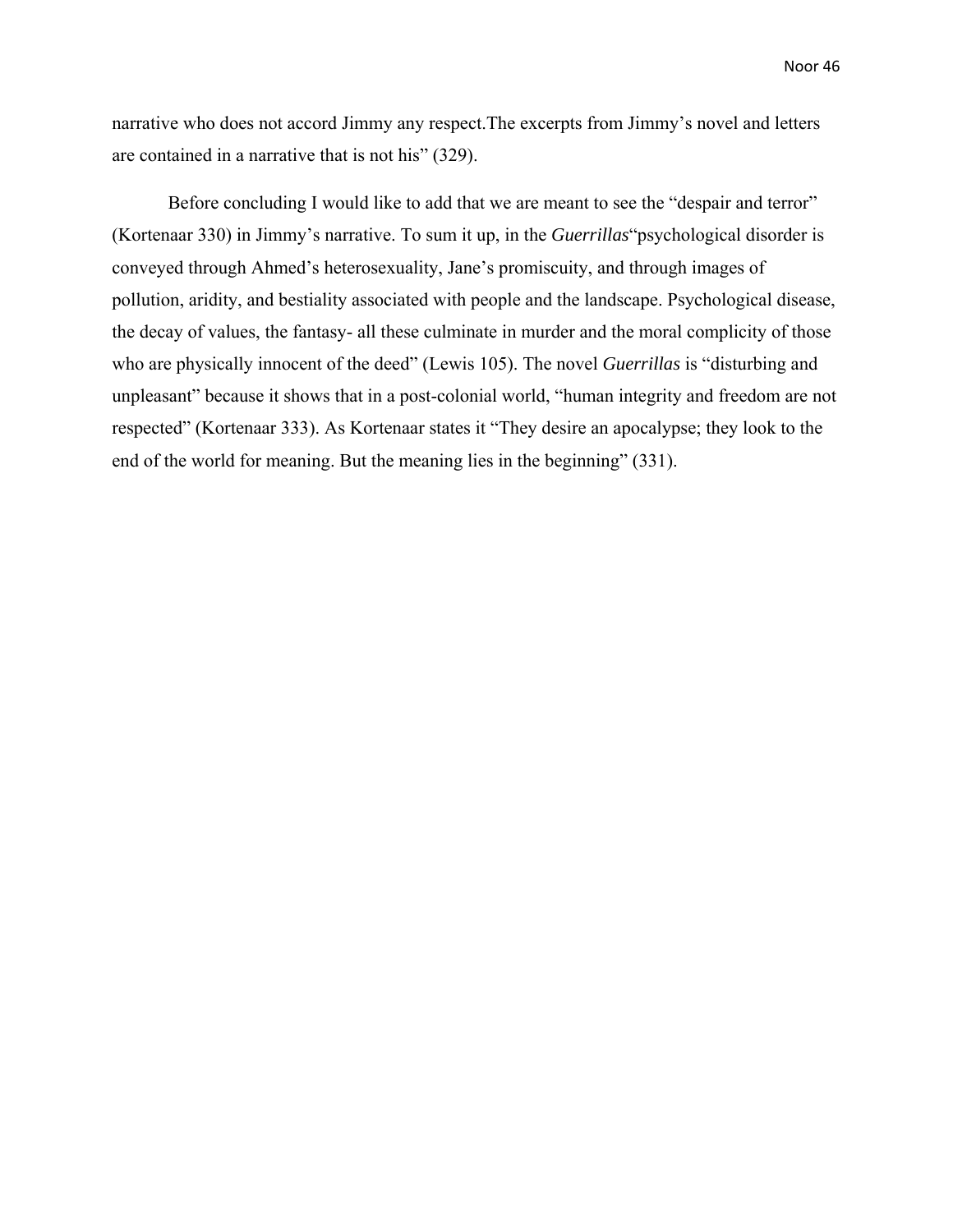#### The fear of connections: Salim's neurosis

*A Bend in the River* by V.S. Naipaul is a replication of thoughts and findings similar to that of Fanon's "The Man of Color and the White Woman".The repetition of this psycho- sexual desire with the "superior race" is shown through the character of our main protagonist, Salim. It is important to mention, that Salim was not a black man unlike Fanon's protagonists but is more generally regarded as the "man of color". Salim's image as the post-colonial subject develops through his relationship with the white woman, Yvette.

Salim, an Arab-African is the post-colonial subject in 'modern' African. Modern because the time of Africa in the novel was the time after Africa has gained its independence. Although Africa was free from the Europeans rule, it was not "free" in every sense of the word. Vincent in his article writes "the colonized peoples may have destroyed the most visible symbols of the imperialist fantasy, but they cannot so easily get rid of the historical construct it-self" (Vincent 342).Salim states:

> Europe no longer ruled us. But it still fed us in a hundred ways with its language and sent us its increasingly wonderful goods, things which, in the bush of Africa, added year by year to our idea of who we were, gave us that idea of our modernity and development, and made us aware of another Europe—the Europe of great cities, great stores, great buildings, great universities. To that Europe only the privileged or the gifted among us journeyed…When we wanted to speak of the doers and makers and the inventors, we all—whatever our race—said 'they'. (229)

Under the rule of the New President who was commonly known as the Big Man, there was unrest in Africa. The unrest was due to the inability of the African people to cope up with the post-colonial situation, their frustration rose from their confusion, lack of determination on how to live their lives. The novel describes the observation of a failing story of a Third world country struggling through post colonization; people were unable to adjust to the new ways of lifestyle. They were left behind with a lot of modern equipment from the Europeans but they did not know what to do with them. Lives of people in African depended on the whimsical decision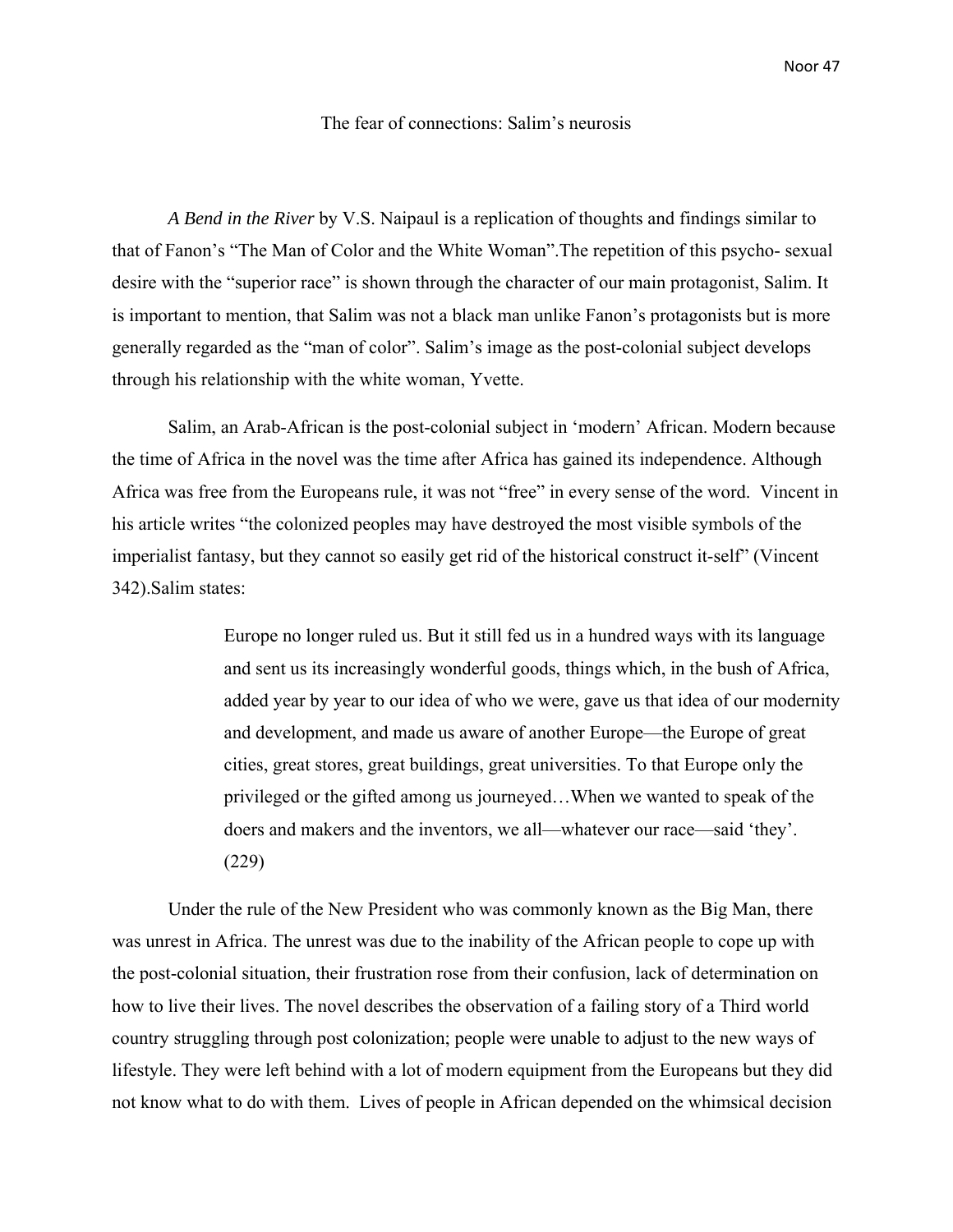of the President and the president only did what was beneficial to him and could not bother less about the betterment of his people. The President's decisions were very contradictory. Where on one hand he had his "European" posters hung up at every corner of the country, on the other hand he was asking people to stop "running like children after things in imported tins and bottles…" (206). Therefore, the President's flawed effort to the process of "Africanization" were all in vain and there was no such thing as "true" Africa. On one hand, where the President's "New Domain", a city in it-self, was flourishing which only privileged those who had adopted the "modern" lifestyles, the people in the villages and in the town were completely unaware and deprived from all of it. Salim narrates "He was creating modern Africa. He was creating a miracle that would astound the rest of the world. He was by- passing real Africa, the difficult Africa of bush and villages, and creating something that would match anything that existed in other countries" (116). The villagers still wanted to go back to their ancestral ways of life. And thus, there formed a group of people who were against the President but were powerless in front of him. This created the uprising unrest which caused a lot of open and closed killing of innocent people. The President was blending the national and the native hopelessly as Salim mentions "The Domain had been built fast, and in the sun and the rain decay also came fast" (117). No one was safe under his rule, nor the natives neither the foreigners.

 Observation of life after independence captured in the novel is a reflection from the point of view of our Asian protagonist, Salim. He has always felt like an "outsider", as if he did not belong anywhere. Salim whose life was "lost" and "trapped" in a helpless situation was always depended on others. Every major decision taken in Salim's life as the story progresses has been made by the actions of someone else. He was never independent, never free to think for his own. Vincent quotes "All I know of our history and the history of the Indian Ocean. I have gotten from books written by Europeans…without Europeans, I feel, all our past would have been washed away…it was the Europeans who taught Africa to see it-self in a new light" (339-340). Therefore, Salim's past and his ideas about his own country were "constructed"; he knew them the way the Europeans would want to show.

Salim's present was on the edge of uncertainty and was depended on the whimsical decisions of the President and his decision of radicalizing all foreigners. And his future was decided beforehand by Nazruddin, whose daughter Salim's was destined to marry, but that even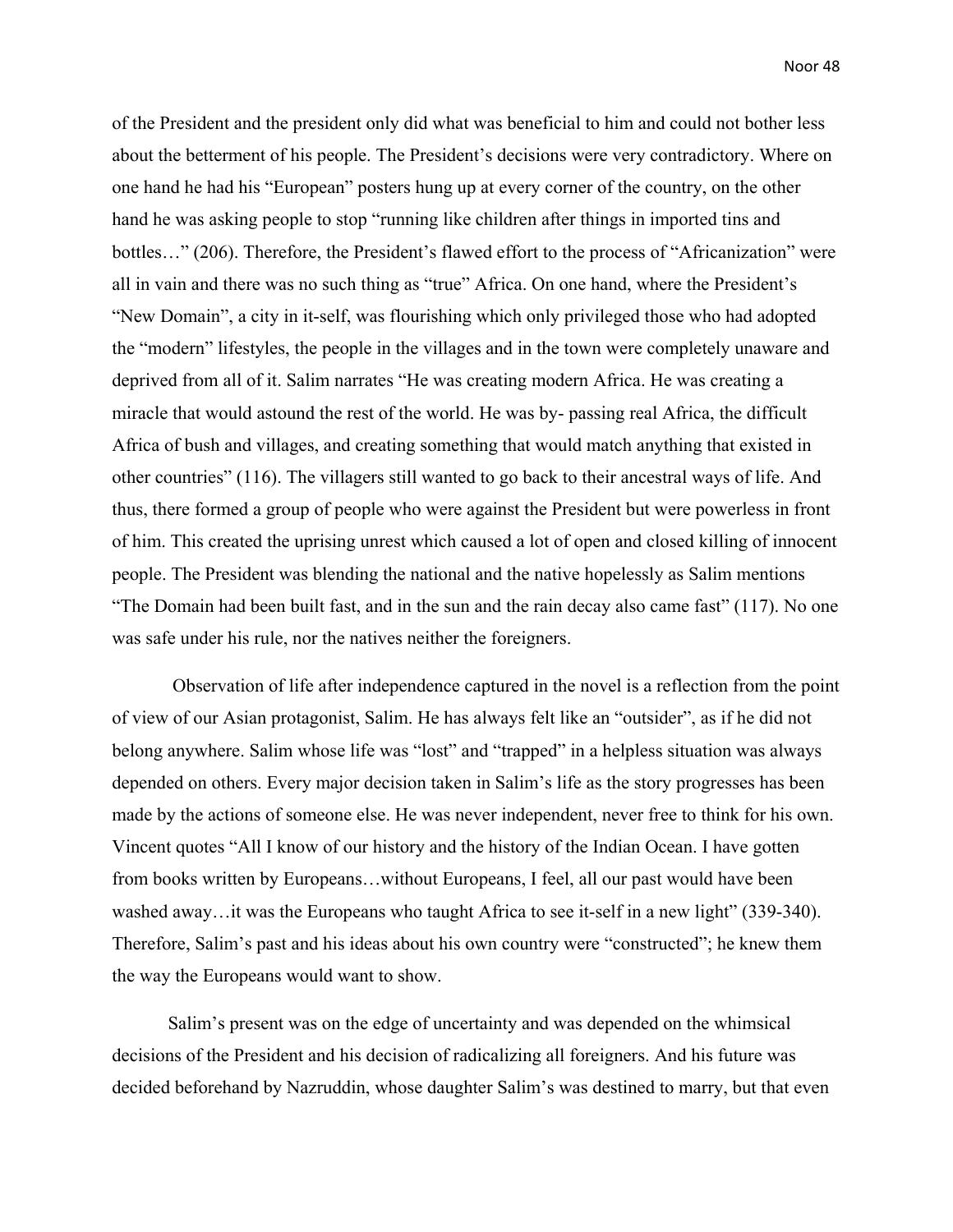also in a state of irresponsibility towards his actions, Naipaul narrates "It was in this state of indifference and irresponsibility, that I became engaged to Kareisha" (281). Also in the end, Salim was freed and allowed to flee from the country by the help of Ferdinand, the native commissioner then.

All these made Salim a very pessimistic character. He was resentful to everything around him. He admired and at the same time envied the natives and the English people, often felt disgusted towards them. Once in the novel, Salim expressed his distaste toward Metty having a "black" son with his "toto swinging from side to side" and towards Ferdinand, to whom the colonial past has vanished. Salim also adds that he wasn't just envious of him because Ferdinand was racing ahead of him in education and possibilities. He was also envious because the same world was to Ferdinand new and getting newer while to him it was drab and without possibilities. Whereas, Ferdinand could go farther pursuing his education on a government scholarship since he was a native, Salim could not. Salim's resentment towards Indar was also due to their differences in education. Indar, who was his friend but could go to England for his education because Indar's family was financially better than Salim's. Salim's feelings towards Indar are thus expressed "Indar had always made me feel so backward. There was London in his clothes….his shoes. And I was in my shop, with the red dirt road and the market square outside" (128). Salim thought Indar held a better position in the society because he was more educated and "education was something only the foreigners could give" (36). Also Salim criticized the portrait of the Belgian Lady saying "It was as if the lady had lost faith in her own junk, and when the independence crisis came, had been glad to go" (41).

The reason of all these resentment inSalim, as Naipaul narrates "My unhappiness was the unhappiness of a man who felt left behind, unprepared for what was coming. And my resentment grew with the insecurity I feel. But we were like ants; we kept on" (100). Unlike Indar, Salim could not "trample over the past" (141) to which Christopher Wise writes "Naipaul's response to the situation of modern African history mandates the liquidation of traditional or tribal African art"(64). In a country like Africa at that time where the natives themselves were insecure under the rule of the new President, Salim being a foreigner felt his identity threatened. And it was his shaken existence and a thirst to gain him-self a secure position in society that led him to develop a relationship with Yvette.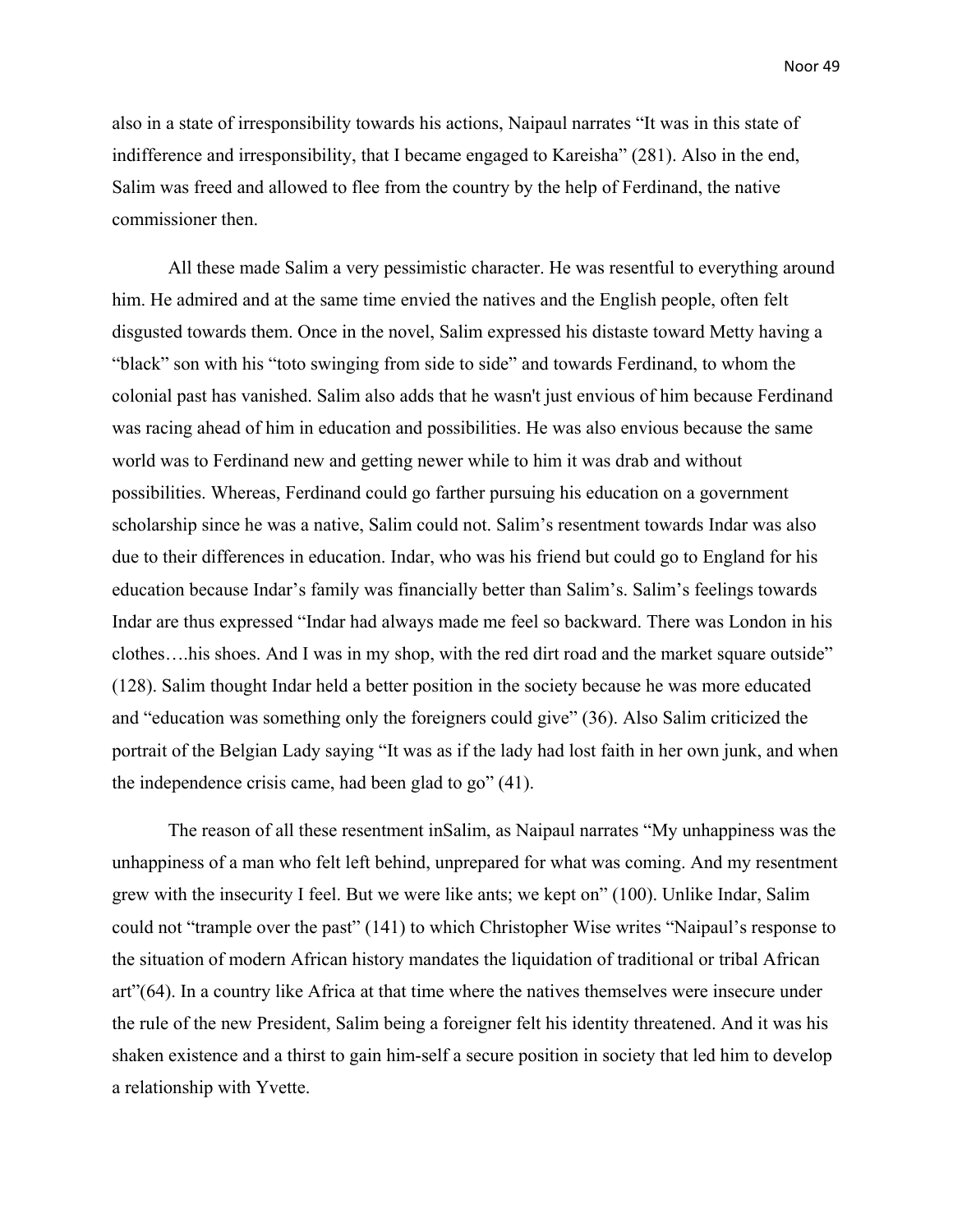It is very important to explain the situation in Africa because that pretty much explains the psycho-sexual desires of Salim with Yvette. All of what was going on acted as fuel to develop Salim's psyche. The affair was not a war between sexes neither between masculinity and feminity. It was more of a psychological process rather than imposing superiority, therefore Fanon observes "I found that the dominant concern among those arriving in France was to go to bed with a white woman.Once this ritual of initiation into "authentic" manhood had been fulfilled, they took the train for Paris"(72). It was a psyche which was created by the constant "Devaluation of self"- as Fanon writes "it is this tripod-the anguish created by every abandonment, the aggression to which it gives rise, and the devaluation of self that flows out of it- that supports the whole symptomatology of this neurosis" (73).

Indar was the one who introduced Salim into a world different from the world he knew from the towns in Africa- Indar introduced him into the New Domain. It was in the New Domain that Salim first realized his attraction towards whiteness. The party in the New Domain is significant because, as I have mentioned earlier, every major decision in Salim's life has been taken by someone else. Salim got introduced to Yvette by chance. But the one and only decisions that Salim took actively in his life was the adulterous affair with Yvette; it was completely his desire, he was not pushed by someone else.

Salim was completely enchanted by the mood of the party. Just the way he resented everything about his surroundings in the towns, everything in the New Domain and in the party attracted him. In that dim light of the room, everything appeared expensive and European to him. Salim was even mesmerized by the American girl who was singing a song even though he could not see her face. All he could see were "beautiful feet, and their whiteness was wonderful against the black of her slacks. Her provocative postures, her smile- they became part of the mood of the song, too much to contemplate" (148). Then his attraction towards Yvette "… feet white and beautiful and finely made. I looked at her feet before I considered her face and her blouse, black silk embroidered round the low cut collar- expensive stuff, not the sort of goods you could get in our town" (146). He goes farther saying"it was delicious to me, as the climax to that evening, to press that body close, soft at this late hour, and to feel the silk of the blouse and the flesh below the skin" (159).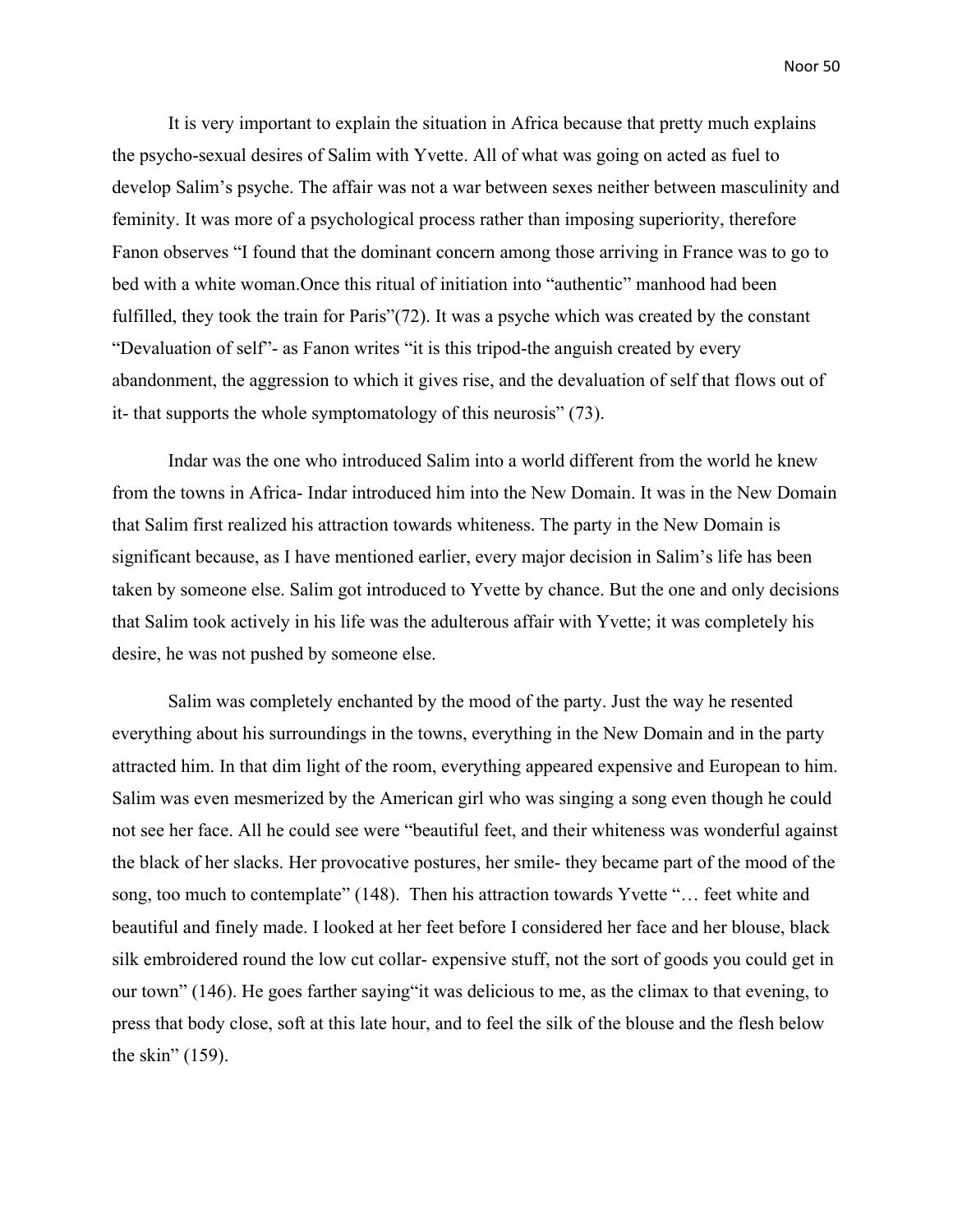After the party, Salim realized that he grew an obsessed feeling towards Yvette and could not get her out of his mind- "I went over the pictures I had of her,…reconstructing, reinterpreting what I had seen, re-creating that woman, fixing her in the postures that had bewitched me, her white feet together, one leg drawn up, one leg flat and bend, re-making her face, her smile..."(162). Everything about the Europeans attracted Salim "everything that was imported; everything that was expensive" (196). Also it was the mental image of Raymond that Salim had developed through the party which attracted him even more toward Yvette. Raymond was, as Salim supposed, was close to the President, he worked and wrote for the President. Raymond was known as the "Big Man's White Man". It was this closeness that Salim desired. Through Raymond he wanted to secure a more stable, danger free position for him in the society. Salim assumed that being close to Raymond would keep him in an advantageous position in the eyes of the President, since according to him, power belonged only to the "whites". To that Wise writes "It was Salim's necessity of the "thingification"; of creating the individual self"(64).

Yvette was whom he chose as a medium to stay close and good in the eyes of Raymond. Salim's involvement with Yvette was not because of love but because of gain. He wanted to elevate him-self in the society through Yvette, he says " was the wish to win the possessor of that body, the body which, because I wished to win its possessor…All my satisfaction lay in that direction; and the sexual act became for me an extraordinary novelty, a new kind of fulfillment, continuously new" (203). He goes farther describing his experience "it wasn't tender…it became a brute physical act, an act almost of labour; and as it developed it became full of deliberate brutality" (203). Salim, who always felt threatened by the loss of identity, suffered from the feeling of being left behind, being abandoned, wanted to regain his feeling of being important, of being wanted through Yvette as Fanon writes "he looks for appeasement, for permission in the white man's eyes" (76). Salim then becomes what Fanon describes as the "abandonmentneurotic". This abandonment becomes a part of his daily life- "affective self-rejection, invariably brings the abandonment-neurotic to an extremely painful and obsessive feeling of exclusion, of having no place anywhere... the abandonment neurotic demands proofs. He is not satisfied with isolated statements. He has no confidence"(76).

It was after the engagement in an adulterous affair with Yvette that Salim realized his desires to be white, to be one of them. Yvette unlocked pleasures in him that he had never felt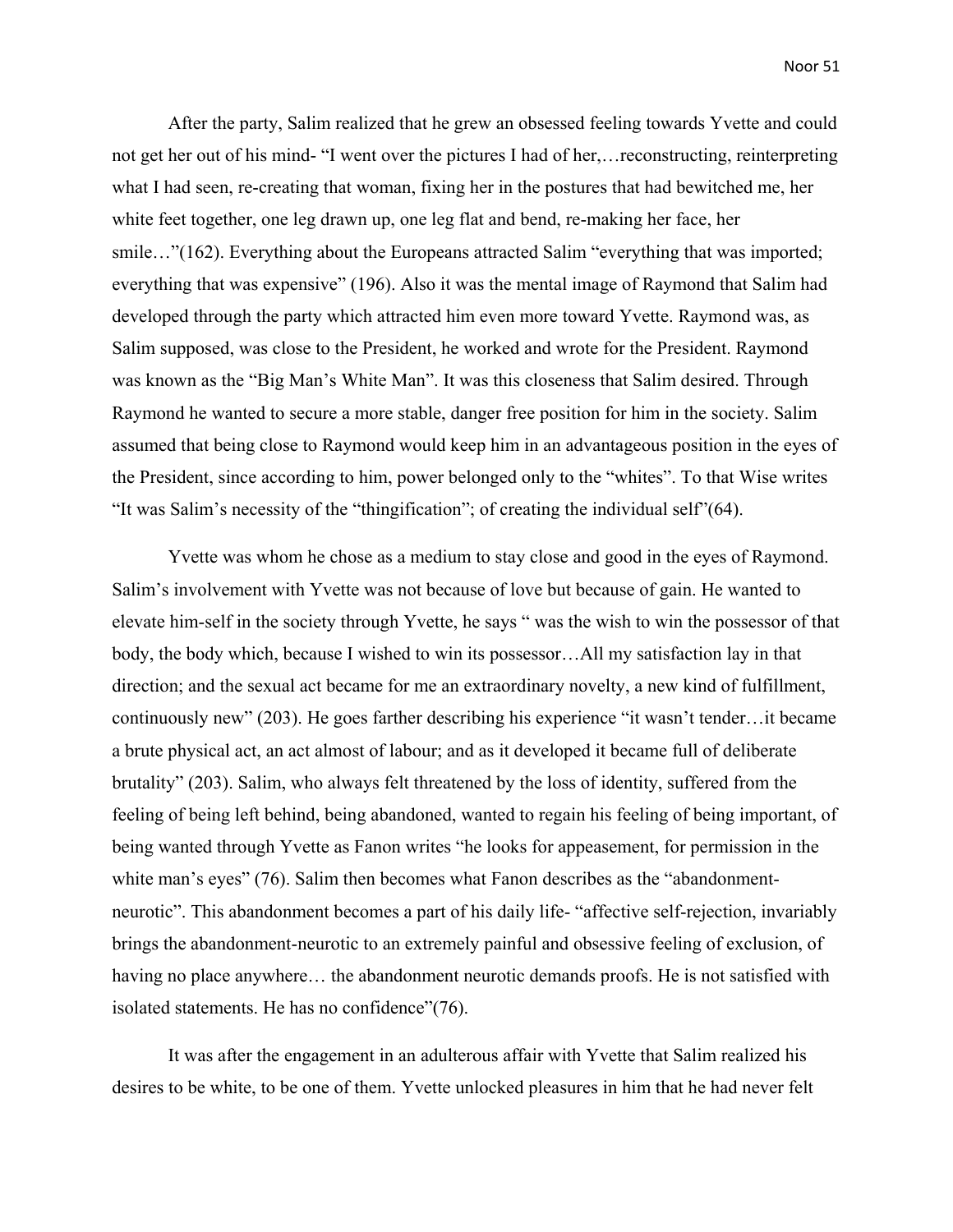before from the brothel or the night club girls. And so, Naipaul narrates Salim's experience- "Until then my fantasies were brothel fantasies of conquest and degradation.I had shrunken from true sex with bought women…my obsession with Yvette had taken me by surprise; and the adventure with her that began in the white sitting room was for me quite new" (203). Salim more implicitly described his experience when he says "I felt refreshed, revitalized; my skin felt new. It was like discovering a great, unappeasable hunger in myself. I felt blessed and remade, feeling the newness of my skin" (205). Yvette gave Salim "the idea of manliness he had grown to need" (237). The experiences were all as Fanon describes "to gratify the need of the men of color for white women". It was the hunger of being white, because Salim had used "white" repeatedly to describe his state of mind "in that room with the window panes painted white, a white that now glowed" (204).

Then again, Salim being what Fanon calls the "abandonment- neurotic" searched for proofs of Yvette's attraction towards him. Yvette's love was not enough for him, he demanded proof of him being wanted over and over again- "this housewifely attention reminded mepainfully, already- of attentions like this that she gave elsewhere. That gesture, of kissing my trousers, which elsewhere I would have dismissed as a brothel courtesy, the gesture of an over tipped whore, now moved me to the sadness and doubt. Was it meant? Was it true?" (205). Fanon adds "The abandonment-neurotic has finally deserted. He is called back. He is needed. He is loved. And yet what fantasies! Does she really love me? Does she look at me objectively?"(77).

Relationship within racism was always difficult. As Salim's relationship with Yvette progressed Salim's fantasies came to a halt. As Salim and Yvette drew closer, and Yvette started opening up to Salim, Salim unleashed the unknown mysteries inside Yvette. That was when their relationship started turning sour,Salim's resentment towards Yvette grew and bulged until it resulted in violence, when Salim says "I had my first alarm about myself, the beginning of the decay of the men I had known myself to be" (207). Salim's resentment grew when he finally read Raymond's articles and he realized, Yvette was as hollow and out of place as he was and Raymond's closeness with the President was a make –believe. The President, who once needed Raymond, does not need him anymore when he was in a more powerful position than Raymond. Raymond's pretension and the denial of the truth helped him and Yvette to hide their hollowness,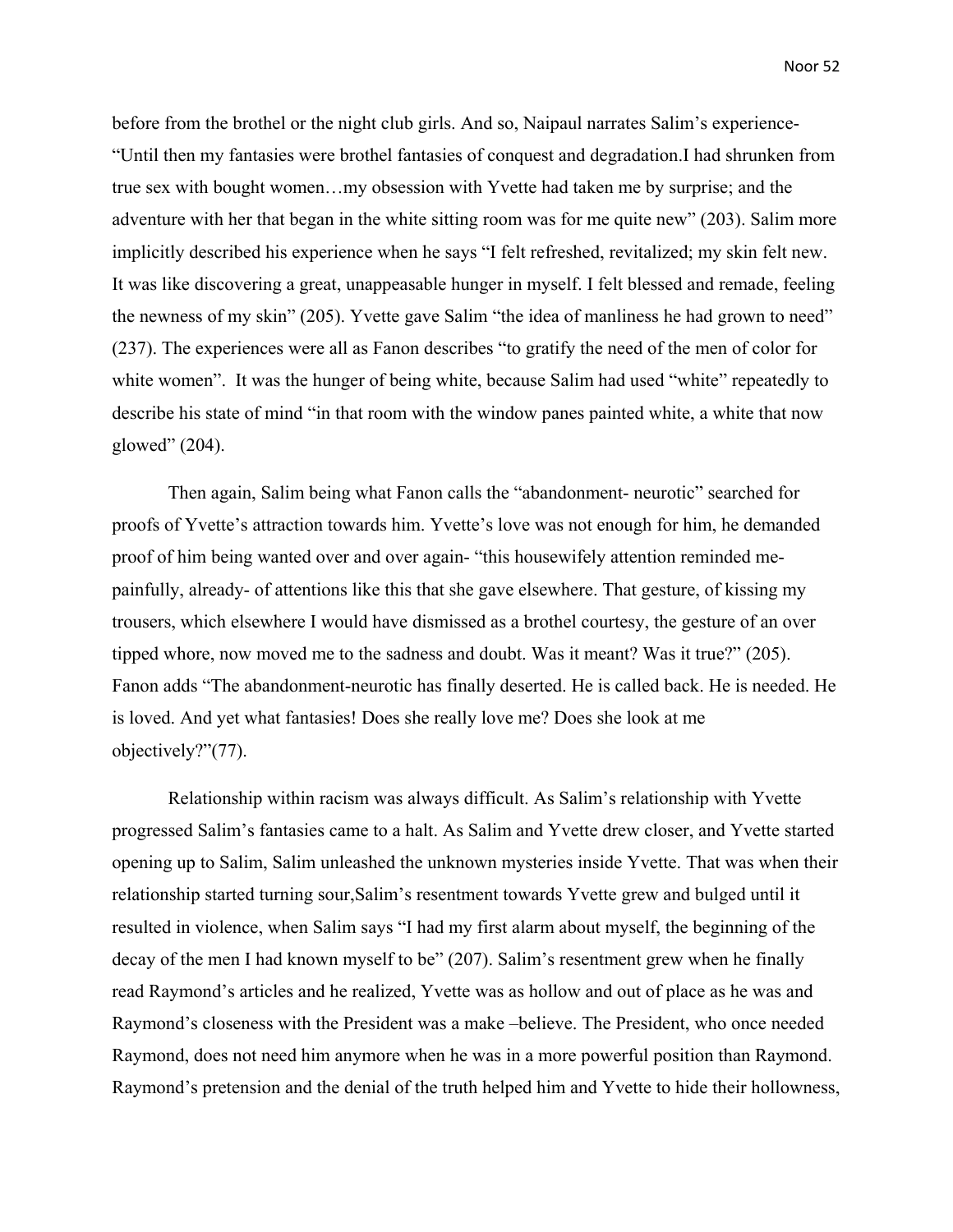Salim says "when I understood what Raymond's position was, the president had once again appeared to zoom away and to be high above us"(217). Salim's idea about Raymond changed and he realized he was living in fool's paradise because Raymond "had researched so much. Must have spent weeks on each articles. But he had less true knowledge of Africa, less feel for it…" (182). therefore, Vincent in his articles writes "Salim, too had found the idea of Europe in Africa very seductive: hence his disenchantment with Raymond's articles. Hence his disenchantment with Yvette, who represented to him the attraction of European glamour and romance"(348). Raymond's image to Salim was then of a man who "holed up in his study with his papers, too busy to come out into the real world, deserted by the Big Man, deserted now also by the American academic establishment which has moved on to the new enthusiasms, betrayed by his wife- Raymond is the perfect figure of the impotence of the western construct of history as a "science." The only function he can imagine now is to "carry on""(347). Towards Yvette Salim felt "perhaps in another setting and at another time she would not have made such an impression on me. And perhaps if I had read Raymond's articles on the day Yvette had given them to me, nothing would have happened the following afternoon when she came to the flat"(215).

Salim found his relationship with Yvette not empowering anymore. He understood that Yvette cannot empower him, nor can she secure Salim in Africa. She was tangled in her own life. Salim was an escape for Yvette from her dull eventful life with Raymond. Salim was a substitute to Yvette for Raymond, with whom she had a very weak family bond. Salim realized that in the process of possessing Yvette he became a pawn him-self; neither could Yvette empower him, nor could he pull her down. To make the matter worse, Salim found him-self standing in the same position where he once stood before the relationship with Yvette. Yvette atleast had Raymond to go back to, when Salim says- "who was she telephoning at this hour? Who could she turn to? Who was she so sure off?" (258). but Salim was all alone and again abandoned. All these crushed Salim and he regretted his relationship as a waste of time, he says "and failure like that wasn't what I would have chosen to be entangled with. My wish for an adventure with Yvette was a wish to be taken up to the skies, to be removed from the life I had-…it wasn't a wish to be involved with people as trapped as myself"(215).

Salim's growing anger and frustration turned into violence, which Fanon calls the "violent overthrow". Hence, Naipaul describes Salim's reaction towards Yvette "she was hit so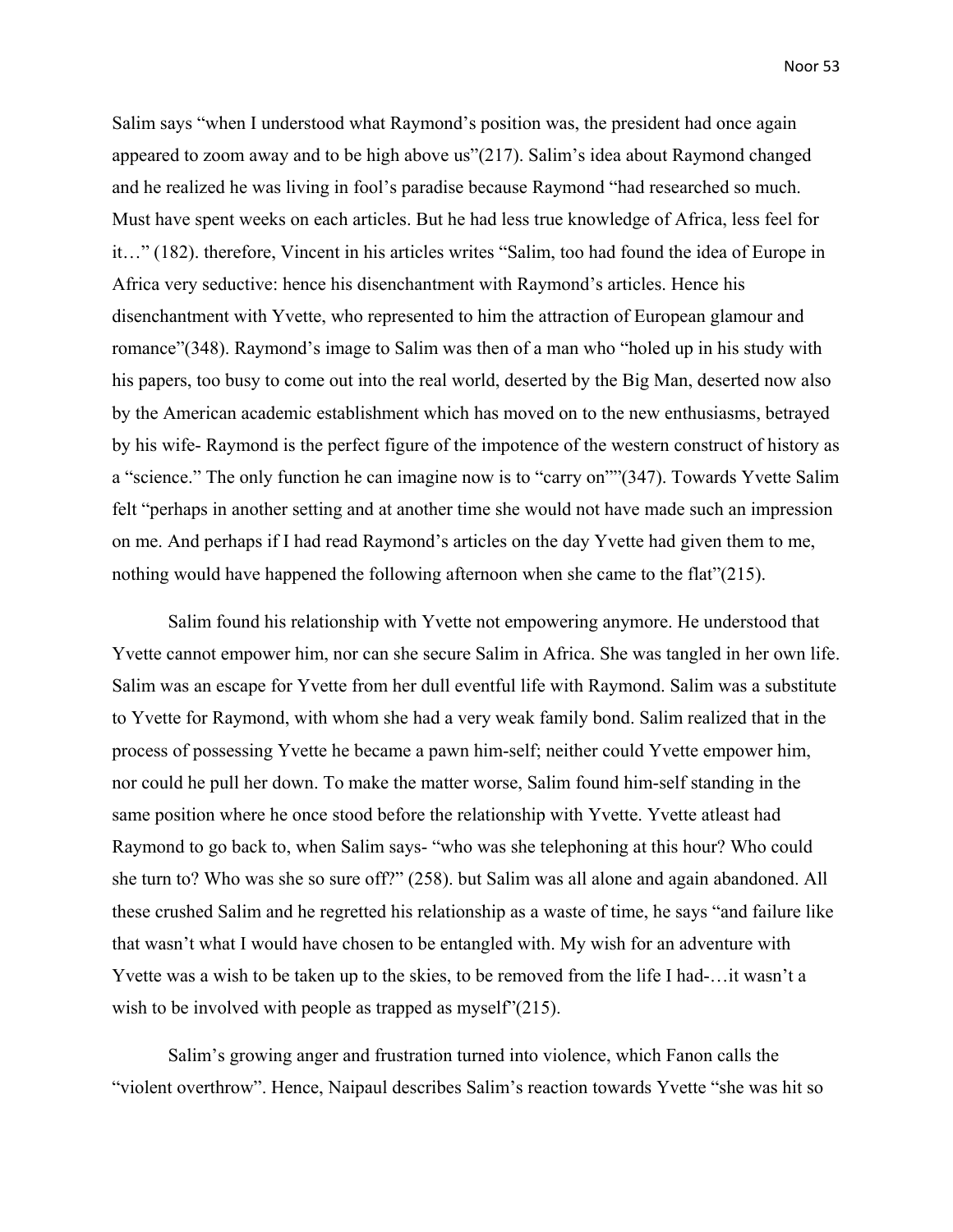hard and so often about the face, even through raised protecting arms, that she staggered back and allowed herself to fall on the floor. I used my foot on her then…she turned her face to the floor and remained still for a while; then with a deep breath such as a child …she began to cry, and that wail after a time broke into real shocking sobs"(257). Salim does something which shocks the reader , with the quantity of disgust he grew towards Yvette, Naipaul narrates "and then I spat on her between the legs until I had no more spit. Bone struck against bone again; my hand ached at every blow"(258). Thus the relationship which turned into a series of resentment and violence ended when Salim said "I couldnot do anything with her. I didn't want her, I didn't want her"(258).

Therefore in the end, Salim doesnot find a place for him-self. He keeps on floating and an outsider. He becomes the emblements of a man Naipaul describes as he starts the novel "The world is what it is; men who are nothing, who allow themselves to be nothing, have no place in  $it'(3)$ .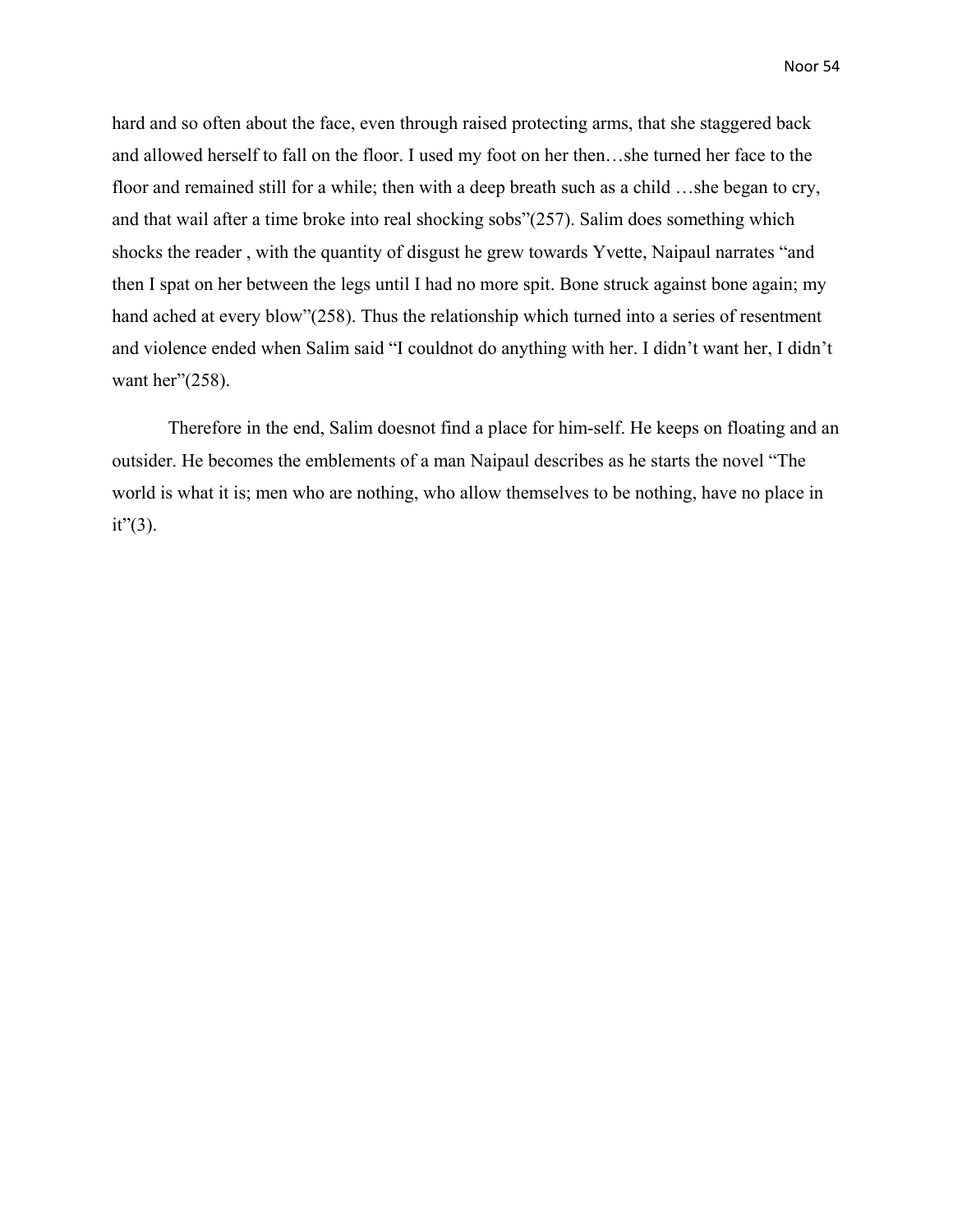#### Finding 'Never Land': Colonized decolonization

In my introduction I have tried to draw a synopsis of everything that the colonizers enforced upon the colonized which had left them in a social, political, economic and psychological disaster. In the three consecutive chapters I have tried to justify my stand by doing a psychoanalytical reading of the protagonists, the "men of color" in the three novels. I have divided my chapters among the three protagonists to show how they all suffered from homelessness and an identity crisis which ultimately turned them into abandonment-neurotics, but each in different ways. But one thing that constantly struck my mind was Naipaul's own stand in a post-colonial society, which remains unclear.

On one hand, Naipaul's portrayal of his protagonists in the most repulsive manner would make the reader think that Naipaul shared similar opinions about the natives as the colonizers. That the natives were barbaric and brutal in nature and the colonizers wanting to 'civilize' them serves them right. Naipaul's frequent allusions to English texts in his own novels reflects his own thoughts about the English; that these allusions would authenticate a Caribbean writers writing who does not have enough confidence on him-self. The relationship which Naipaul represents in his novels between the 'men of color' and the white women is of violence, torture and murder. In a way he makes the men of color appear cruel and the 'white' women innocently victimized. He again proves that the 'whites' are the more sophisticated race and everything 'Other' was vicious as the colonizing power painted them to be.

Naipaul is said to be the follower of Joseph Conrad. Conrad, a Polish was also subjected to colonization, had lived through exiles and was made to work for the colonizers. In the process colonization had made Conrad the 'ideal' colonial being. It had done to Conrad what it exactly meant to do; to make the non- English colonized people hate themselves. Conrad became a hardcore racist which reflects in his novel. He made the white people in his novel look good where the natives were barbarous. Naipaul in his novel *Guerrillas*does something similar. He makes Roche, the 'guilty' English colonizer look good to the readers by stating that he wanted to help the natives whereas the natives were not ready to grant his help. Moreover Roche leaves the Island without any sort of protest against Jane's murder. Where Roche was there to help the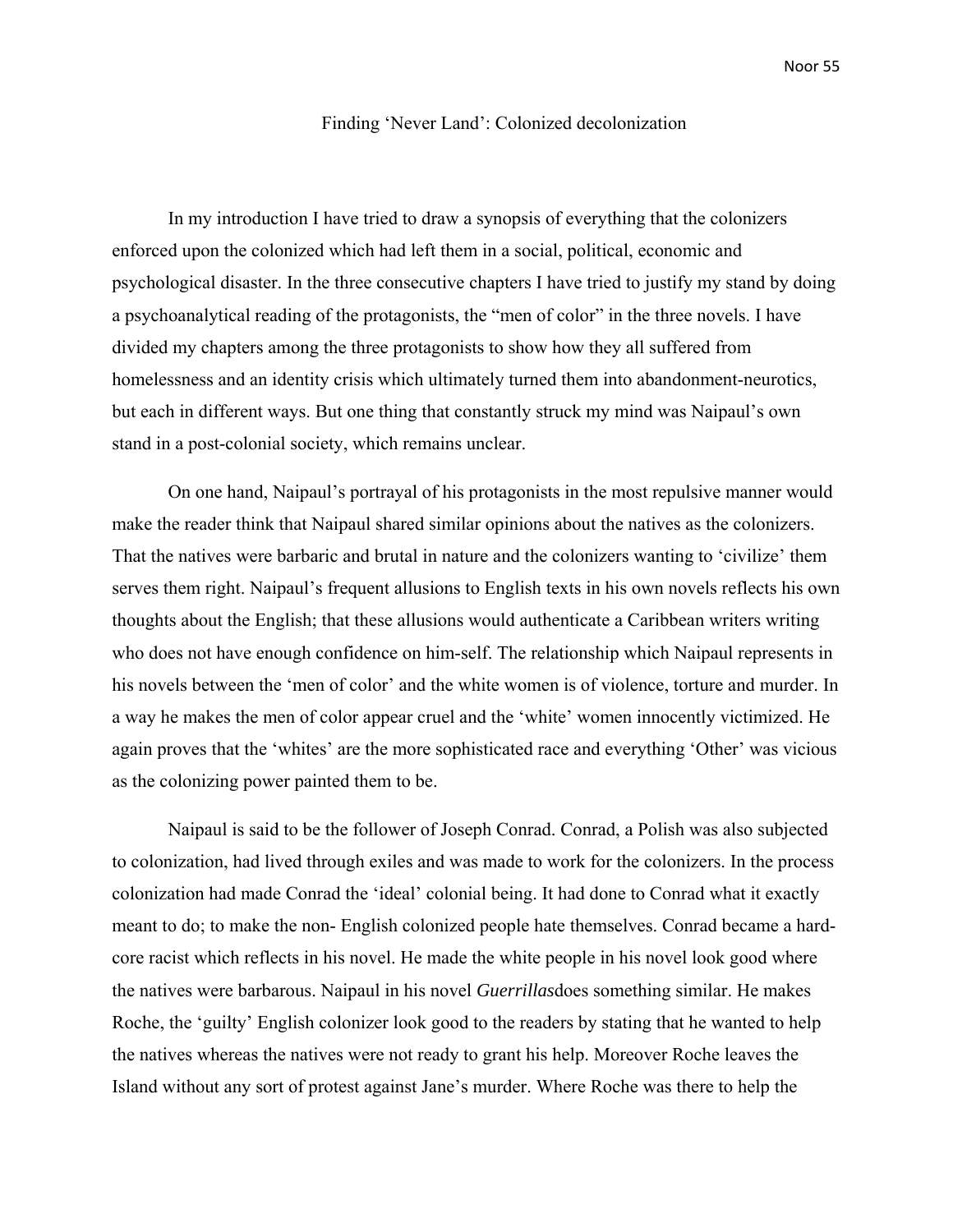natives he leaves the Island turning him-self into a savage just like Kurtz. Kurtz's 'horror' of the natives is similar to that of Roche's, that he is 'going native'. Therefore it can be said, Kurtz represents Roche, where Jimmy represents the savage native. Rao writes "Naipaul commenting on Conrad's own darkness, had given his explanation for his late adoption of Conrad where he writes: To understand Conrad then it was necessary to begin to match his experience" (60).

In almost all his novels Naipaul makes the protagonists narrators of their own story. He acts as only the interpreter of the perspectives through which his protagonists consumed the "new world" (Cooke 46) landscape. As a result "what had seemed the failure of a protagonist, in short, becomes a novelist's vision of the land" (Cooke 38). Their failure becomes his failure. It is as though Naipaul is expressing his own inner conflicts but through the lives of his protagonists keeping himself behind closed curtains. Outwardly Naipaul denies having any emotional connection with his novels; he is just the presenter of the thoughts of his protagonists. In reality he was the script writer and they were just mere actors.

On the other hand it seems that Naipaul writes for the colonized, focusing on their frustration of being a colonial subject in a post-colonial world. Through his writings he wants the agonies of the colonial subjects to be heard throughout the world. Naipaul being a colonial subject him-self had to suffer the pangs of colonization which is evident in his biography. Lewis thinks "It seems to me that Naipaul may very well resemble these perversely arrogant characters he creates so well" (105). Through his protagonists Jimmy Ahmed, Ralph Singh and Salim, Naipaul tries to bring out the devastating consequences of colonization on their social and personal lives. He tries to explain how these colonial characters suffer from dislocation, desolation and a distorted view of 'self' due to colonization. How they were unable to settle down for a stable personal relationship from the fear of getting abandoned later. "In his characters, he depicts the satisfaction of hurting as a negative compensation for the pain of being misunderstood and the longing for sympathy" (Lewis 105). Take Roche, the 'guilty' colonizer for example. In the novel *Guerrillas* Roche appeared to be the white English man who wants to help the people of the colonized Island to develop a better landscape for living. Thus his image is secured in the eyes of the readers. He is depicted as the 'good' English man who was almost driven out of the Island by the savage natives. But if we read between the lines the word 'guilty' may have a contradicted meaning. The first question that arises in the mind is why an English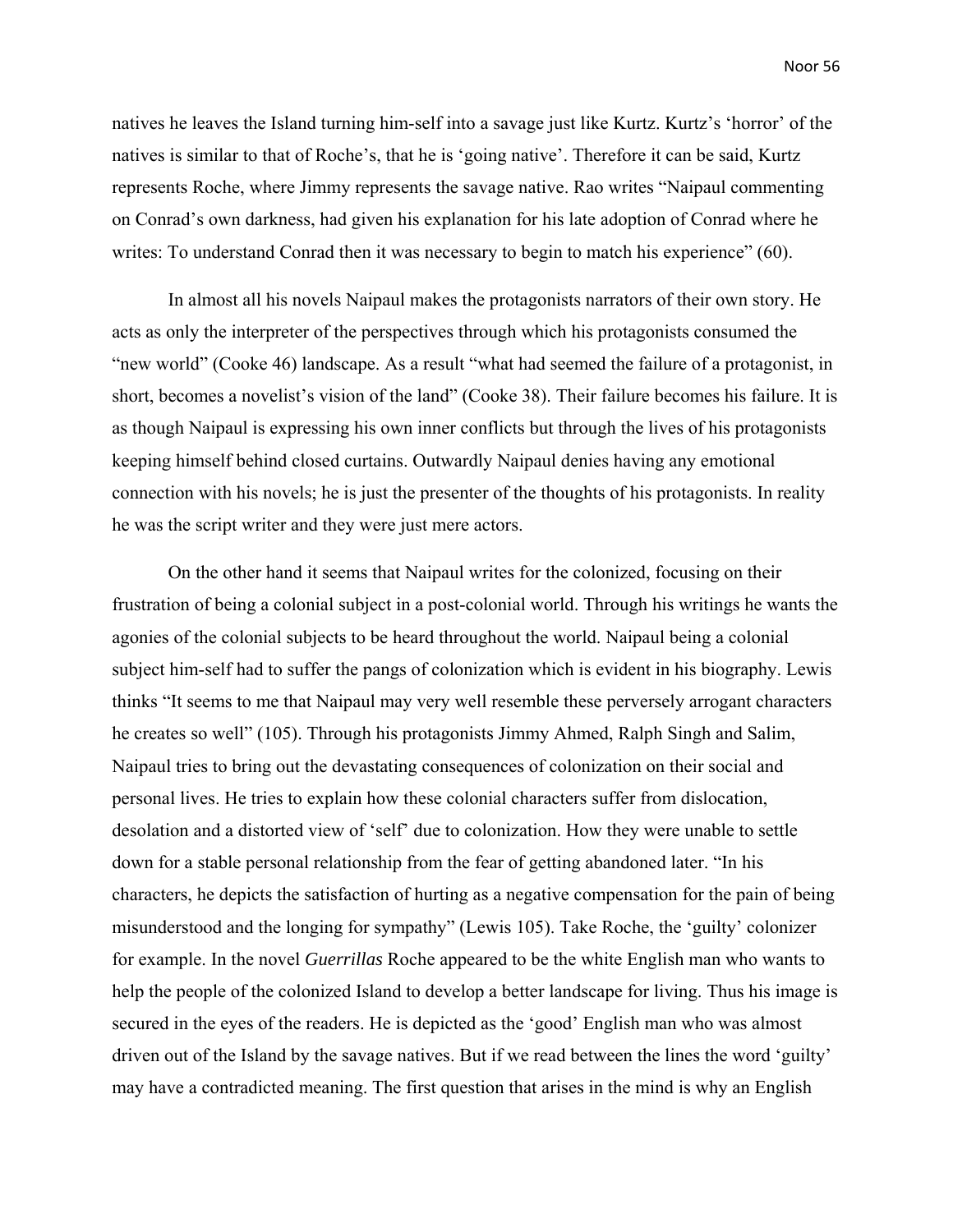colonizer whose purpose was to dominate and rule over the natives would want to help them? If we look at Roche deeply, his arrival in the Island was as a failed tortured novelist which means although he was an English man, due to his work he was not very well accepted by his English society. The Island was more like a refuge to him away from his own world where he was unaccepted. Also he was suffering from an almost broken relationship with Jane because he could not offer her any security or emotional connection; he was a passive man. In spite of all these Roche knew with all his failures he was still superior to the natives because he was a white English man. But he was aware of the fact that the natives suffered from suppressed rage within them and he could not assert his superiority, his colonizing powers directly over them in a postcolonial world where the natives were 'supposedly' free from the colonizers. Thus having the island as the only option where he could exert the little power left in him bestowed by his race, he chose pretention. He pretended to help the Island and the Islanders so that they would let him stay with them. His sympathy towards the natives might also be because since he had suffered failures, Roche understood the trauma of failing, the pain of being humiliated and neglected that the natives had suffered all their lives. Whatever the cause might be, Roche had his own reasons of helping them. He knew the colonized were modeled in a way that they would listen to a white man no matter what; in the process Roche would be able to control them. Roche was not helping then out of his genuine regret but because he had no other options in front of him. Thus the word 'guilty' is a disguise Roche wore if we may see it that way.

Therefore through a secondary image of Roche Naipaul portrays how the natives were manipulated by the English people and to what extent these colonizers acted like hypocrites. In my previous chapters I have tried to draw similarities between Naipaul and the characters he creates. Naipaul's protagonist may be as well a much distorted, probable image of Naipaul's own reality. Thus his novels reflect the chaos that "is produced by and reflects the chaos and disorder of the universe and society in general" (Lewis 104).

Like in *Guerrillas* which is Naipaul's *Heart of Darkness,* we also cannot decide in his other novels, whether the darkness was inside Naipaul or in the English colonizing society. Gikandi explains this condition by writing:

> Caribbean writers could not escape the anxieties generated by their historical conditions-they were colonial subjects and they had to write for or against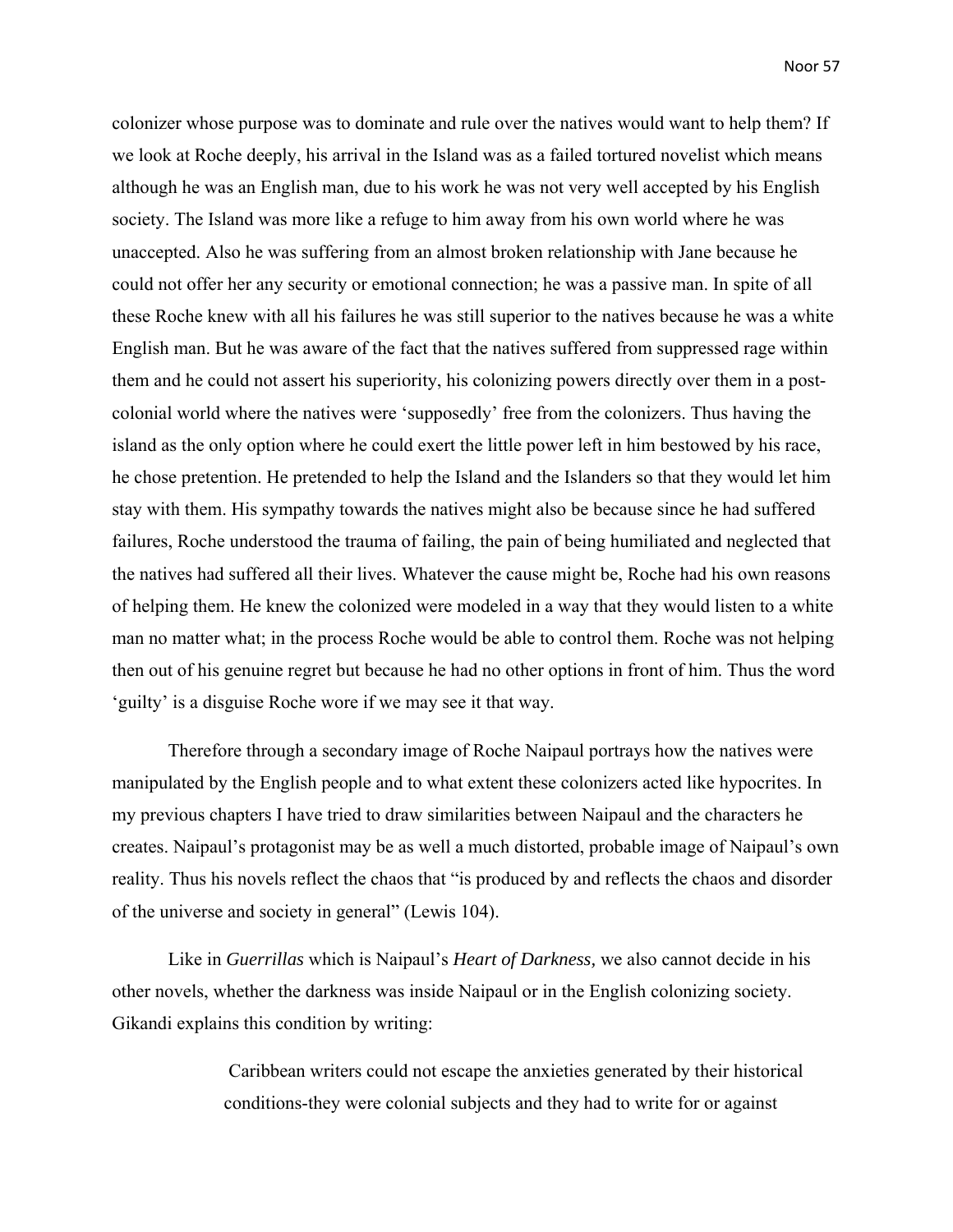colonial modernism. Whether they were Eurocentric or Afrocentric, these writers lived in a colonial condition that was, by its very definition, an extreme state of anxiety. (11)

Naipaul, currently living in an English country among the whites cannot possibly write anything directly against them, then again the books he has written purports to be "Naipaul's own voice, the voice of a world traveler who witnesses the cruelty meted out to the weak and the lost and who is helpless to intervene because he is him-self vulnerable" (Kortenaar 330). We all live in a world of false independence and modernity. But perhaps Naipaul having the might of a pen is in a better position than us to bring this situation forward; the question remains whether he chooses to. "Because we do not know, we cannot jugde. So much is left unclear that we are never in a position to dismiss Naipaul" (Kortenaar 332). Perhaps this is what Naipaul wants because whoever he writes for, he cannot dismiss him-self of being the colonial subject and a colonial subject in whichever way always hunts power. Because he is a colonial subject the only power Naipaul can assert is through his pages. Thus by remaining a mysterious writer to the readers Naipaul gains that power. He lets the reader see through his perspective because he has seen through the eyes of the colonizers, the readers reads only what and however he allows them to read. In other words he controls the mind of his reader and this gives him a sense of power because that is what a colonial subject is shown; that control is power. Naipaul's protagonists though are made to be narrators of their own stories are indeed, unlike Naipaul, powerless because they do not control the minds of their readers. It is because we read them through someone else's narratives-Naipaul. Therefore there is no direct communication between the characters and readers; the author finally controls how much narratives the reader should know about the lives of his characters Again Naipaul is in control, "as characters become 'alive', the author's message becomes obscured. Naipaul knows this and is careful to maintain a level of ambiguity that prevents our thorough understanding of the text" (Kortenaar 332). While reading many of Naipaul's novels can be difficult to understand and to keep track of the incidents because there are lots of time switches and overlaps, constant shifts from the past to present. For example "In *Guerrillas*, however, much of the ambiguity arises not from what Naipaul tells us, but from what he refuses to tell us. The ambiguity is not the ambiguity of a rounded character whose psychology we might discuss, if never fully define, but arises from the fact that we are not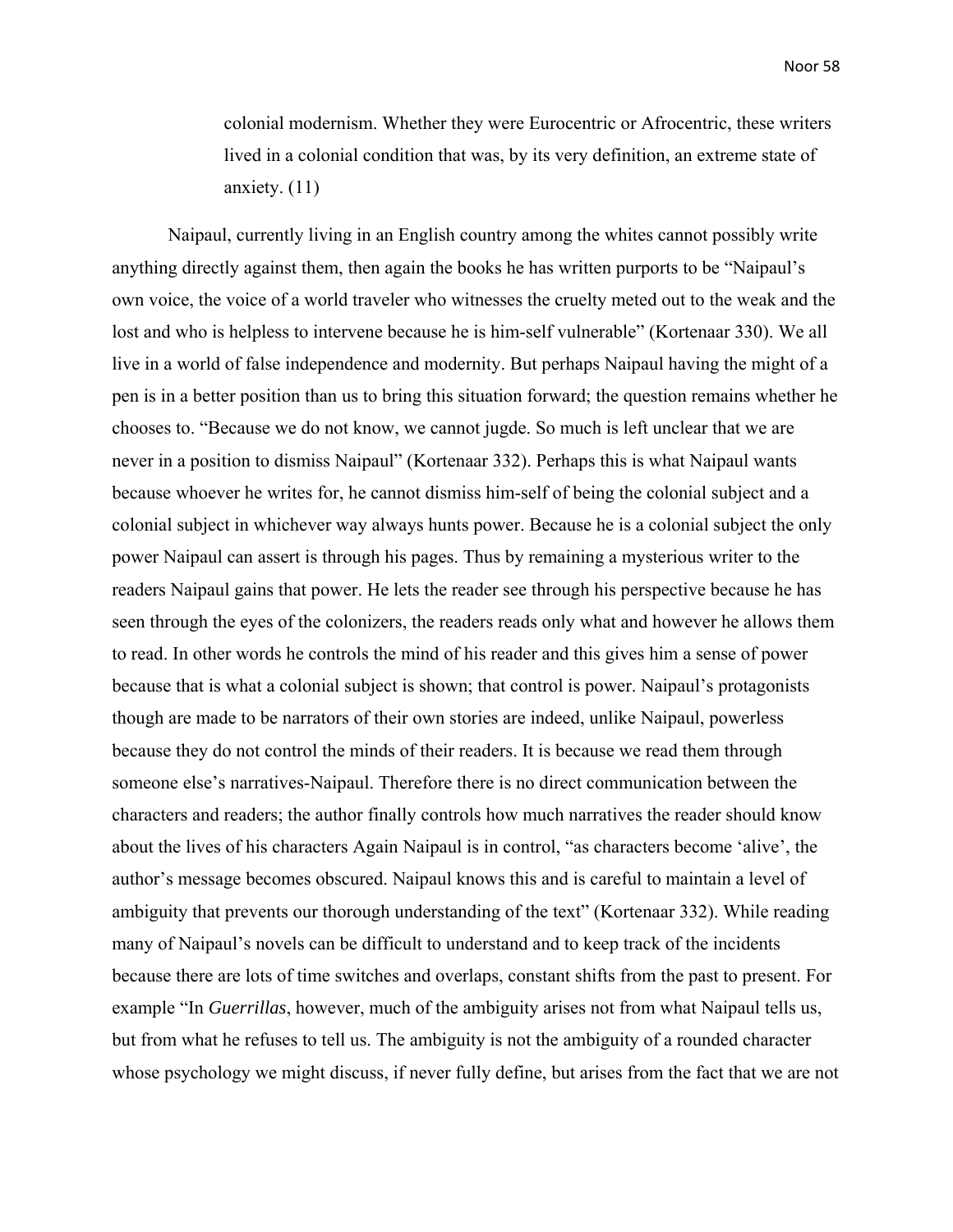shown enough" (Kortenaar 332). We may assume that Naipaul's characters are probable distorted images of Naipaul him-self because as Kortenaar points out:

> Naipaul's article on Michael X is easier to judge. But there is something missing from Naipaul's account of Malik's murder: Naipaul's own relation to Malik. Also does not Naipaul's own narrative constitute as much of an attempt to write others as Jimmy's did? In any case, Naipaul seems as anxious not to be fully read as Jimmy Ahmed himself. Thus my reading of Naipaul the man smacks of incompleteness and misreading; and so it should if the individual is not to be finally read or written down. (332-333)

Ultimately, Naipaul's authority is in question. His novels are described as the "writing of the decay which ooze out like some insidious leakage from contemporary mankind" (Cooke 46). Finally Naipaul's capability to leave his readers in an incomplete state of understanding or to leave them wandering about the true sense of his novels is control to him. That is the 'colonial Naipaul's' way of being in power.

"Decolonization is the process of revealing and dismantling colonialist power in all its forms" (Ashcroft 56). At the end of my thesis, the question which remains open-ended is, through the seek for power and control is independence and freedom that the colonized strive for actually attainable? Do the protagonists in Naipaul's novels succeed in the process of decolonizing themselves? The answer is perhaps, no. My entire theses, the psychoanalysis of the characters were an attempt to prove that the ultimate decolonization is not tough, but impossible. Impossible due to the sequence of brutal events that have made them homeless, a colonial child and finally an abandonment-neurotic; everything which I have described in my introduction.

The titles of the novels hold a lot of significance within themselves. *The Mimic Men* actually describes its protagonist, Ralph Singh who embraced the footsteps of the colonizers becoming a mimic man in the process. In the end he realized, imitating the English men will make him a good mimic man but not an original white person because "mimicry repeats rather than represents" (Bhabha 125); mimicry imprisoned but did not elevate his roles. In spite of his colonial education and vague political powers he would always remain secondary. Though Singh realized at the end that power comes with accepting one's reality, it is highly questionable to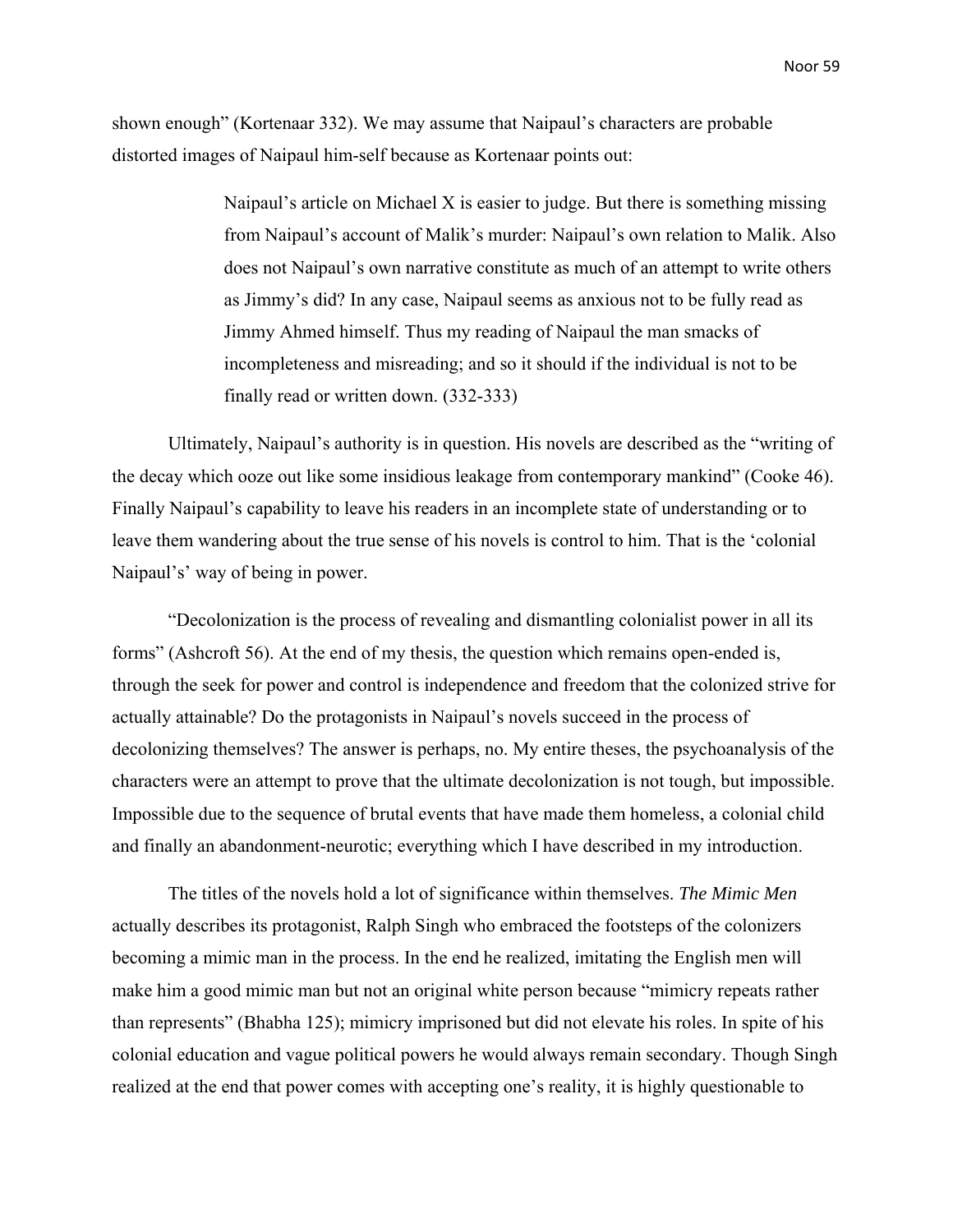what extent he applied his newly gained insight on him-self. Because according to Singh he had to 'prepare' himself for new actions. All the preparation takes him back to the mimic man inside him who wants to be 'some-one else' and lacked confidence on taking the world as it comes. The concept of a 'free' man remained ambiguous to Singh. This only proves that even in the colonial acceptance or the colonial denial, decolonization of the mind was not possible. Previously Singh travelled in search of being a true mimic man and now he travelled in search of a true free man, thus unable to settle himself anywhere.

Also Singh felt the urge to isolate himself from the known places and people in order to find his true self. Boxill writes "the freedom achieved by isolation of self is in fact the only effective implement for coping with the world on a basic level" (19). The need to get away from the known, from home, away from the suffocating past which reminds one of a life wasted and throw one-self into the unknown to start a new life is a sign of weakness which is often not possible. Isolation becomes necessary in order to feel light and empty from those things which burdens ones heart and soul. This is often not successful because it shows that the colonial subjects could not deal with their present situation, not being able to accept their reality thus failing in decolonizing themselves.

Isolation is not the answer to decolonize one-self, facing the world is. In order to move forward one has to first accept both the past and the present realities. No matter how horrendous the reality might be, one has to learn to deal with it so that it would not intervene in future development. The reason the colonial protagonists were unable to do so because they either chose to ignore or hate their past, their reality. For this reason the unease within them-selves remained intact which hampered their progress. Jimmy Ahmed is one such example who did not want to accept the truth, therefore truth held no meaning to him. Jimmy lived stuck in a dual world where he felt he belonged no-where. "Words and action are constantly stressed" (Tiffin 64). His narrative, where he created roles for him-self screams out his loathe of being the Jimmy Ahmed which he was in reality; he even denied recognizing Jimmy Ahmed, his own self. He imagined him-self as the 'celebrity' in London and thought very highly of himself, deserving English class and standards. On the other hand, Jimmy created a commune where as a leader he rebelled against the English people and pretended to hate the whites. The title *Guerrillas* defines a Jimmy who was in a war with his own self, his own inner conflicts where he desired something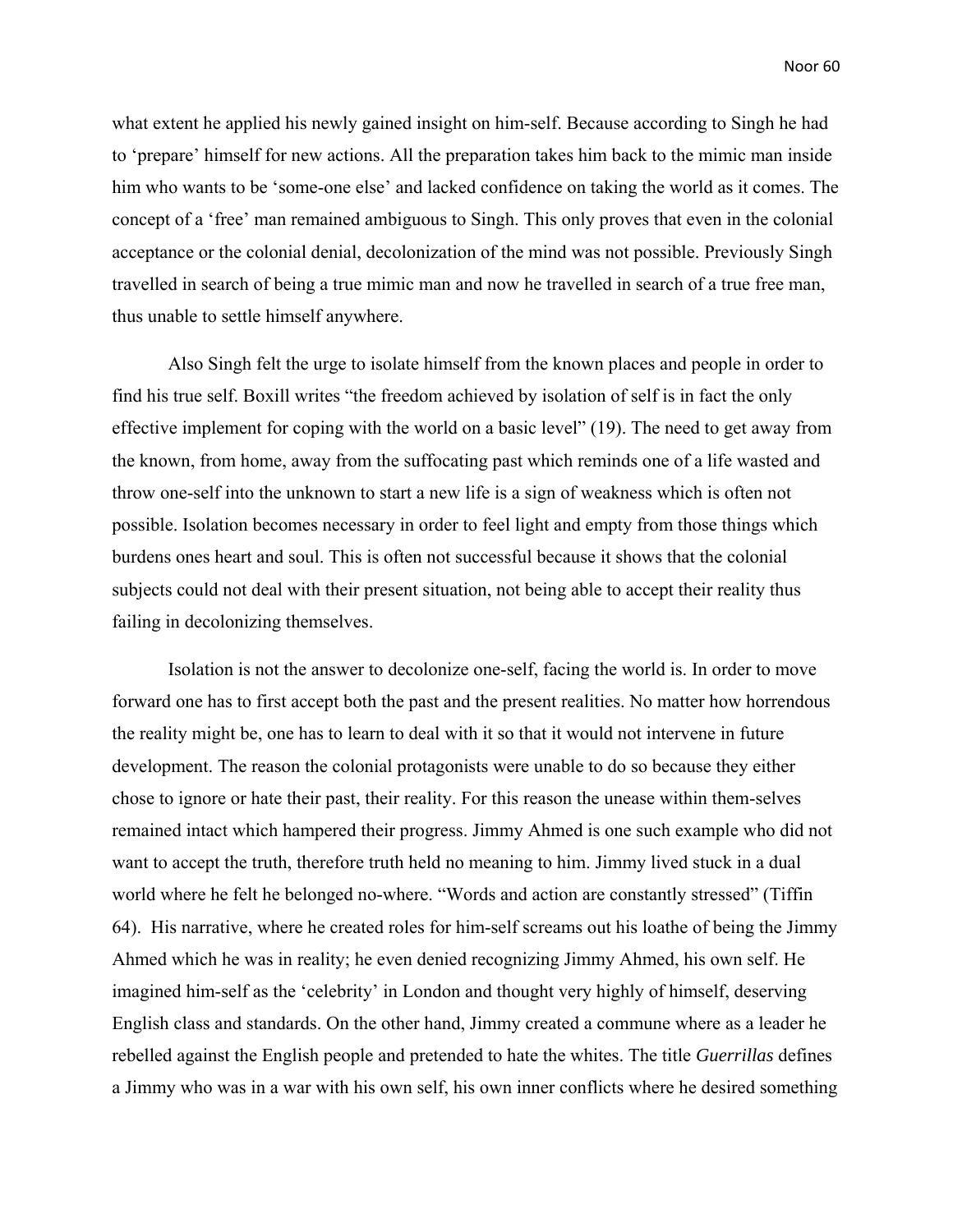and expressed something else. Thus, Jimmy's creative schizophrenia does not liberate him rather tangle him further because his imaginations were even colonized. Because the roles he creates for himself contradicts with his reality and reality was something he did not accept. His imagination provided him with "double visions" (Bhabha 126) of him-self where he stood incomplete in both the visions.

Likewise, Salim's character was also a fraudulent one. Like Jimmy, Salim had double visions who did not connect himself with life in the bush the*A Bend in the River*, nor could he fit into the New English Domain though he was attracted by the 'richness' of the Domain and its culture. The basic reason Salim's decolonization was impossible because Salim did not even understand the true concept of the word. Meaning, in order to de-colonize, Salim had to move away from everything that colonized him. But he did the complete opposite. Instead Salim chose 'whiteness' the very color which colonized him, through Yvette in order to secure a position for him in the society, ultimately blocking all the ways of de-colonizing himself.

 Not being able to relate one-self to any of the two worlds gave Naipaul's protagonist as Bhabha describes it, a "partial presence" (126) in both worlds. They neither completely belonged in the English world nor could they relate them-selves with their own native lands. They were in the middle of nowhere. Thus for the colonial subjects "not only is it difficult to fulfill oneself-it is even impossible to understand oneself, to be true to oneself" (Lewis 104).

 Naipaul saying "when there is nothing, there is everything to be made" is not a phrase applicable to the colonized people. It is because the colonized were unable to do anything without the guidance of the colonizers. They lacked control in their lives. Thus in the postcolonial world when they were given power or at least made to believe in an illusion of power all on a sudden, the colonized people did not know how to use it. They just wanted power but not taught how to use the power. Therefore the idea of power remained vague and meaningless to them. For example, when Singh became a politician or Jimmy the leader of his commune, also the new president in *A Bend in the River* they did not worry or work for the betterment of the people. They were more obsessed to assert their control and domination over them. They did not understand that with power comes responsibility; they used power to fulfill their own purpose. Singh said "without a real political history of their own, colonial politicians are used as political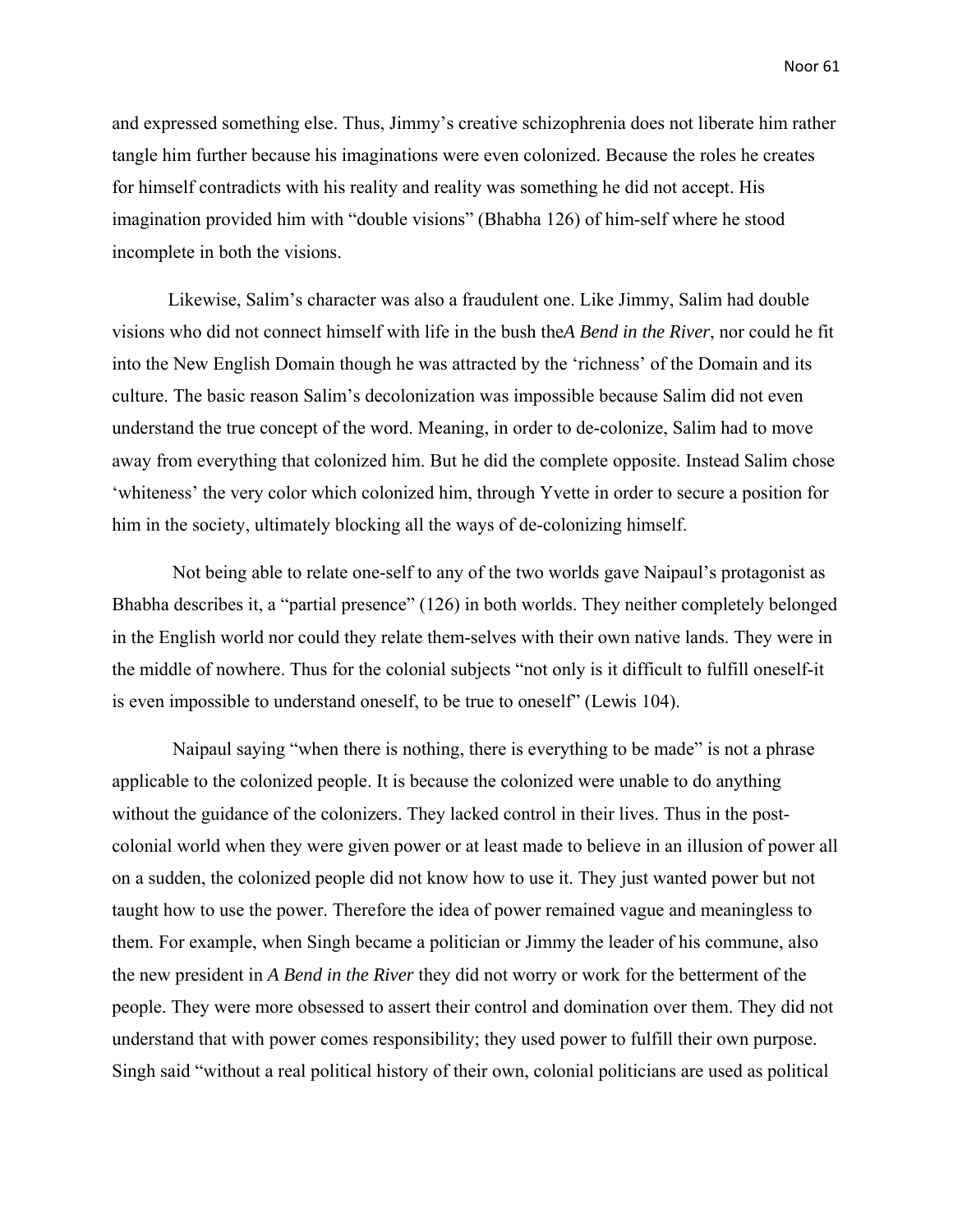stooges by the super-powers" (221). They were just doing what the colonizers did to them; in the process they them-selves became like the colonizers.

The fact that the colonized people misused power was what made them envious and even more frustrated. These also affected in their personal life for which their relationship almost always ended in violence and murder because they consumed their relationships in terms of war and revenge. Ashcroft in his review writes "The idea of colonization itself is grounded in a sexualized discourse of rape, penetration and impregnation, whilst the subsequent relationship of the colonizer and the colonized is often presented in a discourse that is redolent of a sexualized exoticism" (36).

Power if misused can have devastating consequences which was exactly the case for the colonized people. That was exactly what the colonizers planned. In their act of helping these people, they were doing them more harm than good. Kelley writes Césaire review on colonialism in his introduction:

> Césaire reveals, over and over again, that the colonizers' sense of superiority, their sense of mission as the world's civilizers, depends on turning the Other into a barbarian. The Africans, the Indians, the Asians cannot possess civilization or a culture equal to that of the imperialists, or the latter have no purpose, no justification for the exploitation and the domination of the rest of the world. The colonial encounter, in other words, requires a reinvention of the colonized, the deliberate destruction of the past-what Césaire calls "thingification". (9)

 Thereupon colonizers succeeded in turning the colonized people into objects or things; they were not even considered humans. The colonized people lived under an illusion, an illusion controlled by the colonizers. They were treated like dogs in shackles whose leash were in the hands of the colonizers. Years of colonial domination ultimately turned the colonial people into the savage, the barbaric because they have only known the language of hatred. Fanon reflects this hatred through the voice of an Algerian child who killed his European friend "because the Europeans want to kill all the Arabs" (217). This hatred primarily rooted from the unbearable tortures that the Europeans had inflicted upon them. For example, a French officer while raping the wife of an Algerian in front of all the other soldiers who were waiting for their 'turn' said "if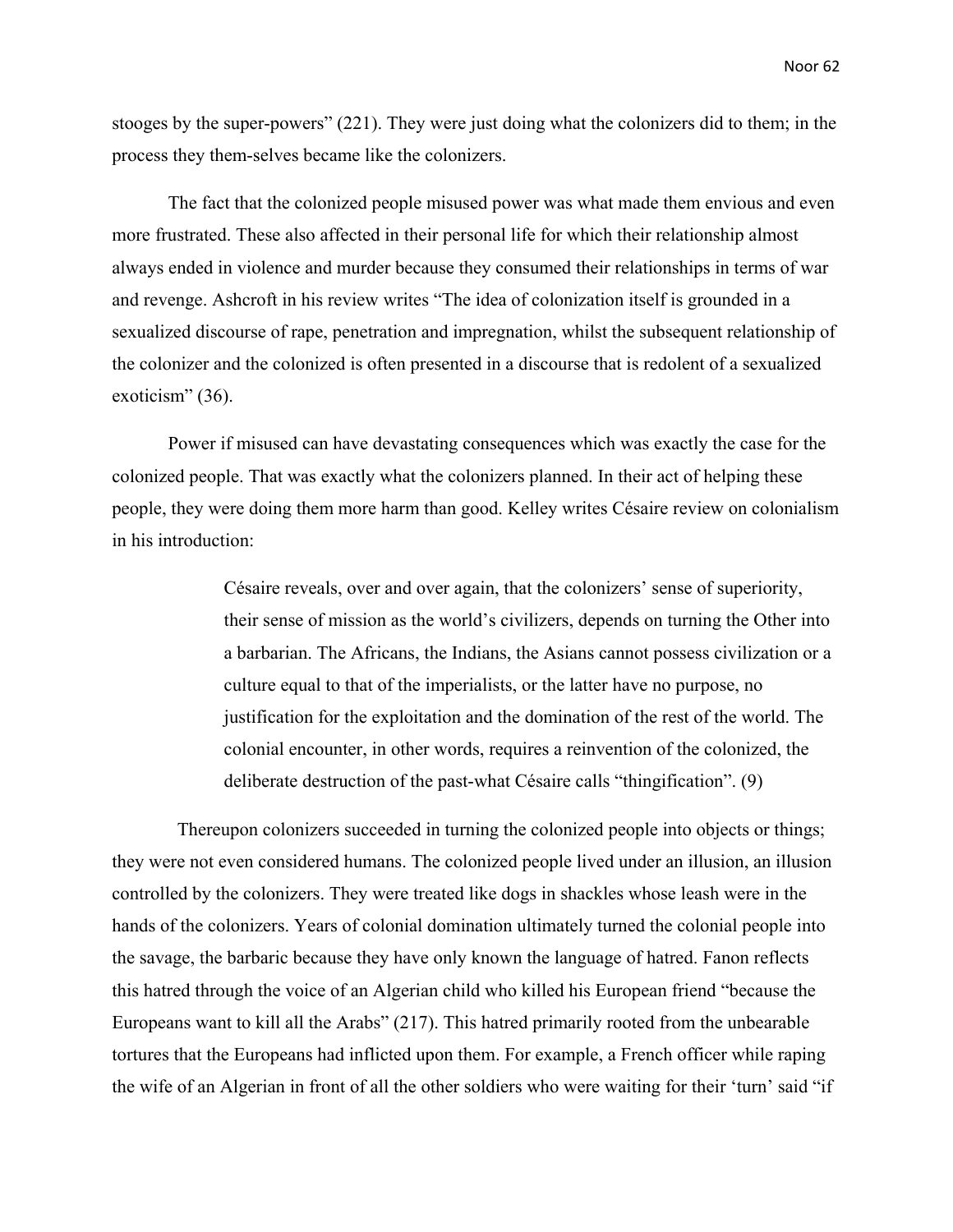you ever see your filthy husband again don't forget to tell him what we did to you" (Fanon 205). The hatred was to an extent that it turned these dominated tortured people into the 'guerrilla' where they simply did not care anymore about the consequences of their actions.

In the end nothing worked for Naipaul's colonial protagonist to decolonize them-selves; not Singh's mimicry, neither Jimmy's heroic imagination of him-self, norSalim's fake relationship with Yvette. Moreover their actions imprisoned them further into being the object. They developed only until they had the guidance of the colonizers, after that point it stopped and never moved forward. It is mainly because their world of fantasy contradicted with reality which they could not cope with. Colonization and colonial education had made them learn to 'Other' themselves and their familiarity; they were like 'hollow men'. Even though they live in a postcolonial world, the ideas that were already incepted in the minds of the colonized were difficult to erase or kill, nor could they forget or accept them. Therefore, Naipaul's colonial characters suffered from an 'arrested development'. On top of that the colonized people were so used to this battered ragged situation of their lives that they were indifferent to it. Tatty, oily, dusty, dead smells are a few words that described the colonial condition; the suffocation just hung in the air for no apparent reason. The colonized people were unable to unlearn what they have already learned from the colonizers; they could not even set up a working political system for themselves. They just implemented their colonial ideas and imagination. It was pointless to look for a true core because they lived under illusion. The phrase "I think, therefore I exist" cannot define the colonized because their power to rationalize was killed.

In the final analysis it is affirmed that decolonization was impossible for the colonized people because their minds and souls were colonized; there was no transformation of the soul. The colonized, understanding their own imprisonment were helpless to liberate them because they could not think anything beyond imperialism. This concept of 'thingification' has a major influence on the novel Guerrillas which Tiffin points out:

> I could no longer laugh because I already knew that there were legends, stories, history above all historicity. I was responsible... for my body, for my race, for my ancestors. I subjected myself to an objective examination. I discovered my blackness, my ethnic characteristics; and I was battered down by tom-toms, cannibalism, intellectual deficiency, fetishism, racial defects, slave ships.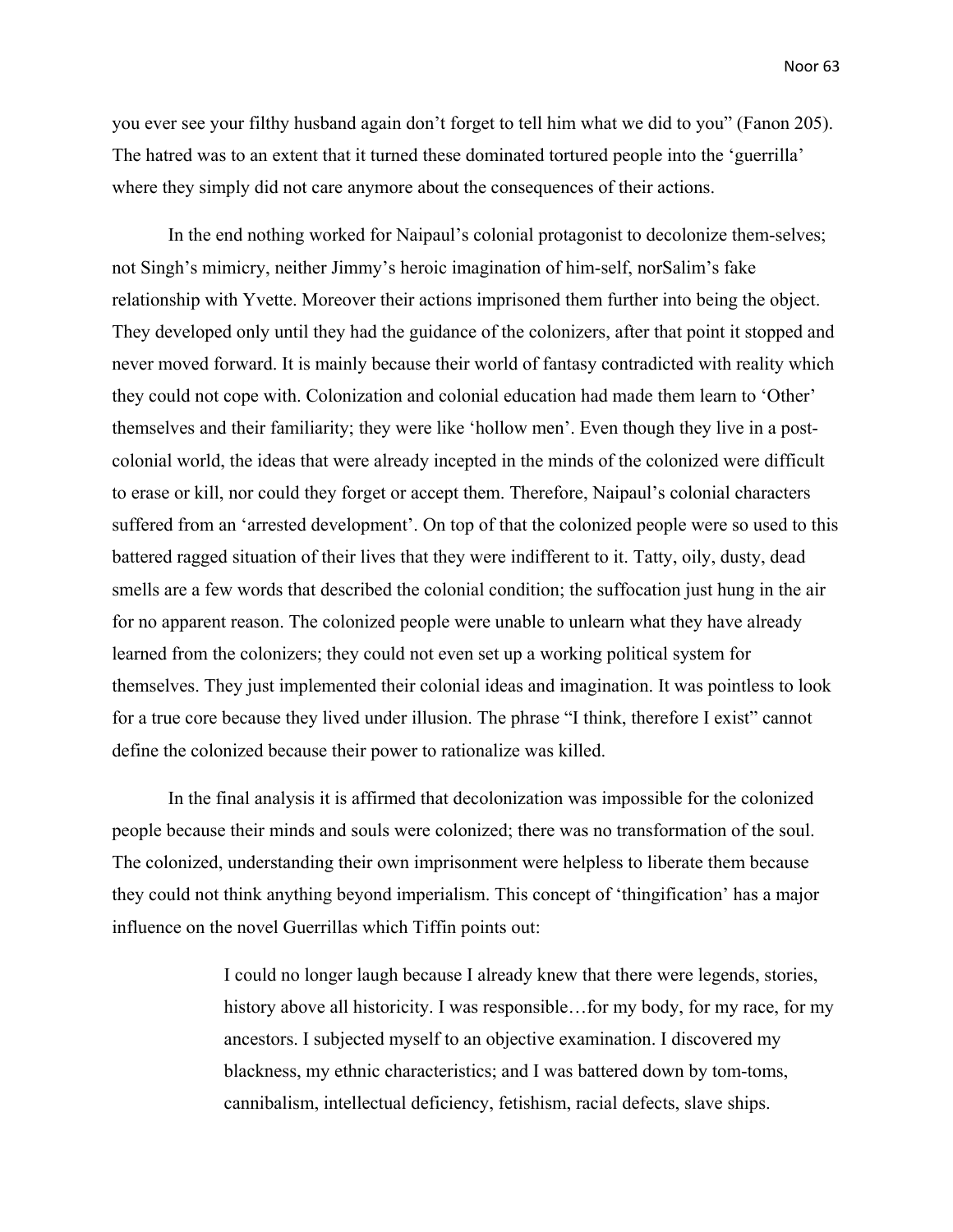Completely dislocated…I took myself far off from my own presence, far indeed, and made myself an object. What else could it be for me but an amputation, an excision, a hemorrage that spattered my whole body with black blood. (Fanon 112)

 Consequently as I have mentioned in one of my earlier chapters, Naipaul's view on colonial life "has moved more and more into the existentialist and absurdist genres" (Lewis 104) which is similar to Camus. Just like Camus has said that life cannot be defined with meanings, everything happens the way it is meant to happen. Naipaul also agrees that there is no point looking for meaning in the lives of the colonized people because even the meanings are constructed by the colonizers.

"Post-Colonial had a clearly chronological meaning, designating the post-independence period" (Griffith 168). The question which kept me wandering and with which I end my thesis is, where does the term 'post-colonialism' place it-self? Is there such a term as 'post-colonialism'? Even if there is, where is the 'post' in it? We all still live as colonial beings in a very Western dominated world. Independence and freedom are just words which hold no meaning to the colonized subject. Perhaps the term 'post-colonialism' is also a word created by the colonizers which further enhance their field of illusion under which they dominate the colonized.

Therefore "Naipaul's novels leave us with the feel of the decaying, contaminated landscapes of Africa and the Caribbean" (Cooke 46). Decolonization remains a meaningless concept to the colonial people. Naipaul's view of a colonial land is a place where "nothing was ever created" (Cooke 46), and his protagonists remain "shapeless to whom the societies allows none of the open possibilities" (Cooke 46).

.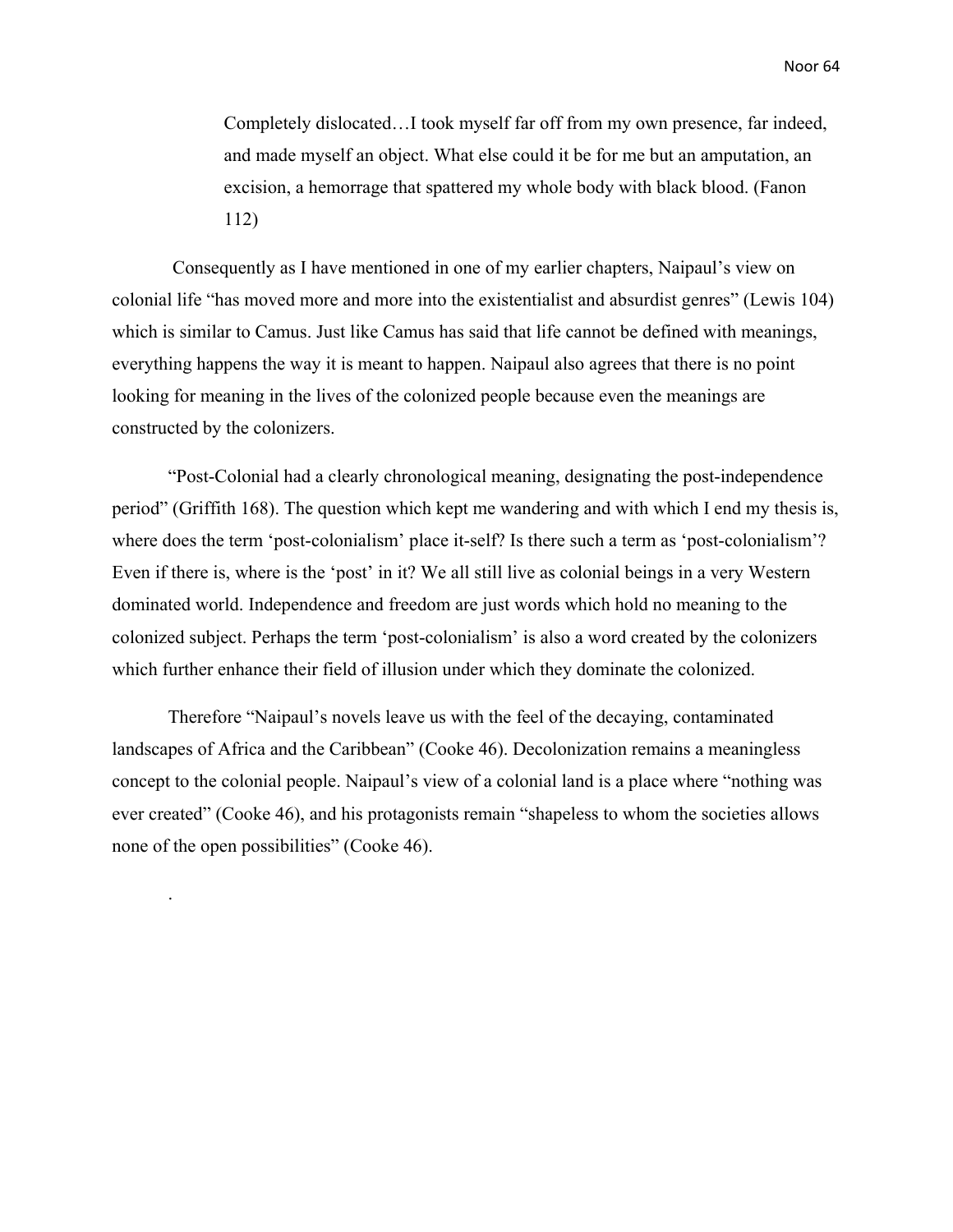#### BIBLIOGRAPHY

Althusser, Louis. "Ideology and Ideological State Apparatuses."*Lenin and Philosophy and Other Essays*(1970): 118-122. Web. 6 March 2013.

- Ashcroft, Bill, Griffiths, Gareth, and Tiffin, Helen.*Post- Colonial Studies: The Key Concepts*. 2<sup>nd</sup>ed. New York: MLA, 2007. Print.
- Bhabha, Homi K. *The Location of Culture*.Routledge: New York, 1994. Print.
- Boxill. Anthony. *The Little Bastard World of V.S. Naipaul's The Mimic Men and A Flag on the Island.* (1976): 12-19*. Pdf.* Web. 04 Sep. 2012.
- Cesaire, Aime. Introduction.*A Poetics OfAnticolonialism*. By Robin D.G. Kelley.Trans. Joan Pinkham. Delhi: Aakar Books for South Asia, 2010. 7-29. Print.
- Conrad, Joseph*. Heart of Darkness*. 2nd ed. Dhaka: MLA, 2008. Print.
- Cooke, John. ""A Vision Of The Land": V.S. Naipaul's Later Novels." *Caribbean Quarterly* 25.4 (1979): 31-47. *JSTOR*.Web. 6 March. 2013.
- Fanon, Frantz. *Black Skin White Masks.* (1967): 17-82. *Pdf*. Web. 04 Sep. 2012.
- Fanon, Frantz. *The Wretched of the Earth*. Penguin: London, 1967. Print.
- Foucault, Michelle. "The Eye Of Power." Trans. C. Gordon. *Materialism and Education*. Ed. C. Gordon. Brighton: Harvester, 1980. 146-165. Print.
- Frenz, Hornest. *Albert Camus-Biographical*. Elsevier: Amsterdam, 1969. Web.
- Gikandi, Simon. *Writing in Limbo: Modernism And Caribbean Literature*. Cornell University: Texas, 1962. Print.
- Kortenaar, Neil ten. "Writers and Readers, the Written and the Read: V.S. Naipaul and "Guerrillas"." *Contemporary Literature* 31.3 (1990): 324-334. *JSTOR*.Web. 6 March. 2013.